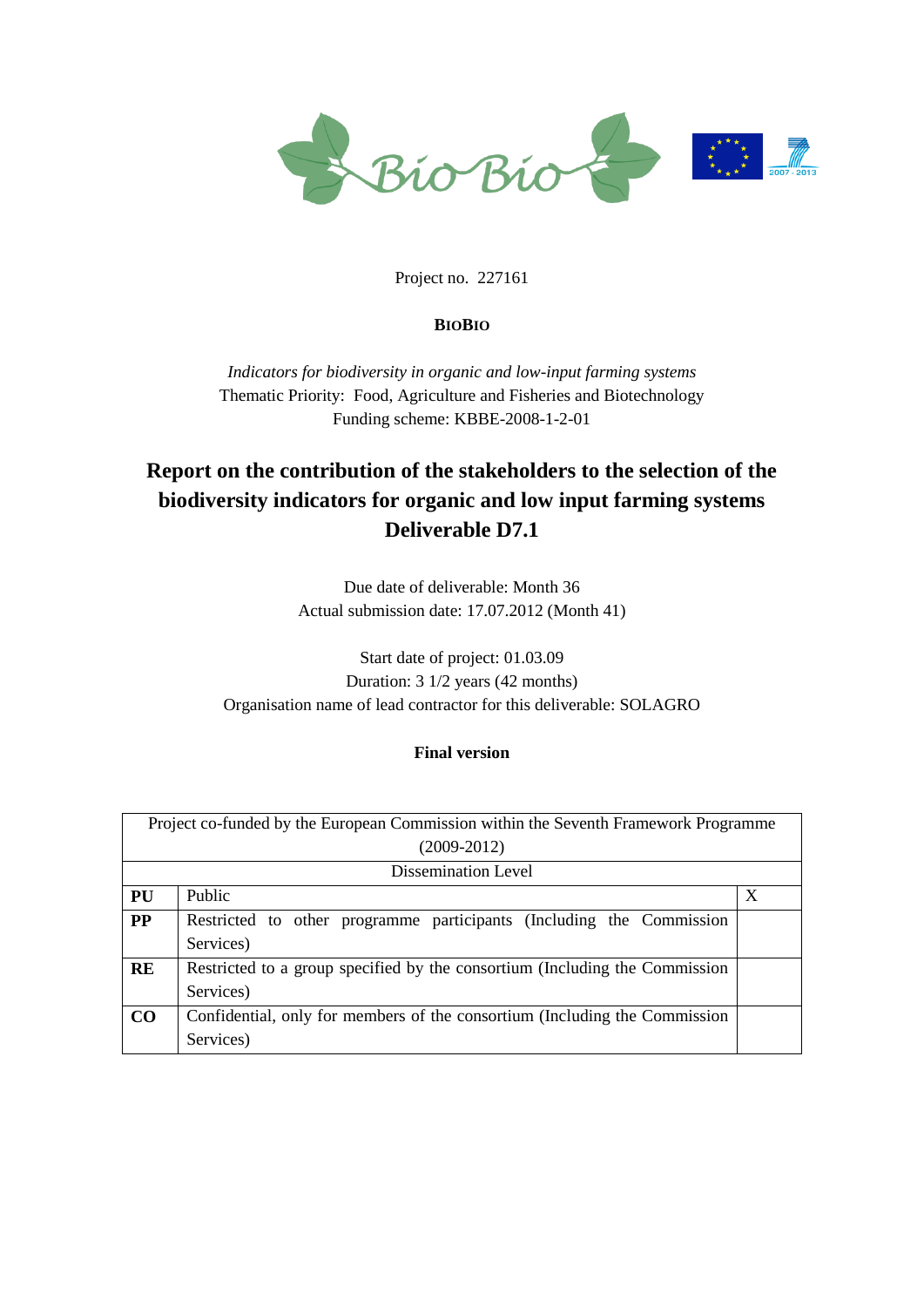# **Report on the contribution of the stakeholders to the selection of the biodiversity indicators for organic and low input farming systems**

Final Version

Philippe Pointereau, Brigitte Langevin

*Solagro*

 $16^{th}$  July 2012

SEVENTH FRAMEWORK PROGRAMME THEME KBBE- 2008-1-2-01 Development of appropriate indicators of the relationship between organic/low input farming and biodiversity www.biobio-indicator.org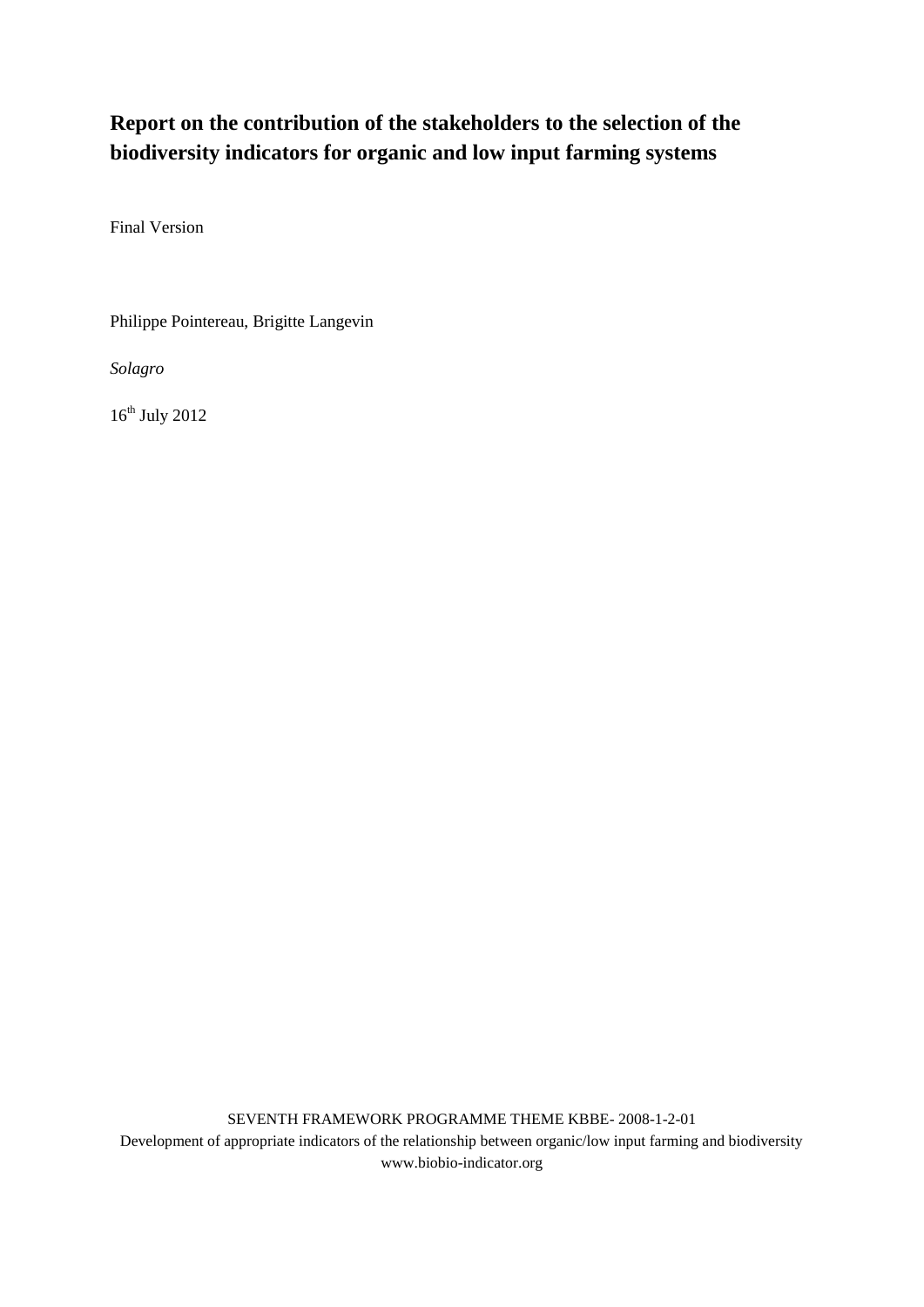# **Executive summary:**

Stakeholders have been strongly involved in the BioBio, from the start to the end of the project, to make sure that their needs are adequately taken into consideration in the selection of biodiversity indicators for organic and low-input farming systems. The stakeholder advisory board (SAB) consists of 20 experts from major interest groups. The SAB operates as a full work package of the BIOBIO project (WP7). In addition to the central SAB, local stakeholder groups were affiliated to each case study.

Five major stakeholders' interest for biodiversity indicators were identified: (i) To assess the impact of farming practices on biodiversity; (ii) To design and implement agro-environmental policies; (iii) To label agricultural products; (iv) To raise public awareness on biodiversity; (v) To offer standardized protocols and indicators throughout Europe

The SAB has operated through three workshops. They also joined the scientific project meetings whenever possible in order to foster mutual exchanges and the understanding of their respective requirements. The first BioBio meeting (SAB I) aimed at formalizing the stakeholders" requirements in order to include them in the selection process of the candidate indicators. Eleven requirements were formulated: (i) Easy to implement; (ii) Affordable cost; (iii) Easy to use and interpret; (iv) Large scope and adaptable to numerous biodiversity issues; (v) Integrate emblematic species; (vi) Take into account functional biodiversity; (vii) Endorsed by farmers, consumers and administrations; (viii) Assess the progress of agricultural policies and of management of farms; (ix) Adapted to all types of farming systems; (x) Applicable at different scales (field, farm, landscape throughout Europe); (xi) Take into account existing indicators and tools to assess biodiversity in agriculture and observatories.

47 indicators were selected on the basis on the eleven practical requirements. They were then audited by the second SAB meeting (SAB II) and the project coordination committee agreed on a shortlist of 41 candidate indicators to be tested in the field. Factsheets were elaborated for the 23 indicators that could be reliably measured across Europe, that were not be too correlated with other indicators and that could be easily interpreted. The factsheets included a description, their strengths and weaknesses, the collection method, skills and cost required for its measurement, the correlation with the other indicators as well as elements for its interpretation.

Stakeholders audited the 23 indicators during the SAB III and recommended to keep all of them in the final BioBio indicator set. The SAB comments and recommendations were condensed in a list of seven final recommendations.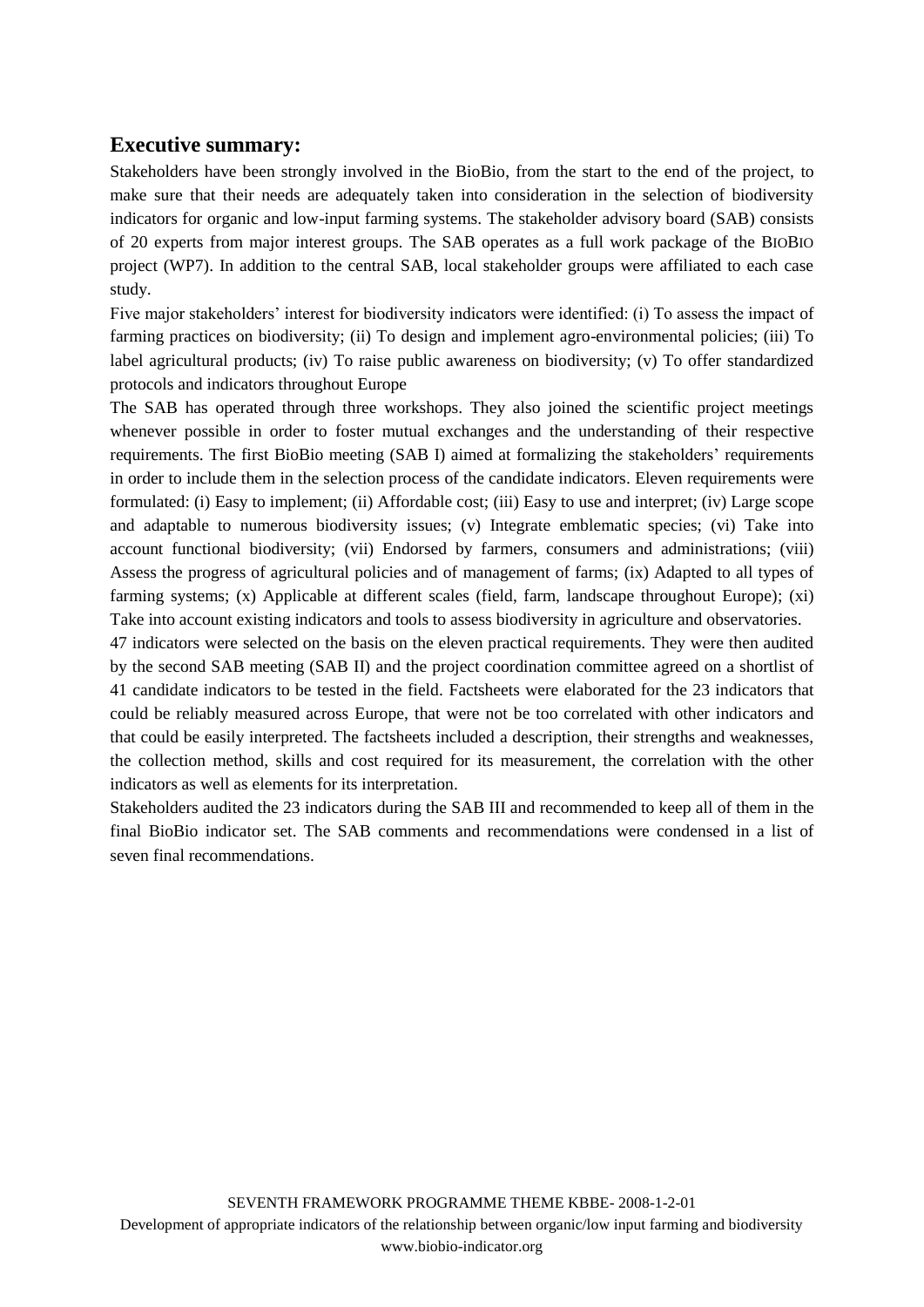# **TABLE OF CONTENTS**

| 1                                                                        |  |
|--------------------------------------------------------------------------|--|
| 1.1                                                                      |  |
| 1.2                                                                      |  |
| 1.3                                                                      |  |
| 1.3.1                                                                    |  |
| 1.3.2                                                                    |  |
| 1.3.3                                                                    |  |
| 1.3.4                                                                    |  |
| 1.3.5                                                                    |  |
| STAKEHOLDERS' CRITERIA AND RECOMMENDATION FOR THE BIOBIO<br>$\mathbf{2}$ |  |
|                                                                          |  |
| 2.1                                                                      |  |
| 2.2                                                                      |  |
| 3                                                                        |  |
| 3.1                                                                      |  |
| 3.1.1                                                                    |  |
| 3.1.2                                                                    |  |
| 3.1.3                                                                    |  |
| 3.1.4                                                                    |  |
| 3.2                                                                      |  |
| 3.3                                                                      |  |
| APPENDIX 1 - BRIEF DESCRIPTION OF THE ORGANIZATIONS INVOLVED IN          |  |
|                                                                          |  |
| <b>APPENDIX 2 - SAB COMMENTS ON GENETIC DIVERSITY INDICATORS 18</b>      |  |
|                                                                          |  |
|                                                                          |  |
|                                                                          |  |
|                                                                          |  |
| APPENDIX 5 - SAB COMMENTS ON FARM MANAGEMENT INDICATORS  30              |  |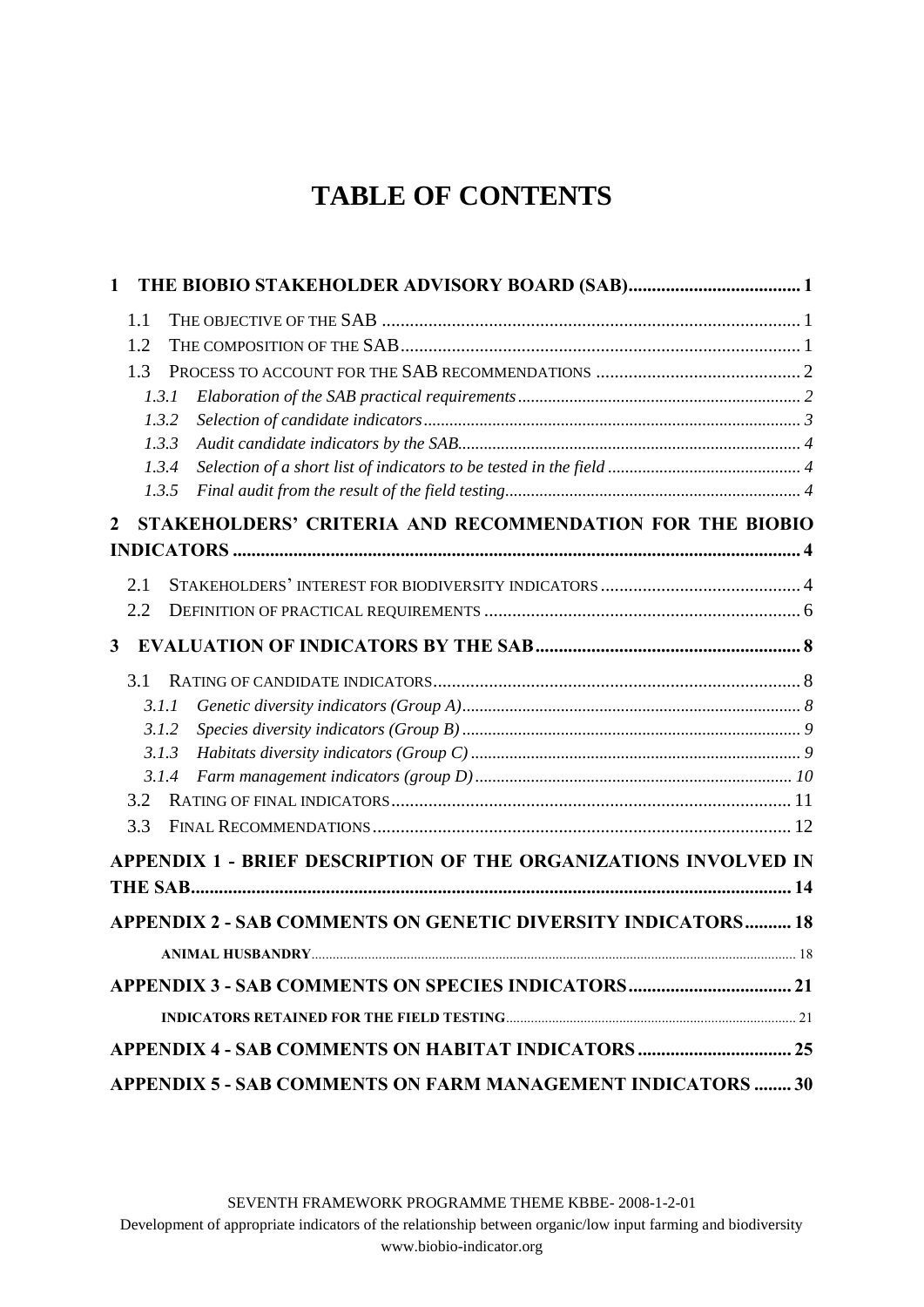# **TABLES AND FIGURES**

| TABLE 1. |  |  |
|----------|--|--|
|----------|--|--|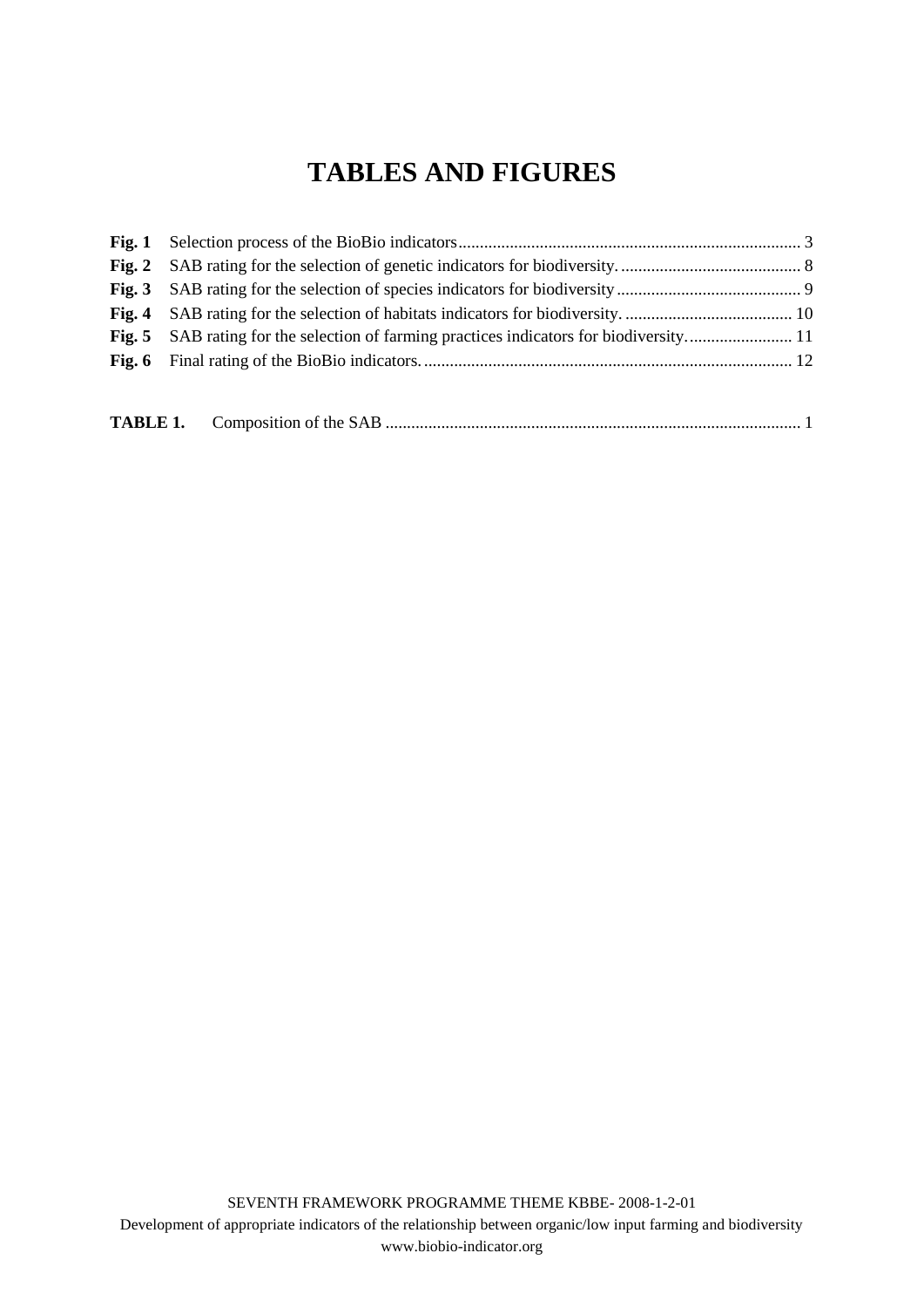SEVENTH FRAMEWORK PROGRAMME THEME KBBE- 2008-1-2-01 Development of appropriate indicators of the relationship between organic/low input farming and biodiversity www.biobio-indicator.org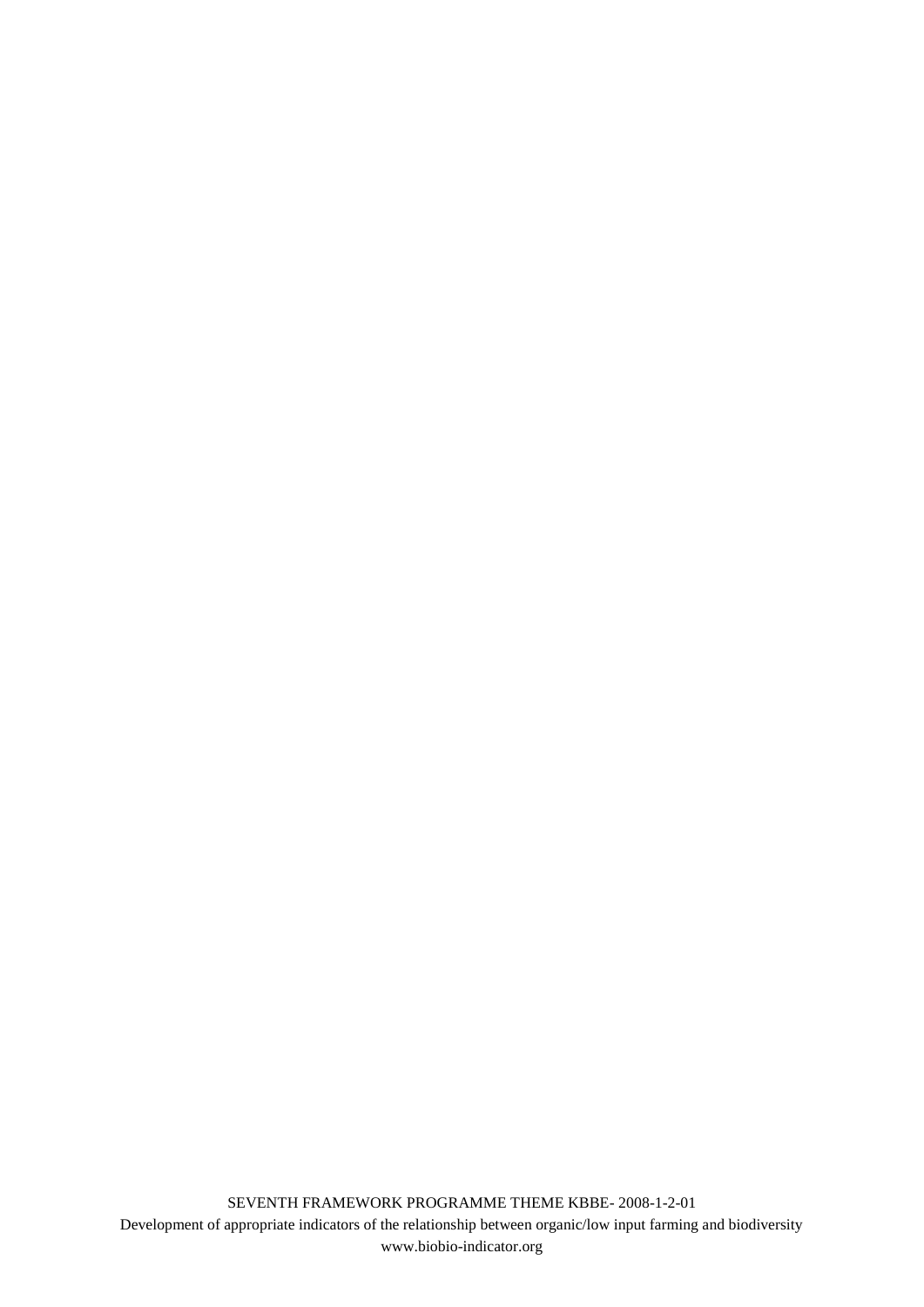# **1 The BioBio Stakeholder Advisory Board (SAB)**

# **1.1 The objective of the SAB**

Stakeholders have been strongly involved in the BioBio project to make sure that their needs are adequately taken into consideration in the selection of candidate biodiversity indicators for organic and low-input farming systems. Major criteria are the attractiveness of indicators to specific stakeholder groups and the feasibility of the monitoring. The SAB has supported the BioBio research team by formulating their main expectations and criteria for useful biodiversity indicators on the one hand and auditing candidate indicators on the other. The SAB also plays an important role in the dissemination of project results.

# **1.2 The composition of the SAB**

The stakeholder advisory board consists of 20 experts from major interest groups. The SAB operates as a full work package of the BIOBIO project (WP7), led by Philippe Pointereau (SOLAGRO, Toulouse). In addition to the central SAB, local stakeholder groups were affiliated to each case study.

| <b>NAME</b>                                                   | <b>ORGANISATION</b>                                     | <b>DESCRIPTION</b>                                     | <b>COUNTRY</b> |  |
|---------------------------------------------------------------|---------------------------------------------------------|--------------------------------------------------------|----------------|--|
| NGO Nature protection and environment - 5 representatives -   |                                                         |                                                        |                |  |
| Schuboth Jörg                                                 | <b>NABU</b>                                             | NGO, Nature protection and<br>environment              | Germany        |  |
| De Miguel Beascoecha Eduardo                                  | <b>Fondation Global</b><br>Nature                       | NGO, Nature protection                                 | Spain          |  |
| Still Kate                                                    | <b>Plantlife International</b>                          | NGO, Nature protection                                 | England        |  |
| <b>Bruner Ariel</b>                                           | Bird Life International                                 | NGO, Nature protection                                 | Belgium        |  |
| Marin Simeon                                                  | <b>Green Balkans</b>                                    | <b>NGO Nature Protection</b>                           | Bulgaria       |  |
| NGO Consumers' association - 1 representative -               |                                                         |                                                        |                |  |
| Oppliger Barbara and Klemm Urs                                | <b>Consumer Forum</b>                                   | Consumers' association                                 | Switzerland    |  |
| Farmer organization - 3 representatives -                     |                                                         |                                                        |                |  |
| Fabian Thierry                                                | INAO/OriGIn                                             | Farmer organisation<br>(PGI and OF)                    | Europe         |  |
| Corral Eva and Benithes Cyntia                                | Copa-Cogeca                                             | Farmer organisation (OF)                               | Europe         |  |
| Ruppol Patrick and Godden                                     | IFOAM/BioForum                                          |                                                        | Europe         |  |
| Bernard                                                       | Wallonia                                                | Farmer organisation (OF)                               | World          |  |
| Territorial and national administration - 3 representatives - |                                                         |                                                        |                |  |
| Mayrhofer Peter                                               | Department for Rural<br>Development of Lower<br>Austria | Territorial administration,<br>Agro-environment Policy | Austria        |  |

**TABLE 1.** Composition of the SAB

SEVENTH FRAMEWORK PROGRAMME THEME KBBE- 2008-1-2-01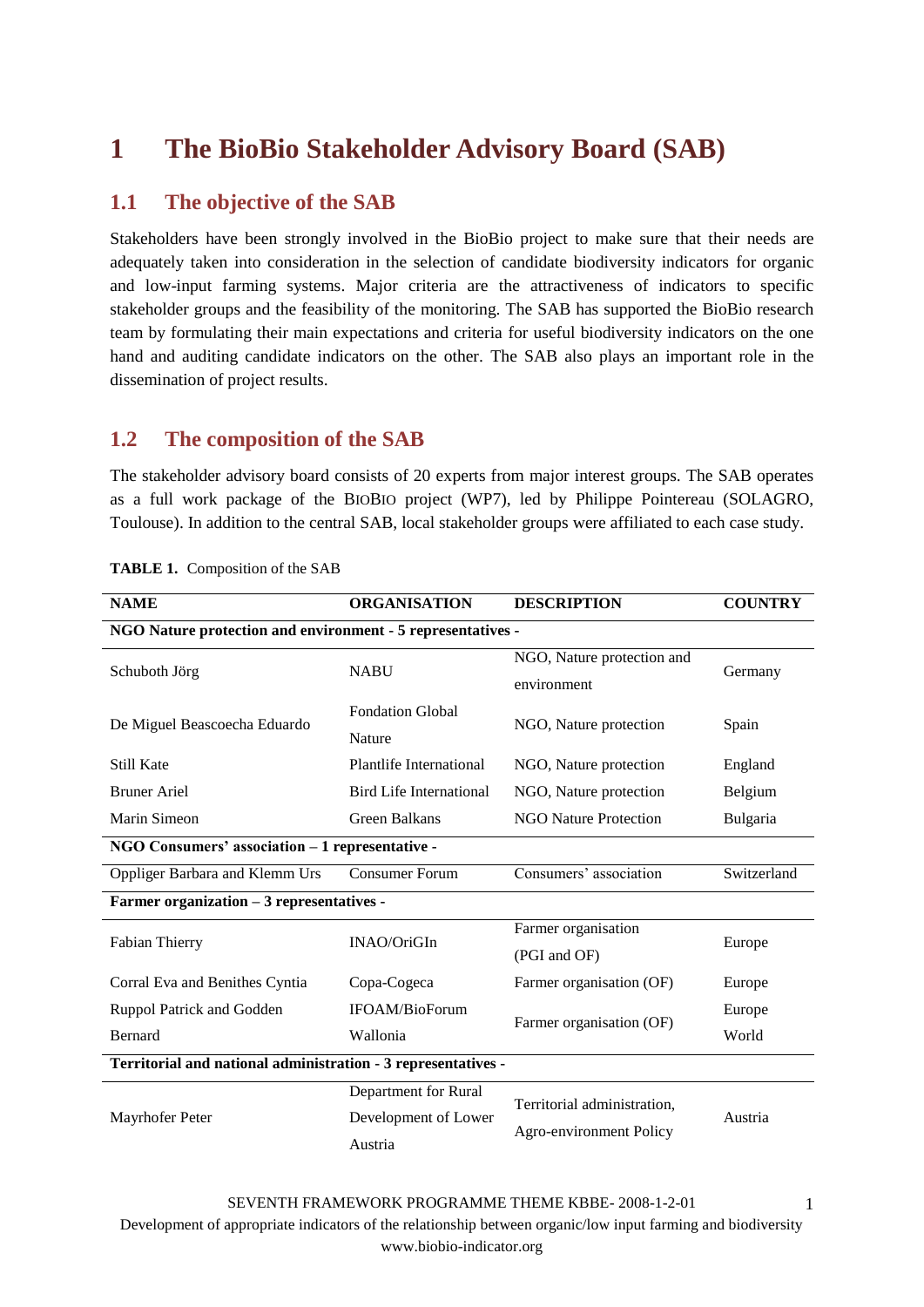| De Paola Claudio                                            | Parco del Ticino -        | Territorial administration,    | Italy     |  |
|-------------------------------------------------------------|---------------------------|--------------------------------|-----------|--|
|                                                             | Team Europe               | Agro-environment actions       |           |  |
|                                                             | <b>DEFRA</b>              | Agri-environmental Policy -    | UK        |  |
| <b>Baylis Mark</b>                                          |                           | <b>ELS</b>                     |           |  |
| Farmer adviser and Agrarian Institute - 2 representatives - |                           |                                |           |  |
| Walot Thierri                                               | <b>GIREA-UCL</b>          | Farmer adviser on biodiversity | Belgium   |  |
|                                                             |                           | <b>AEM</b>                     |           |  |
| Zemechis Romualdas                                          | Lithuanian Institute of   | Agrarian Institute             | Lithuania |  |
|                                                             | <b>Agrarian Economics</b> |                                |           |  |
| European institutions - 6 representatives -                 |                           |                                |           |  |
| Biala Katarzyna                                             | European Environment      | European Agency                | Europe    |  |
|                                                             | Agency                    | (Biodiversity)                 |           |  |
|                                                             | <b>DG ESTAT</b>           | European administration,       |           |  |
| Selenius Johan                                              |                           | (Agri-environmental            | Europe    |  |
|                                                             |                           | indicators)                    |           |  |
| Paracchini Maria Luisa                                      | <b>JRC/EIS</b>            | European administration        | World     |  |
|                                                             |                           | (LIFS, HNV),                   |           |  |
|                                                             | <b>DG</b> Environment     | European administration        |           |  |
| Zaunberger Karin                                            |                           | (Nature and Biodiversity)      | Europe    |  |
|                                                             |                           | European administration        |           |  |
| Canenbley Christiane                                        | DG agriculture            | (Environment, GMO and          | Europe    |  |
|                                                             |                           | genetic resources)             |           |  |
| Cinti Stefano                                               | DG agriculture            | European administration OF     | Europe    |  |

# **1.3 Process to account for the SAB recommendations**

The SAB has accompanied the project from the start to the end. The SAB has worked through three workshops, (named SAB I, SAB II and SAB III meeting in the present report). They also attended the scientific project meetings whenever it was possible. Both types of meetings were open to both researchers and SAB members so as to foster mutual exchange and understanding of their respective requirements. Fig. 1 shows the process for the selection of BioBio indicators; its successive steps are presented below.

In addition, 15 local stakeholder groups were formed, one for each case study region. Each local group met twice: (1) during the planning phase of the case study work in order to become aware of the project and of the indicators to be tested and (2) after the fieldwork when first results were available in order to comment the suitability of the indicators and the interest of the results. Those comments were summarised and made available to the SAB.

# **1.3.1 Elaboration of the SAB practical requirements**

SAB I meeting was the first BioBio meeting, which took place in Zurich on March 25<sup>th</sup> 2009. It was attended by eleven members of the SAB and representatives of all partner institutions. The objective

SEVENTH FRAMEWORK PROGRAMME THEME KBBE- 2008-1-2-01 Development of appropriate indicators of the relationship between organic/low input farming and biodiversity www.biobio-indicator.org 2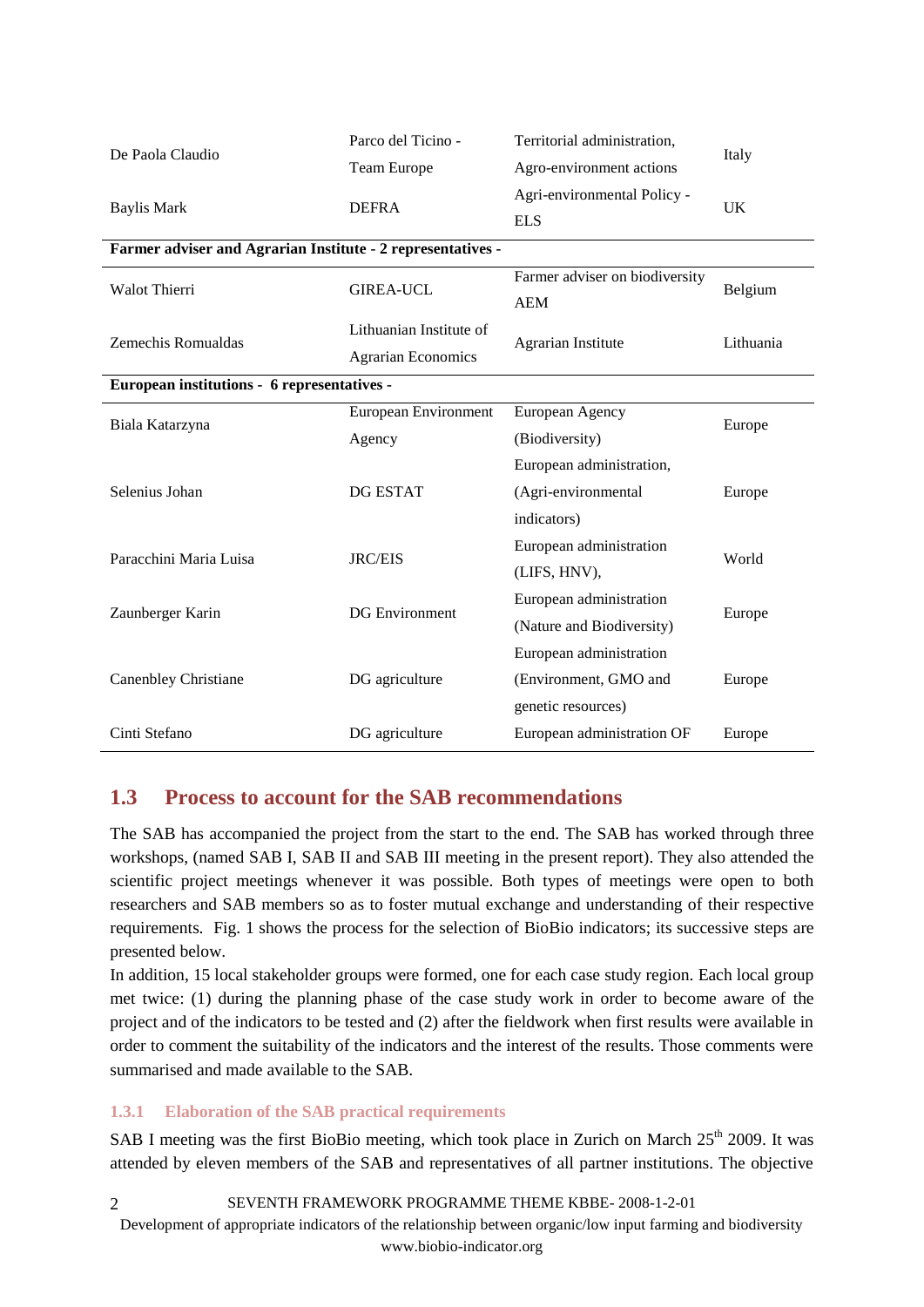of this first meeting was to formalize the stakeholders" requirements in order to include them in the selection process of the candidate indicators.

To do so, each stakeholder had to express their main expectations regarding biodiversity indicators for organic and low-input farming system. These statements were subsequently transcribed into "practical requirements", forming a list of criteria that would later be used for the selection of potential indicators. These practical requirements were the intended result of the SAB I meeting and are detailed in deliverable 7. 1 (1).



**Fig. 1** Selection process of the BioBio indicators

#### **1.3.2 Selection of candidate indicators**

The scientific team of the project performed an extensive review on potential indicators for biodiversity (see BioBio Deliverable 2.1). Direct indicators were chosen to represent:

- A. Livestock breeds, grassland and crop varieties (genetic diversity)
- B. Domesticated and wild animal and plant species (species diversity)
- C. The mixture of cultivated crops, pastures and semi-natural habitats on farmland (habitat diversity)

The review also included indirect biodiversity indicators based on farm management and farm accounts information where there is a proven connection between farm management information and the levels of genetic, species and habitat diversity.

A list of forty-seven candidate indicators was drawn from this review taking into account both the scientific and stakeholder criteria, *i.e.* the practical requirements established from the SAB I meeting.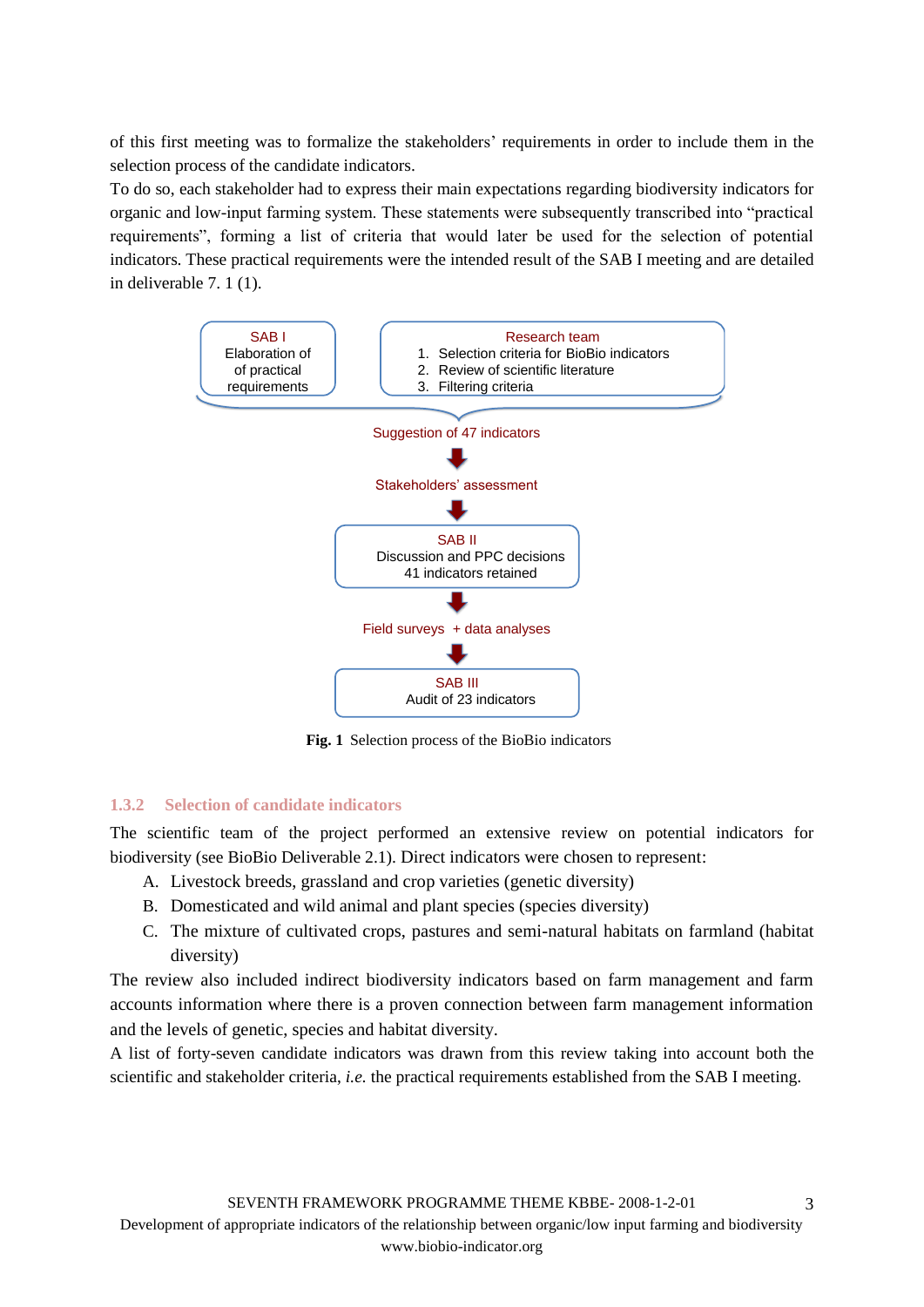#### **1.3.3 Audit candidate indicators by the SAB**

The forty seven indicators were evaluated by the SAB in two steps: a survey form was first sent to the members of the SAB two weeks before the SAB II meeting for discussion. The objectives were (i) to ensure that the SAB would have a good acquaintance of the selected indicators, (ii) to take into account the opinions of the stakeholders that could not attend the SAB II meeting, and (iii) to get a preliminary overview of the SAB answers in order to focus discussions on the controversial indicators.

#### **1.3.4 Selection of a short list of indicators to be tested in the field**

The results of the SAB evaluation were discussed during the SAB II meeting that took place in Brussels on October  $21<sup>st</sup>$  2009. The objectives were (i) to cross-check if the indicators complied with the criteria laid down in the minutes of the SAB I meeting; (ii) to take into account the feedbacks of the stakeholders from the national case studies and the ICPC countries and (iii) to make recommendations for the selection of candidate indicators to be tested in the field. Subsequently, the project coordination committee agreed on a shortlist of 41 candidate indicators.

#### **1.3.5 Final audit from the result of the field testing**

The forty-one selected indicators were tested in the field in all case studies. Factsheets were elaborated for the 23 indicators that could be reliably measured across Europe, that were not too correlated with other indicators and that could be easily interpreted. The factsheets included a description, their strengths and weaknesses, the collection method, skills and cost required for their measurement, the correlation with other indicators as well as elements for their interpretation. The twenty-three factsheets were sent to the stakeholders prior to the SAB III meeting, which took place in Brussels on January  $26<sup>th</sup>$  2012, with a view to their final auditing. Also, the comments from local stakeholder groups were made available to the SAB. All indicators were deemed valuable and it was decided to keep all of them for the final list of the BioBio indicators.

# **2 Stakeholders' criteria and recommendation for the BioBio indicators**

## **2.1 Stakeholders' interest for biodiversity indicators**

Indicators specifications were elaborated in relation to one or several purposes. Several needs were identified from the discussions among national and local stakeholders groups. Sentences in italic refer to quotations of stakeholders' say :

• To assess the impact of farming practices on biodiversity. All stakeholders are interested in evaluating the sustainability of modern agriculture. As biodiversity is a major component of sustainability, there were recurrent inquiries on the impact of farming practices on biodiversity: "*Farmers are interested to test and see if any of their usual practices are in fact supporting biodiversity or not"*. Indicators would allow *"to compare the consequences in terms of biodiversity of the different farming systems and farming practices".* Also, farmers want "*indicators that serve as an early warning of adverse farming practices".* Conversely,

SEVENTH FRAMEWORK PROGRAMME THEME KBBE- 2008-1-2-01 Development of appropriate indicators of the relationship between organic/low input farming and biodiversity www.biobio-indicator.org 4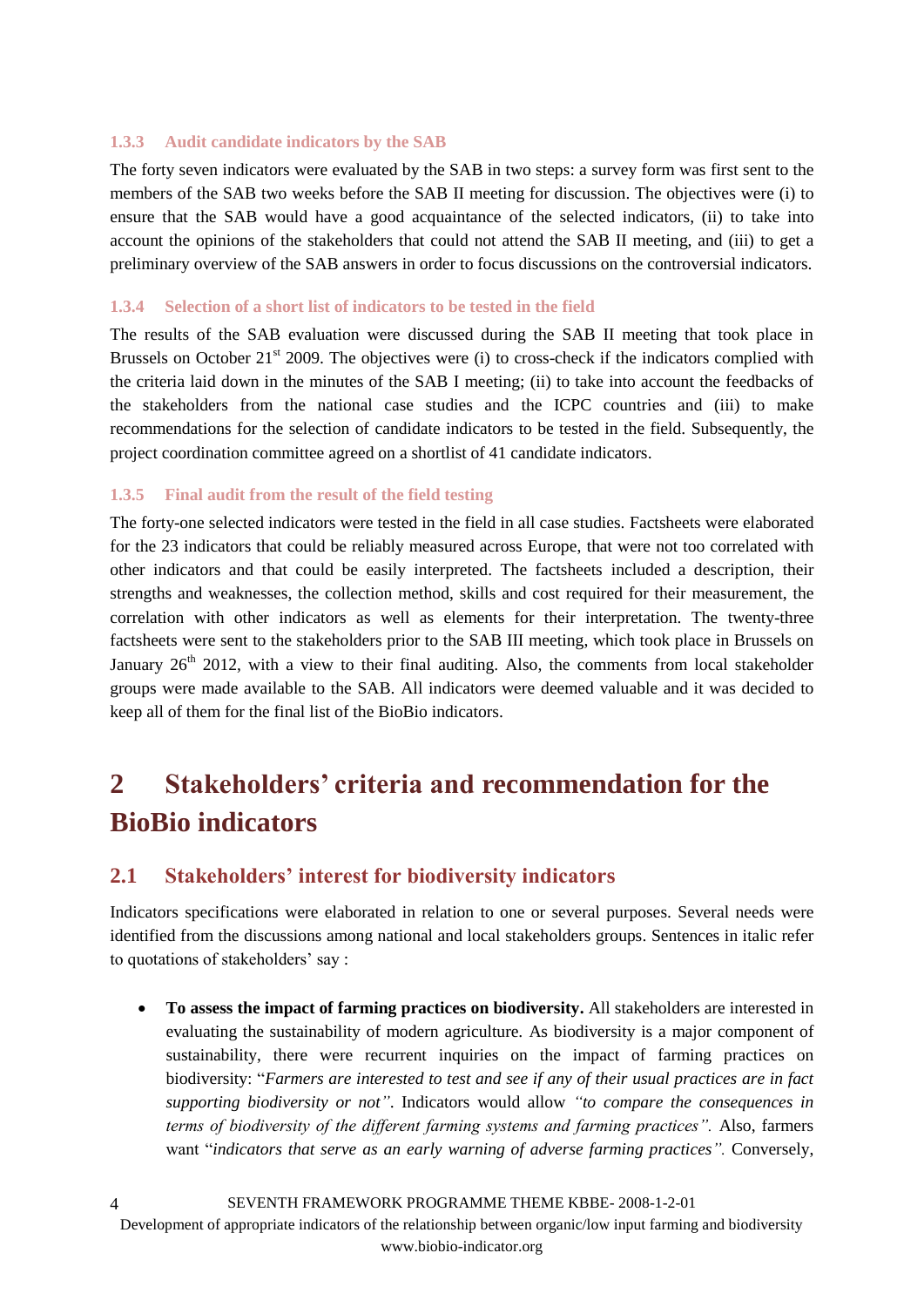there is a need to quantify the extent to which biodiversity benefits the productive capacity and resilience of ecosystems: "*Farmers interpret indicators as useful to assess the health of the agricultural systems and to evaluate the productive potential of the farm".* 

- **To design and implement agro-environmental policies.** A better understanding of the effects of farming practices on biodiversity would help the design of relevant agroenvironmental policies. The availability of sound indicators would "*facilitate the diagnosis of the state of the farms*". Knowing which practices are beneficial, managing authorities would be able to *"correct farming practices through specific measures", "assist the elaboration of new agri-environmental management prescriptions or even development of absolutely new measures*". This way, "*biodiversity indicators would ultimately serve spending public money efficiently for sustaining agricultural ecosystems".*
- **To label agricultural products.** Certification and labelling are important levers to sustain biodiversity in agricultural lands: *"Concerned consumers stated that it is important to have more information about the environmental performance of the farms where they buy organic products".* Yet, it was considered necessary to ascertain the benefit of organic and low-input farming practices on biodiversity before thinking of developing labels: "*It is assumed that organic farming and extensification promote biodiversity. If in this project, it is shown that this is not automatically the case, biodiversity should be formulated as a separate mandate and in this case, indicators would be needed to monitor these measures".* Also, creation of new labels is impeded by the great number of already existing labels: *"Producers which want to use biodiversity as selling point should create a label, but new labels are not demanded, they would need a high communication input", "The Swiss Bio label "bud" is very known throughout Switzerland, there is no need for a new label in organic farming."*
- **To raise awareness.** Working with common and recognized indicators is considered important to raise the awareness of consumers: *"Consciousness for biodiversity is growing, but knowledge concerning biodiversity among consumers is still low".* Spanish administrations and public authorities *"highlight the usefulness of indicators to demonstrate to society the great biodiversity treasured within subsidized agricultural systems".* The monitoring of indicators was also deemed useful to "*encourage farmers to view biodiversity as an advantage to increase the productivity of their farm"*; there is the example of one organic farmer to whom the BioBio field research activities "*have provided new pieces of information that have changed his way of thinking about the use of his areas. Indicators therefore by their pure information character might even help changing famers' perceptions to use their land in more landscape and biodiversity friendly ways".*
- **To offer standardized protocols and indicators throughout Europe.** Scientists and public authorities mentioned the benefit of having standardized protocols and indicators: "S*uch indicators could be useful to measure biodiversity in a uniform way, on national as well as on European level", "standard methods are needed to assess biodiversity indicators across all farming sectors, especially those that can help highlight benefits of organic/low-input farming to ecosystem services".* It would allow to "*to link research projects and share data".*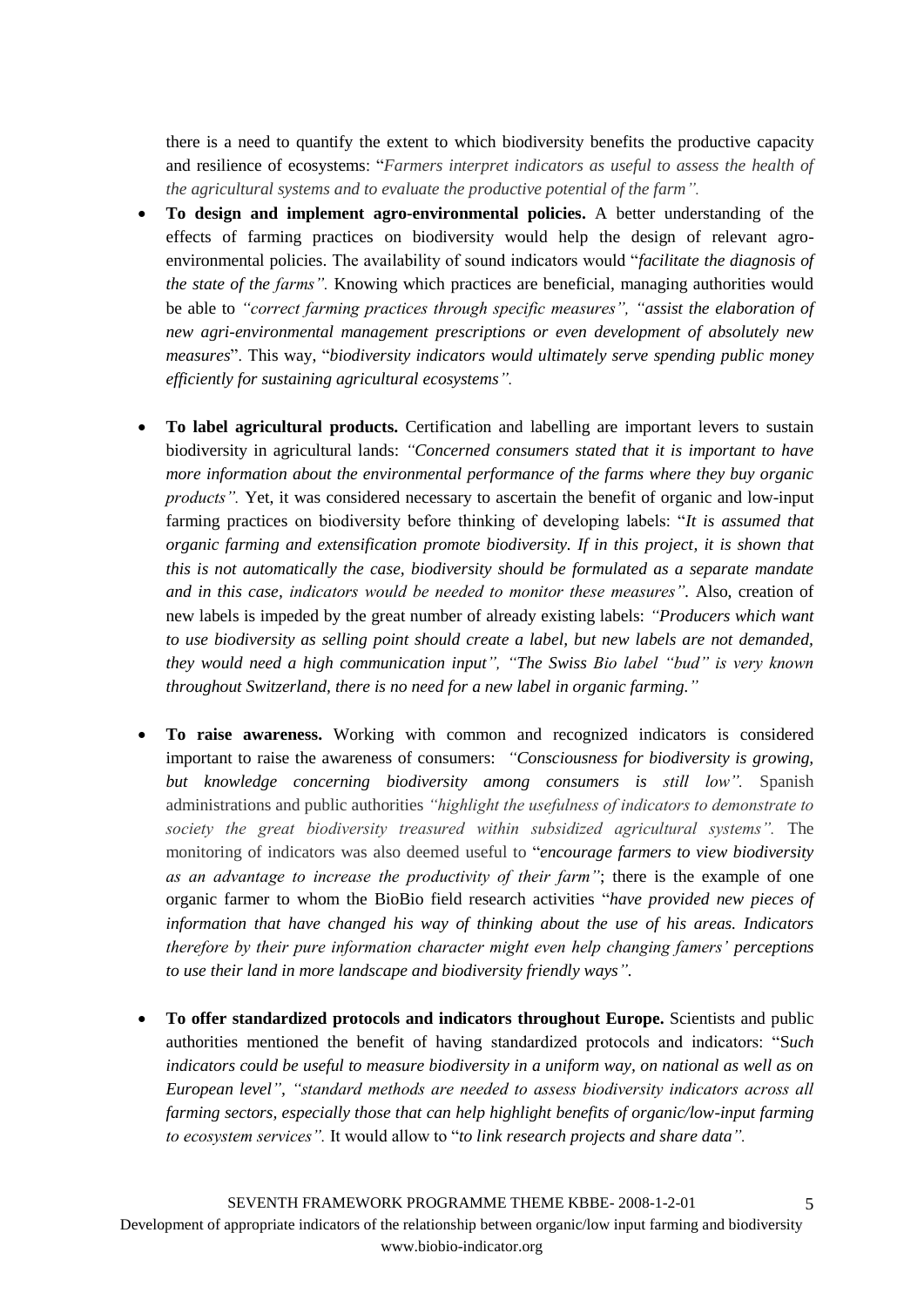# **2.2 Definition of practical requirements**

The criteria that were derived from the SAB expectations are presented below. Sentences in italic refer to quotations of stakeholders" say.

- $\checkmark$  **Easy to implement**. Indicators should be easy to implement, *i.e.* with a simple and detailed protocol to measure them on farms, and not too demanding regarding the skills required for the measurements. There is a risk that indicators that require high taxonomy or laboratory skills would not be much used. Also, "*the ability to measure indicators at any time within the general sampling period (e.g. weather constraints on sampling of wild bees)"* should be taken into account.
- $\checkmark$  Affordable cost. Efforts to collect and interpret data ought to be low or moderate. This is a major constraint for the choice of indicators to monitor biodiversity in environmental programs throughout Europe.
- **Easy to use and interpret.** The results of indicator measurements should be easy to interpret. " $It$ *should be possible to compare our experience with others through indicators"*. Identified risks of misinterpretation should be specified in the indicator factsheets, for example "*We have to be careful with indicators that score well only because of land abandonment and natural afforestation"* or "*Mole plague caused by irrigation can increase the number of birds of prey,*  which in this case would not be a good biodiversity indicator for extensive farming". However, the simplicity of interpretation was said to depend on the level at which indicators will be used: "*if they are to be used as common indicators in the context of EU support programmes, then they need to be easy to measure and understand"*.
- $\checkmark$  Large scope and adaptable to numerous biodiversity issues. The same indicators should be applicable in relation to different biodiversity issues. Since **"***European countries have different definitions of low impact farming systems"*, there were questions about how to account for this diversity. In all cases, it was felt important the indicators should offer a "*an integrated image of biodiversity*".
- **Integrate emblematic species.** It was deemed important to have indicators taking into account flag-ship-species to raise the public awareness.
- **Take into account functional biodiversity.** Farmers and technicians pointed out their wish to have indicators that could assess the sustainability of their practices on the productive capacity of their farm and "*to evaluate the health of the agro-ecosystem, and the soil in particular*", that "*could provide insight into general ecosystem health*" and also *"which have relevance for functional biodiversity in regulating pests".*
- $\checkmark$  **Endorsed by farmers, consumers and administrations.** This is a prerequisite for the indicators to be used. One conditions is that "*indicators should mean something practical (obvious, that could be seen or touched) for the farmers*". NGOs and consumers stated that "*scientists should*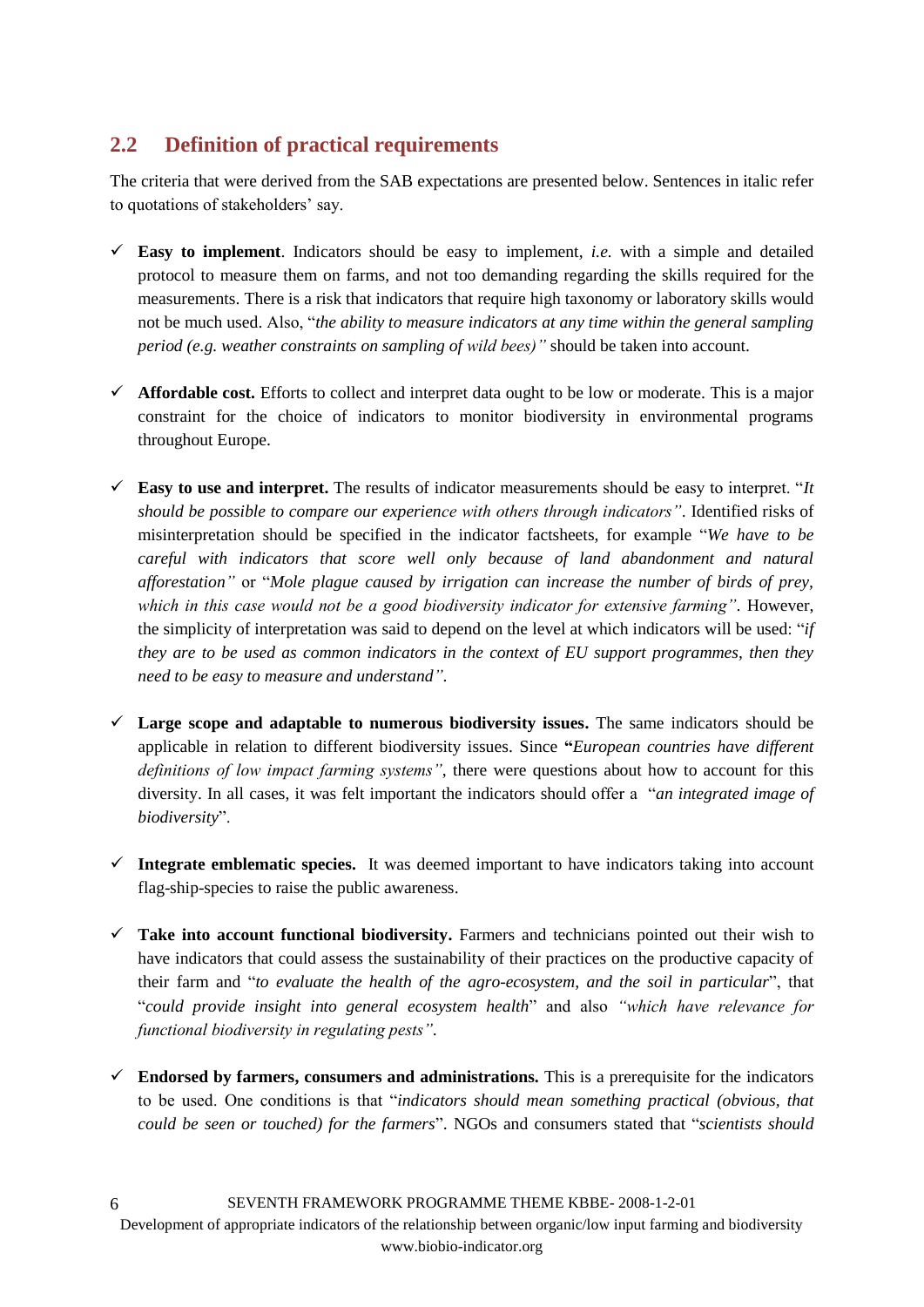*make an effort to simplify the communication with laypeople*". It was recognised that "*scientific soundness may clash against simplicity, but in this case soundness should be preferred*" .

- $\checkmark$  Assess the progress of agricultural policies and of management of farms. This is a major request of public authorities, with questions like *"How to evaluate the environmental impact of our geographical indication products?*", "*The Ecopoint system is developed as a subsidy system for farmers for the upkeep of cultivated landscape and for the promotion of environmentally friendly farming methods and low intensive farming, including biodiversity in the countryside and quality of landscape elements. Can we measure the direct impact on biodiversity of our scheme*? "*Response indicators"* were deemed important *"to measure what efforts farmers have been doing towards better practices"*. However, it was said that *"indicators must not be used as a rule".*
- **Adapted to all types of farming systems.** This criteria was debated: one the one hand, *"common indicators for all type of farming type would be more practical, because it would be easier to generate protocols of measures and to have a sound technical basis and staff for biodiversity measurement"*. On the other hand, *"stakeholders think that indicators should contemplate the specificities of each type of agriculture and eco-region. For instance, in semi-dry areas (e.g. dehesas) the state of water in ponds and streams is crucial for livestock; hence indicators should include an aquatic taxon*.*"* The possibility that the same indicators would be both generic and sensitive enough to allow comparing farming systems and/or farming practices within the same system throughout Europe was questioned.
- $\checkmark$  Applicable at different scales (field, farm, landscape throughout Europe) It was felt important to detect change in biodiversity on a larger scale than the farm, for example with *"landscape-scale taxa, like birds using mosaic of habitats"*. Indicators reflecting biodiversity at different scales are needed if the objective is *"a large-scale assessment of biodiversity within a region and of the single farms"*.
- **Take into account existing indicators and tools to assess biodiversity in agriculture and observatories.** To facilitate the endorsement of new indicators by the member states**,** *"already existing tools ought to be used"* and *"the same data or methods should be used as used in conservation habitats guidelines".*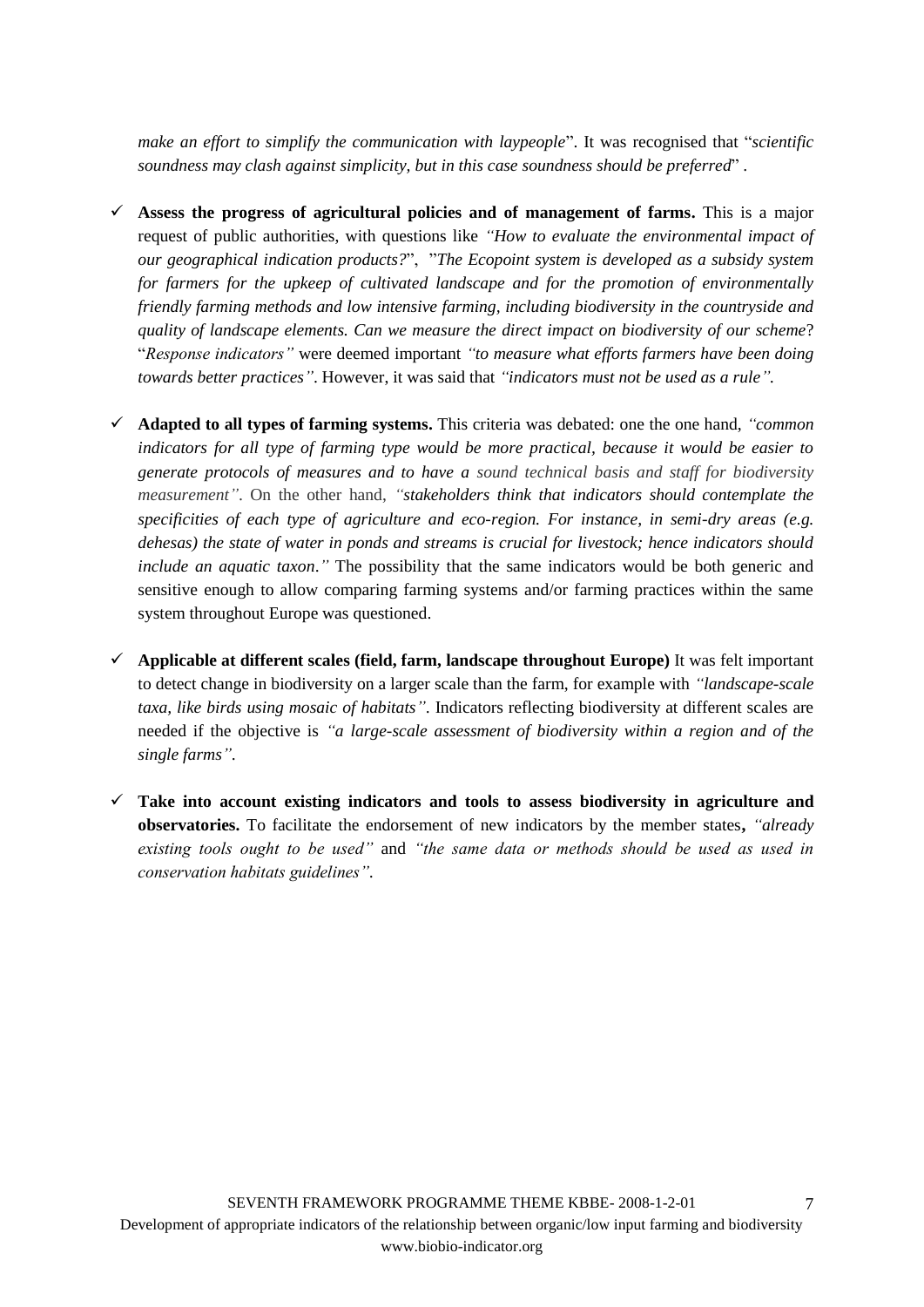# **3 Evaluation of indicators by the SAB**

# **3.1 Rating of candidate indicators**

Forty-seven indicators were submitted to the SAB for audit on the basis on the eleven practical requirements detailed above. The results and recommendations were subsequently discussed during the SAB II meeting.

The following sections present the results of the 47 candidate indicators rating by the SAB:

- 10 indicators for genetic diversity (Group A)
- 12 indicators for species diversity (Group B)
- 13 indicators for Habitat diversity (Group C)
- 12 indicators for Farm management (Group D)

Scores were calculated from the answers suggesting the retaining, provisional retaining, or the skipping of the proposed indicators, they are presented in Figures 2 to 5. Stakeholders" comments on individual indicators are transcribed in the boxes of Appendixes 2 to 5.

## **3.1.1 Genetic diversity indicators (Group A)**

Ten candidate indicators were proposed. They were very briefly discussed, because they were not commonly used by the stakeholders, but a third of them wished to retain the genetic indicators and all the ten indicators were eventually retained. Figure 2 presents the percentage of answers regarding the stakeholders' recommendations. The SAB comments on each indicator are given in Appendix 2.



**Fig. 2** SAB rating for the selection of genetic indicators for biodiversity. Percentages refer to 14 answers recommending to retain, temporary retain or discard the proposed indicators.

SEVENTH FRAMEWORK PROGRAMME THEME KBBE- 2008-1-2-01 Development of appropriate indicators of the relationship between organic/low input farming and biodiversity www.biobio-indicator.org 8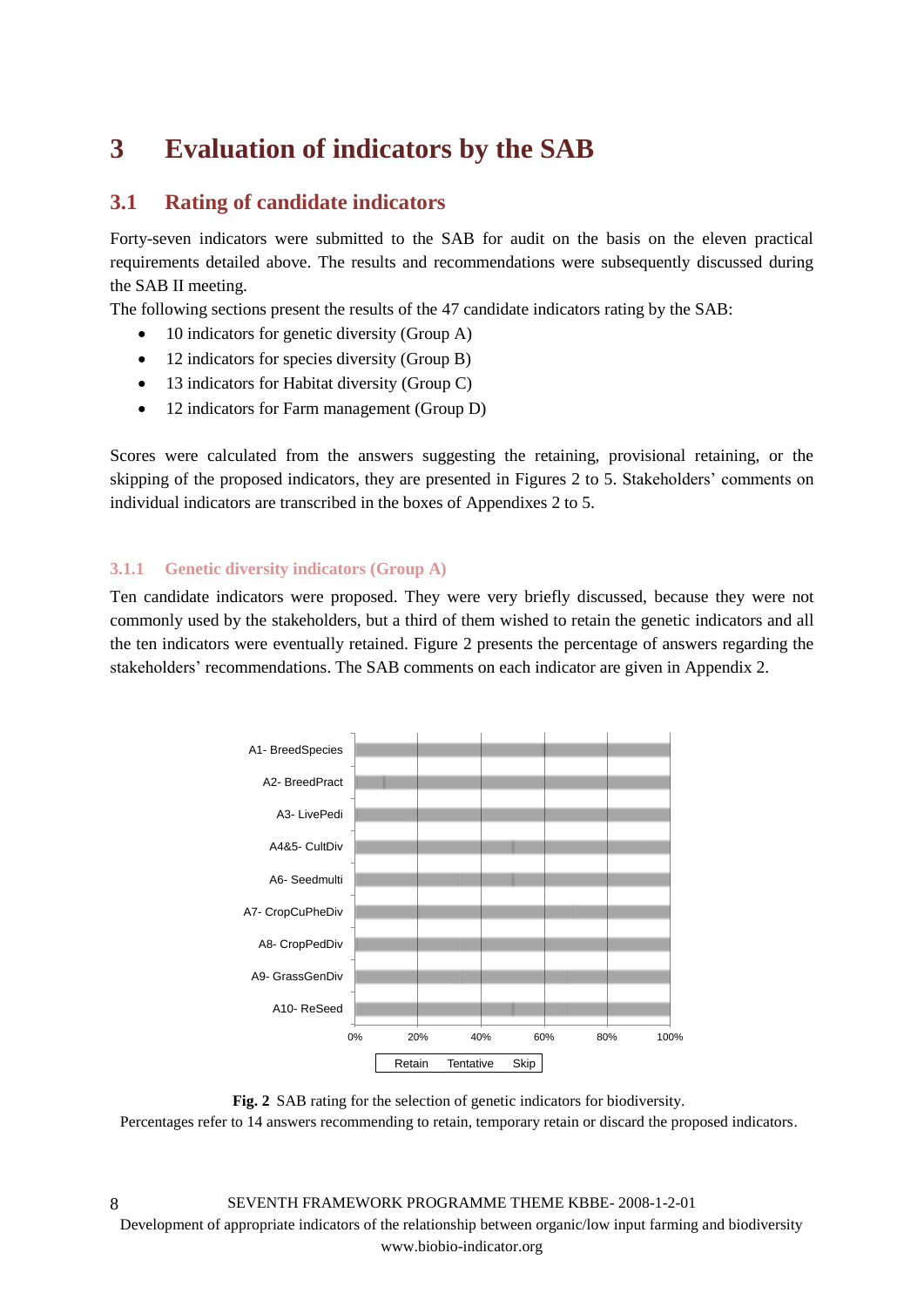#### **3.1.2 Species diversity indicators (Group B)**

Stakeholders recommended that the species indicators should be grouped in categories according to the scale: indeed, they considered that birds and butterflies were useful only at a landscape scale and that the list of the final indicators should cover different spatial scales, account for different ecosystems services and link farm management with species or habitat indicators. A need of more indicators was felt, *e.g.* for the Spanish case studies, other taxa were suggested, such as Coleoptera in dehesas (Carabidae for excrement recycling, Curculionidae as pests...). They discussed on the interest to use aquatic species indicators. Stakeholders agreed that it would be difficult to relate the management of an individual farm to the aquatic species observed *e.g.* at a specific location of a river (impact of upstream management).

Generally, the proposed species indicators in BioBio were found difficult to collect, costly and required high expertise to be identified and interpreted. Also, farmers considered the proposed indicators abstract and difficult to use and understand. To their opinion, they seemed more fit to academic purposes rather than practical ones.

Eventually, four taxa out of the twelve proposed were retained. Recommendation scores for species indicators are given in Figure 3. The SAB comments on each species indicator are given in Appendix 3; see in particular the comments regarding farmland birds.



**Fig. 3** SAB rating for the selection of species indicators for biodiversity

Percentages refer to 14 answers recommending to retain, temporary retain or discard the proposed indicators

#### **3.1.3 Habitats diversity indicators (Group C)**

It was said that the fact that special documents were needed to describe the mapping method was an indication of complexity of this approach. Thus, one stakeholder proposed either to skip the habitat mapping or to allow a simplified approach in order to distinguish between the major land use types in agriculture. Also, there was a debate and diverging interpretations of the term *"habitat"*. For the scientists, any landscape feature (line, plot) of the landscape is considered a habitat, including arable

SEVENTH FRAMEWORK PROGRAMME THEME KBBE- 2008-1-2-01 Development of appropriate indicators of the relationship between organic/low input farming and biodiversity www.biobio-indicator.org  $\mathbf Q$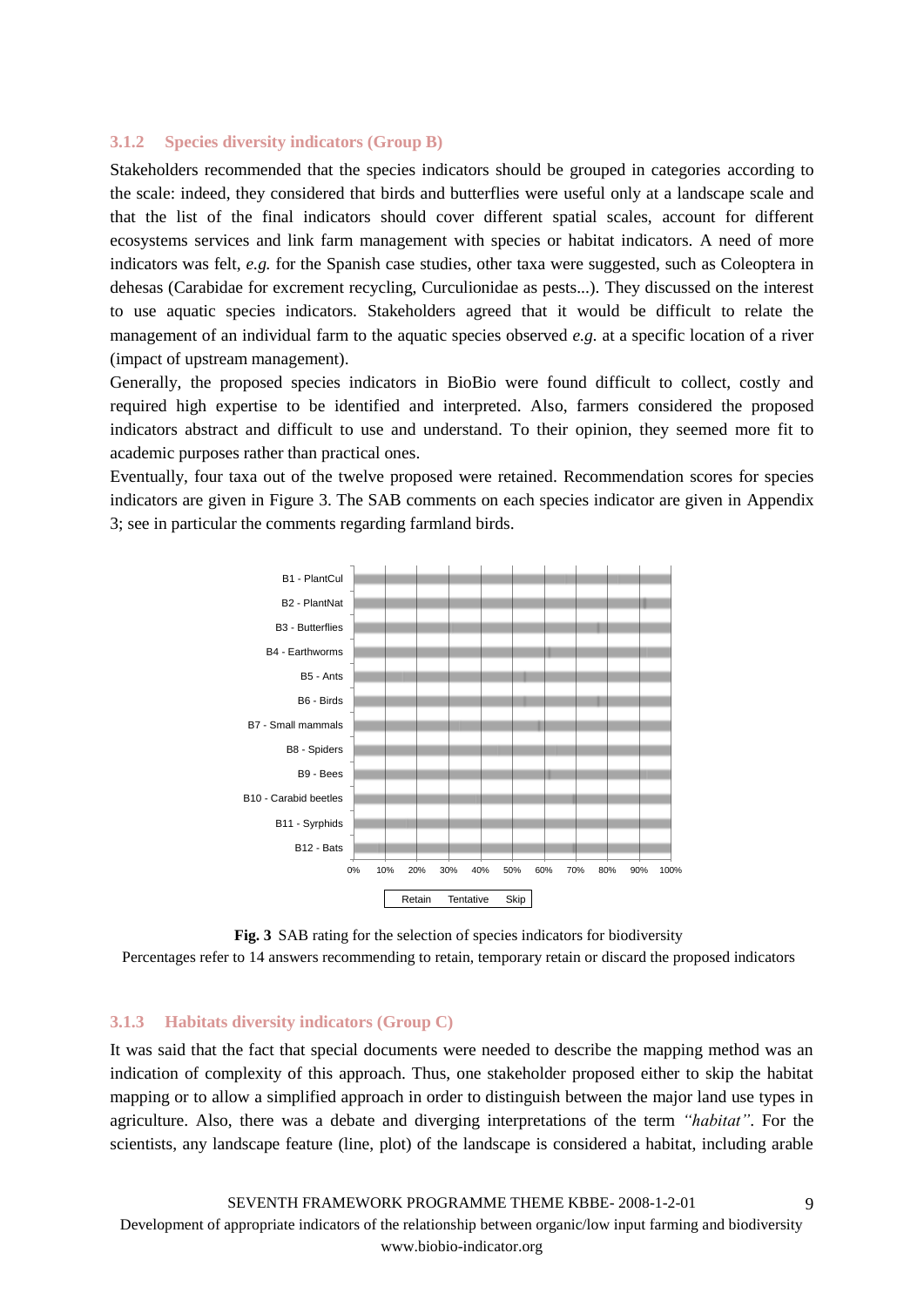fields such as maize or potato fields. For the majority of the stakeholders, *"habitat"* refers to seminatural structures where they expect comparatively higher species diversity, such as hedgerows or extensively managed grasslands. This interpretation of the term *"habitat"* is further promoted by national and EU legislation, *e.g.* the "Habitats Directive", etc. In the BioBio project, "*habitat"* will be used in its first (scientific) sense.

Thirteen proposed habitat indicators were retained for the field testing. Indicators C11-*Cover of flowering plants* and C14-*Multispecies grassland swards* were neither selected nor discussed, and are not presented here. Recommendation scores for habitat indicators are given in Figure 4. The SAB comments on each habitat indicator are given in Appendix 4.



**Fig. 4** SAB rating for the selection of habitats indicators for biodiversity. Percentages refer to 14 answers recommending to retain, temporary retain or discard the proposed indicators.

#### **3.1.4 Farm management indicators (group D)**

The SAB suggested that more indicators were necessary for a better description of the farming practices in relation to the feeding system, manure management and tillage practices. They also required that the ecological compensation area (landscape elements), which are commonly used by many stakeholders, should be taken into account. It was said that this area could be calculated by summing different habitat diversity indicators, including trees, linear elements and extensive grasslands. They required that farm management indicators should be better presented in the fact sheets, and that Group D could be labelled as "parameters" instead of "indicators". One stakeholder demanded that *"the indicators should be much more specific and give better guidance to farmers for how to maintain better biodiversity"*. Recommendation scores for farm management indicators are given in Figure 5. The SAB comments on each farm management indicators are given in Appendix 5.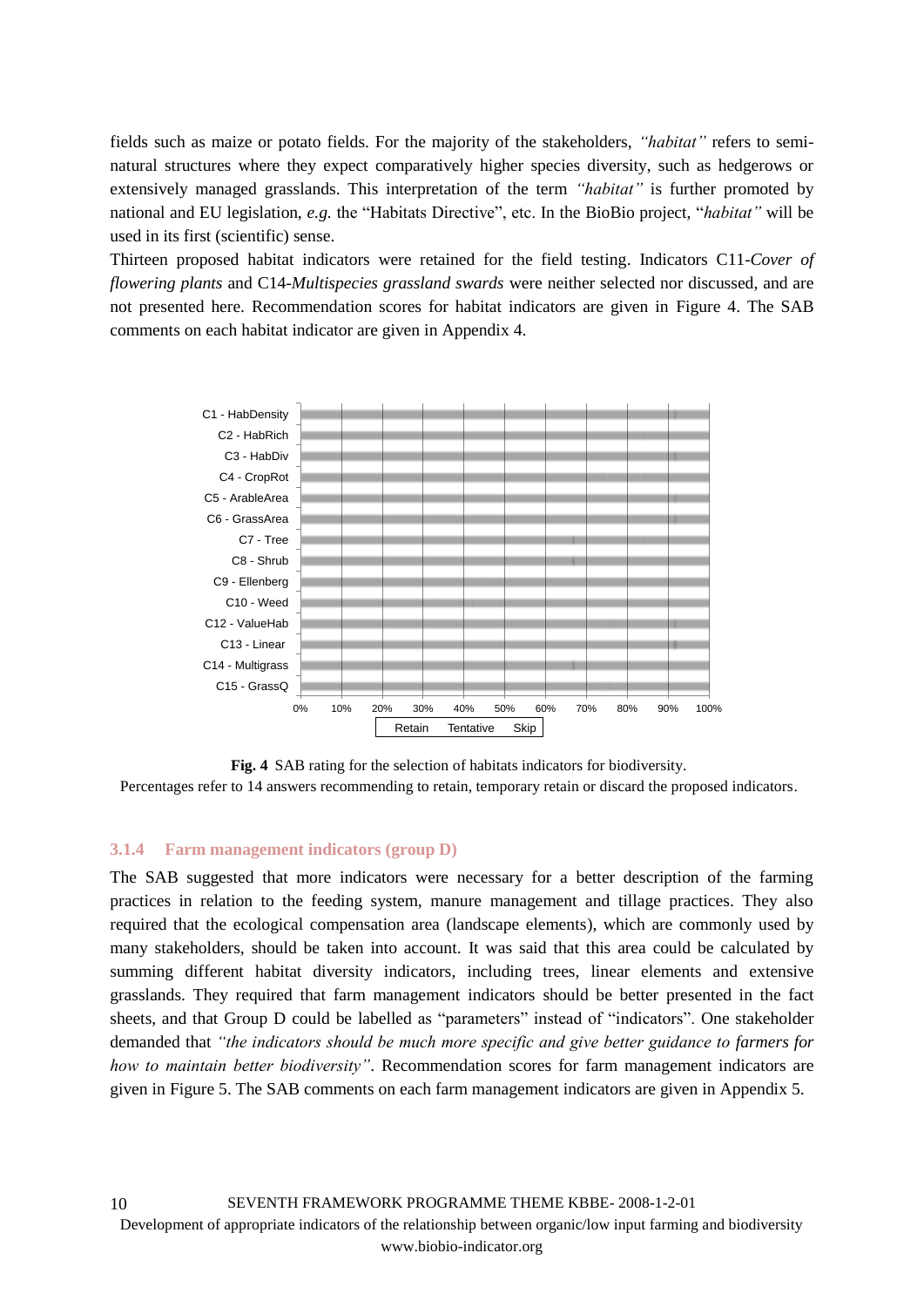

**Fig. 5** SAB rating for the selection of farming practices indicators for biodiversity. Percentages refer to answers recommending to retain, temporary retain or discard the proposed indicators.

# **3.2 Rating of final indicators**

The forty-one indicators were measured in the case studies and their mutual relationships were analysed. Provisional results were presented at SAB III meeting, which took place in Brussels, on January 26<sup>th</sup> 2012. The objective of the meeting was to audit and validate the final set of 23 indicators which had passed the screening in the case studies. Data analyses were still undergoing at the time of the meeting and some results needed consolidation or warranted further data analyses.

Most of the time was dedicated to the presentation of the field testing results. The SAB members were asked to rate each indicator with a score between 1 (poor) and 3 (good). Average score are given in figure 6. Eventually, all indicators were deemed complementary and thus all were retained.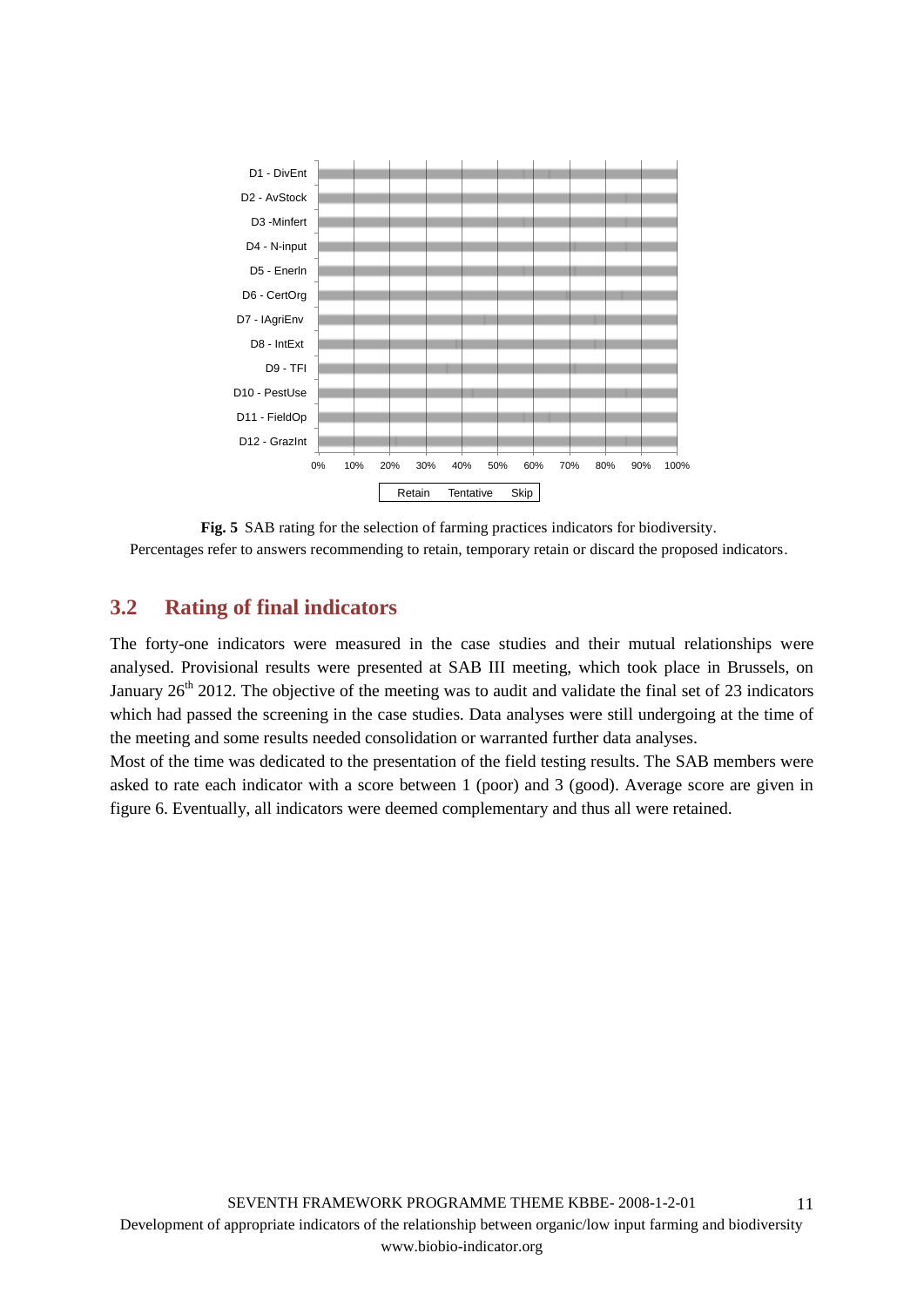

**Fig. 6** Final rating of the BioBio indicators.

# **3.3 Final Recommendations**

The SAB comments and recommendations are condensed in the following list:

- **1. All the 23 indicators submitted to the SAB ought to be retained**. Indeed, they were deemed complementary in giving a comprehensive view of biodiversity.
- **2. The significance of indicators should be explained**. They were recurrent questions about what the indicators tell us about biodiversity and about the health/resilience/productive capacity of the agrosystem?
- **3. Contextual information should be given to help interpret the indicator values.** There were several requests for regional references against which to compare the indicators measured on one farm. Indeed, it seemed more important to compare farm biodiversity within the same farm type and ecological context but with various levels of intensification, rather than comparing the biodiversity between contrasted farm types. Also, the need was felt to differentiate between species of interest and invasive/ubiquitous species, which should not be given the same status.
- **4. The respective effect on biodiversity of farming practices and of the share of seminatural habitats should be further analysed**. Indeed, they can be managed independently and there is a need to clarify their individual effect and interaction on the global biodiversity at the farm scale.
- **5. Costs should be detailed to help decision makers select the best type of monitoring for their purpose and possibility of finance**. It should include the training of the field agents, data collection, interpretation and data handling. Cost is indeed a major criterion that limits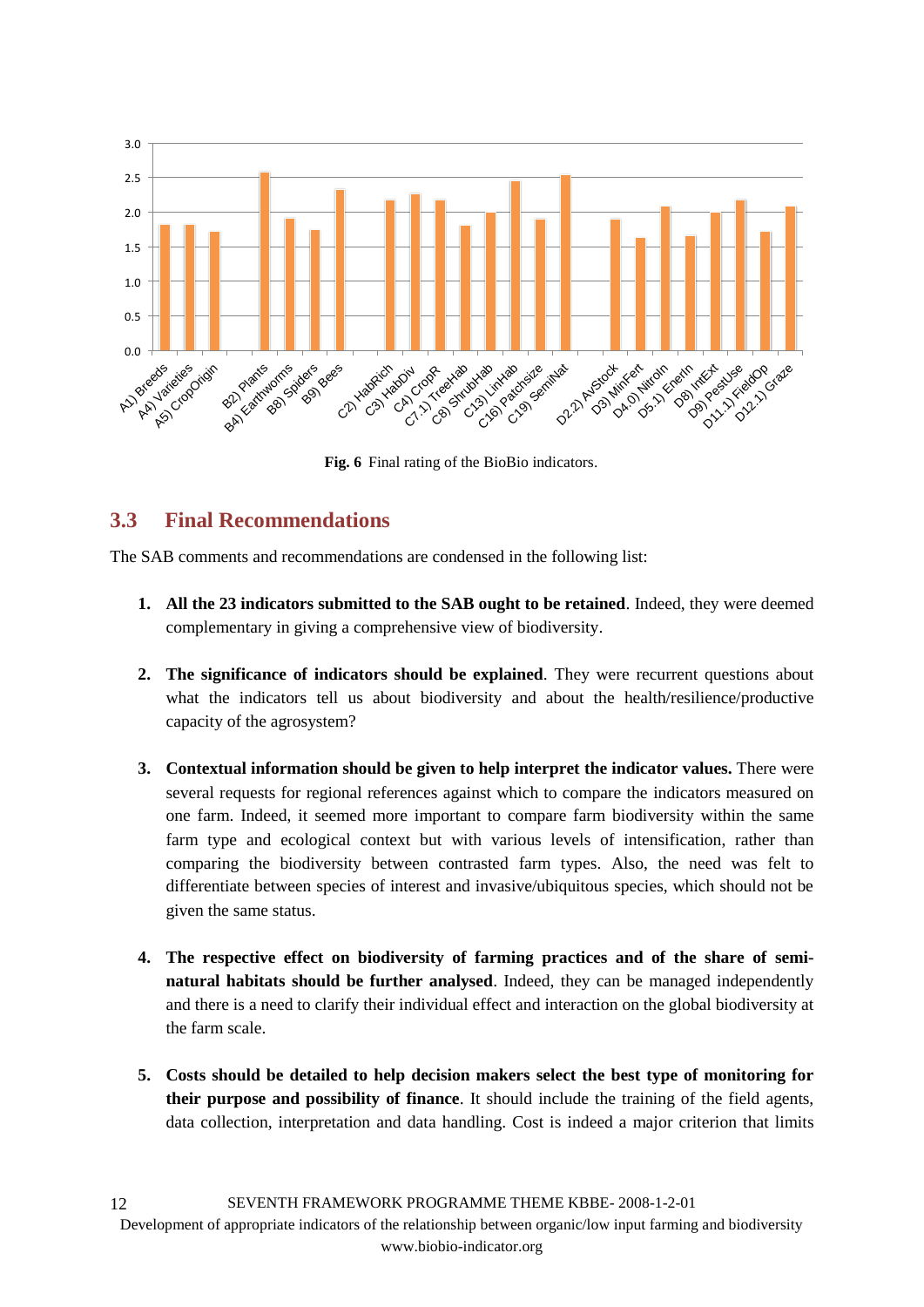biodiversity surveys in many countries. Means to optimize the costs of biodiversity indicators should be clearly presented to increase the number of biodiversity monitoring programs.

- **6.** Considering the previous recommendations, **the indicators factsheets should include:** (i) a clear description of the indicator and its significance; (b) its unit of measurement (a species diversity indicator for spider could be "Number of spider species" or "Composition of spider community" or "Number of specialist spiders", etc); (c) its significance (what does it tell about diversity), the mechanisms relating the indicator and biodiversity on the farm; (d) the protocol for data collection; (e) the method to calculate the indicator and to extrapolate the measurements at the plot scale to the farm level and from the farm level to the region; (e) Information on the possible use of the indicators is needed: To what question can they answer? In which context?
- **7.** For communication, individual indicators should be used instead of attempting to calculate an overarching **biodiversity index**. Such an index would be difficult to interpret and it would be impossible to use it for practical recommendations for farm management.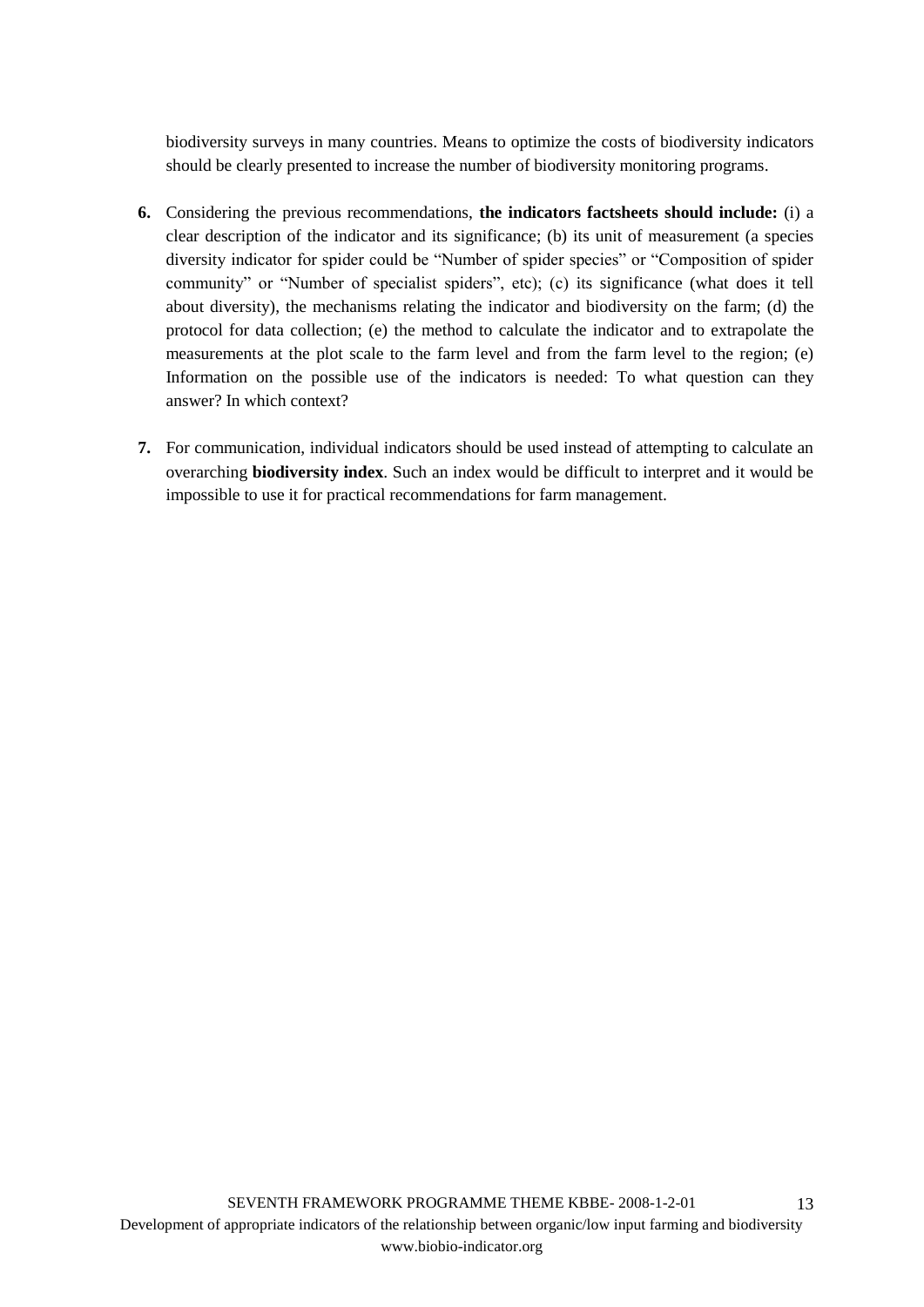# **Appendix 1 - Brief description of the organizations involved in the SAB**

## **NABU - Germany -**

#### Contact: SCHUBOTH Jörg

NABU (Naturschutzbund Deutschland) - Nature and Biodiversity Conservation Union

- Work for threatened habitats, flora and fauna, climate protection and energy policies
- 450.000 members, 30.000 volunteers in practical work and 1.500 local groups (district and region)
- 75.000 young members NAJU

### **Niederosterreichische Agrarbeziksbehörde – Austria -**

#### Contact: MAYRHOFER Peter

N A is the "administration for agriculture and rural development" of the provincial government of Lower Austria (LA). There we try to develop, implement and realize subsidies and payments for LA farmers.

Since 1990, this is since almost 20 years; we develop(ed) the Ecopoint system as a subsidy system for farmers for the upkeep of cultivated landscape and for the promotion of environmentally adequate farming methods and low intensive farming. Since Austria joined the EU in 1995, the Ecopoint system is part of the Austrian environmental program (called  $\ddot{O}PUL$ ), it is an independent program in  $LA$  – the farmers can choose to take part in the overall program ÖPUL or in the Ecopoint program. Now, in this year 2009, around 6700 farmers are part of the Ecopoint program (from around 34000 farmers in LA).

# **Foundation Global Nature - Spain-**

### Contact: DE MIGUEL BEASCOECHA Eduardo

Global Nature is a non-profit organisation founded in Spain in 2001. It develops pilot projects such as transhumance routes, sustainable management of dehesas in Caceres and restoration of wetlands in la Nava and Villacanas, in Palencia and Toledo. Global Nature works mainly on habitat restoration (9,000 ha) with farmers and landowners (public and private). The strategy is to sign agreements with land owners so that they take care for the land and preserve its ecologic value.

# **GIREA-UCL - Belgium -**

### Contact: WALOT Thierri

GIREA (Inter-Universities Group for Research in Applied Ecology) is a study Group (NGO) that mainly helps regional authorities developing and applying environmental legislation (Impact assessment, management plans for natural sites, N2000, Ecological maintenance of road verges, agroenvironment, …). In the field of agro-environment GIREA coordinates the assessment and the development of the scheme and also contributes to the coordination of the advisers who help farmers making contracts (targeted part of the AES).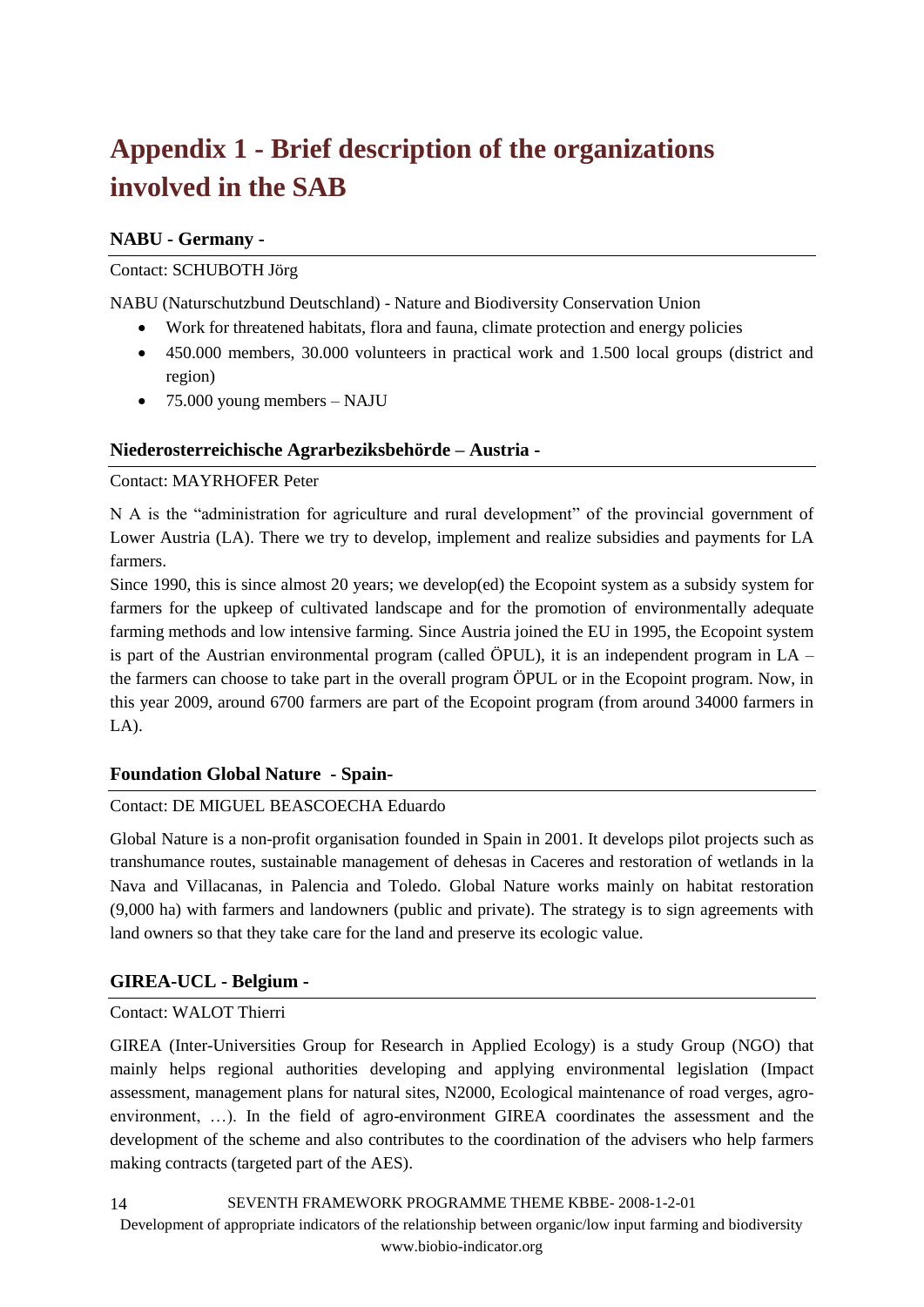#### **Plantlife International - England/Europe -**

#### Contact: STILL Kate

Plantlife International is a charity dedicated exclusively to conserving all forms of plant life in their natural habitats, in the UK, Europe and across the world.

#### **Parco del Ticino - Italy -**

#### Contact: DE PAOLA Claudio

Goal of Parco del Ticino was to have a new approach in farming systems, maintain a good level of income, as well as diversify their production. We support 437 farms involved in sustainable agriculture (integrated agriculture, landscape management, product labelling and direct marketing). We develop the multifunctionality of the farms.

#### **Bird Life International - Europe -**

#### Contact: BRUNER Ariel

BirdLife International is a global Partnership of conservation organisations that strives to conserve birds, their habitats and global biodiversity, working with people towards sustainability in the use of natural resources. BirdLife Partners operate in over one hundred countries and territories worldwide.

#### **Green Balkans - Bulgaria -**

#### Contact: MARIN Simeon

Green Balkans is a leading organization in the field of conservation of rare species and habitats in Bulgaria. The Organization was established in 1988 being Bulgaria"s oldest nature conservation NGO. For its almost 20 years" existence, Green Balkans has won recognition from international and national institutions, authorities, and donors as a welcome partner and a highly reputable and competent organization. This is proven by the public confidence in the Organization and its almost 4,500 Bulgarian and foreign members.

Thanks to Green Balkans" hundreds of volunteers and experts, as well as the international and national support, the Society achieved significant results in the preservation of Bulgaria's unique natural heritage. More than 110 projects have been implemented, as their investment in nature conservation exceeds \$ 3,5 million. Green Balkans operates in accordance with the Non-Profit Legal Entities Act.

Green Balkans is a NON-profit, NON-governmental, and NON-political organization. For that reason, and based on the principles set out in the Organization"s Statutes, Green Balkans does not deal with political issues, neither does it participate in the political forces' campaigns. For its almost 20 years' history, Green Balkans has proven to be a genuine and impartial defender of Bulgaria's nature, regardless of the political parties in power and the policy they proclaim, and despite the risks of collisions with the political forces or the managing institutions.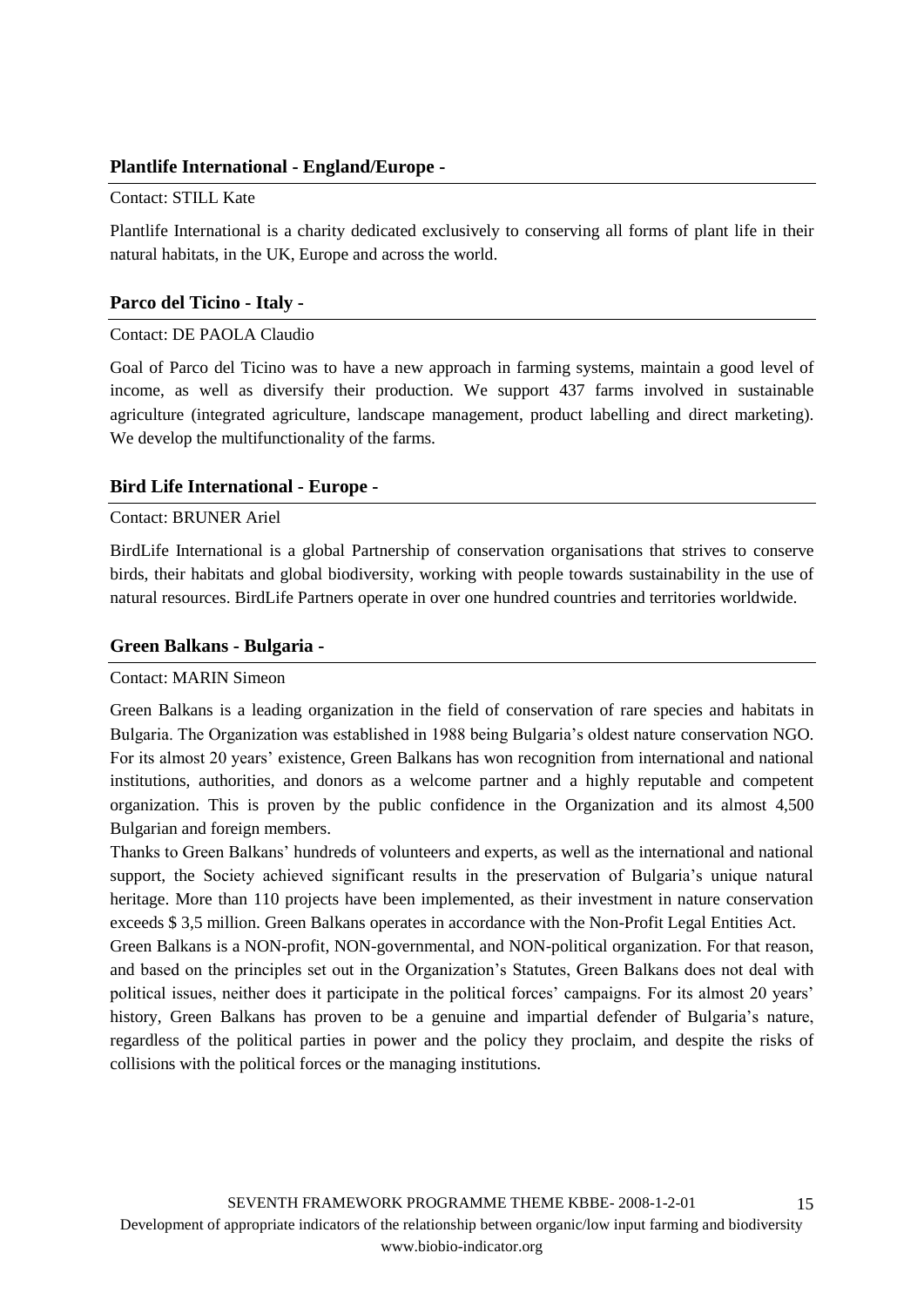## **DEFRA - United Kingdom -**

Contact: BAYLIS Mark

Defra (the Department for Environment, Food and Rural Affairs) is a Government Department in the UK. The overarching challenge for Defra is to secure a healthy environment in which we and future generations can prosper.

As we build a low carbon, resource efficient economy, Defra helps people to adapt to changes, deals with environmental risks and makes the most of the opportunity we now have to secure a sustainable society and a healthy environment. This will help see us through the difficult economic times, volatile food and energy prices and a changing climate which all make us more aware that we can"t take our environment for granted.

Defra"s strategy has been formalised in the Comprehensive Spending Review. The creation of the Department for Energy and Climate Change in October 2008 gave rise to our revised set of Public Service Agreements and Departmental Strategic. Policy is developed by the core Department and delivered through Defra's delivery network partners, both working together. Defra delivers its services working in partnership with our delivery network.

### **Consumer Forum - Switzerland -**

Contact: OPPLIGER Barbara and Klemm urs

We belong to the regional group of the Swiss consumers association from 1992-1996 and in that capacity also member of the Swiss board of the consumers association. Since the year 2001 we participate to the advisory expert committee of the research agronomic station, and member of the the FECB (federal expert commission on Biosafety), a permanent federal advisory committee, that advises the Federal Council and the federal agencies on the drafting of laws, ordinances, guidelines and recommendations.

# **Lithuanian Institute of Agrarian Economics - Lithuania -**

#### Contact: ZEMECHIS Romualdas

The Lithuanian Institute of Agrarian Economics was founded in 1990 after reorganisation of the former Lithuanian Research Institute of Agricultural Economics, establishment of which comes back to 1959. The founder of the Institute is the Ministry of Agriculture. 40 researchers are engaged in scientific work including 19 holders of a PhD.

High importance is determined to analysis and prognosis of micro and macro processes in the field of scientific research and information management. The Institute is also working on important issues of agricultural and rural development. During last years the researchers pay special attention to agricultural policy survey, taking into consideration Lithuania"s integration into the EU.

# **Institut National des Appelations d'Origine contrôlée – INAO (France) /Origin (Europe)**

### Contact: FABIAN Thierry

The French National Institute for Origin and quality products (INAO) is responsible for the management of quality and origin signs (AOC/PDO; PGI; Organic Farming; TSG; Label Rouge). INAO is a public sector organisation operating under the aegis of the Ministry of Agriculture.

SEVENTH FRAMEWORK PROGRAMME THEME KBBE- 2008-1-2-01 Development of appropriate indicators of the relationship between organic/low input farming and biodiversity www.biobio-indicator.org 16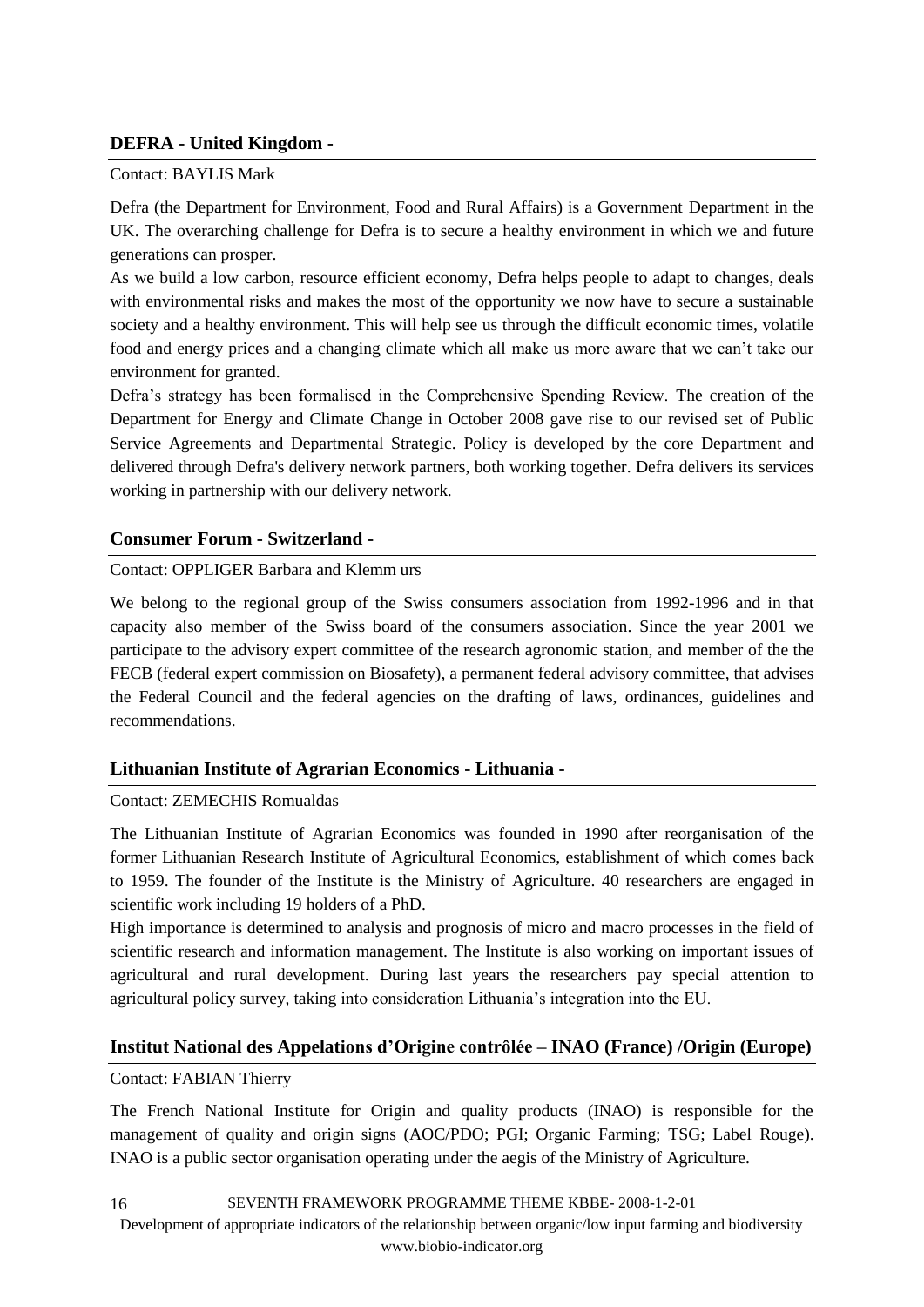## **Copa-Cogeca - Europe -**

#### Contact: CORRAL Eva and BENITES Cyntia

COPA (Committee of Professional Agricultural Organisations) is made up of 60 farmer organisations from the countries of the European Union and 36 partner organisations from other European countries such as Iceland, Norway, Switzerland and Turkey. This broad membership allows COPA to represent both the general and specific interests of farmers in the European Union. Since its inception, COPA has been recognised by the Community authorities as the organisation speaking on behalf of the European agricultural sector as a whole.

COGECA (General Committee for Agricultural Cooperation in the European Union) also includes fisheries cooperatives. COGECA"s Secretariat merged with that of COPA on 1 December 1962. COGECA is made up of 35 full members and 4 affiliated members from the EU. COGECA also has 36 partner members.

The objectives of COPA-COGECA are:

- To examine any matters related to the development of the Common Agricultural Policy
- To represent the interests of the agricultural sector as a whole
- To seek solutions which are of common interest, and to maintain and develop relations with the Community authorities and with any other representative organisations or social partners established at European level.

### **BioForum Wallonia/IFOAM - Europe -**

Contact: RUPPOL Patrick and GODDEN Bernard

Our goal is to assess the organic production as a sustainable production.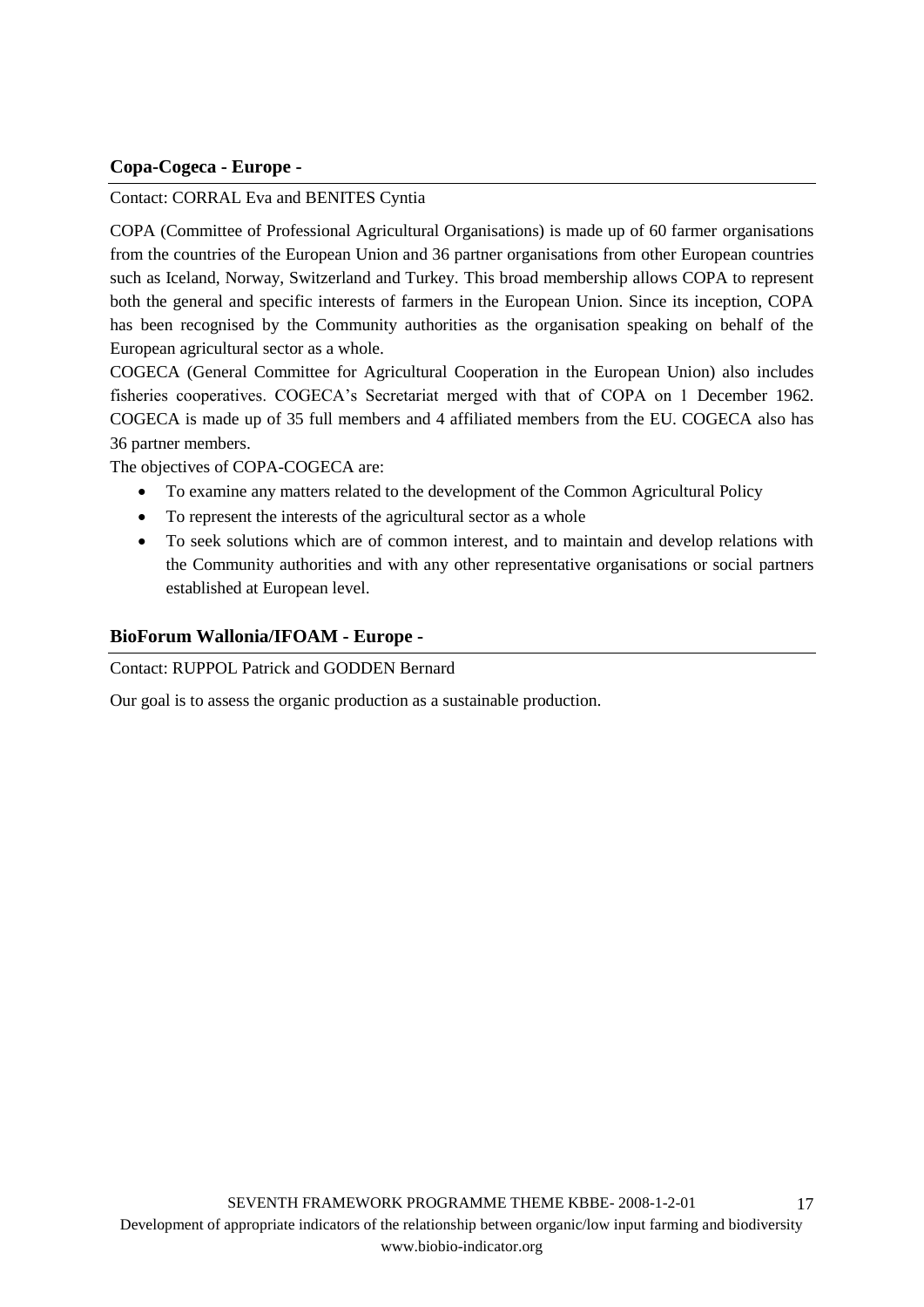# **Appendix 2 - SAB comments on genetic diversity indicators**

# **ANIMAL HUSBANDRY**

| A1-Breeds                                            | Livestock breeds: Number and amount of different breeds per<br>Farm questionnaire                            |  |  |  |
|------------------------------------------------------|--------------------------------------------------------------------------------------------------------------|--|--|--|
|                                                      | species                                                                                                      |  |  |  |
| Favourable comments                                  |                                                                                                              |  |  |  |
|                                                      | The number of native/indigenous breed's indicator should be developed                                        |  |  |  |
| ٠                                                    | Measures to maintain specific landraces should be encouraged, $e.g.$ in agro-environmental measures (using   |  |  |  |
|                                                      | FAO indicators for races: "critical", "endangered", "vulnerable")                                            |  |  |  |
| Objections                                           |                                                                                                              |  |  |  |
|                                                      | This information is extremely difficult to obtain                                                            |  |  |  |
|                                                      | We will get a lot of different and not comparable stock types all over Europe with no clear link to species  |  |  |  |
| diversity                                            |                                                                                                              |  |  |  |
| <b>Additional comments</b>                           |                                                                                                              |  |  |  |
|                                                      | There is a Convention on Biological Diversity indicator (CBD)                                                |  |  |  |
| $\bullet$                                            | Need to know the status of each livestock species (landrace)                                                 |  |  |  |
| ٠                                                    | There often is a high heterogeneity in the phenotype of old breeds (in many cases without herding book)      |  |  |  |
| $\bullet$                                            | What is the environmental impact of the landrace? Is it possible to join a landrace with livestock practices |  |  |  |
|                                                      | (breeding, feeding,)?                                                                                        |  |  |  |
| ٠                                                    | Farmers have in general an in-depth knowledge of their breeds and crossbreeds. In case of different species  |  |  |  |
|                                                      | (e.g. sheep and goat) on one farm with one breed of each, the positive effect on biodiversity is not taken   |  |  |  |
| into account                                         |                                                                                                              |  |  |  |
|                                                      |                                                                                                              |  |  |  |
| A2-Liveprac                                          | breeding practices: Information on<br>Livestock<br>breeding<br>Farm questionnaire                            |  |  |  |
| practices ("on-farm" bull, artificial insemination,) |                                                                                                              |  |  |  |
| Favourable comments                                  |                                                                                                              |  |  |  |
|                                                      |                                                                                                              |  |  |  |

Objections

18

- Not a relevant indicator
- No clear link with species diversity
- Farmers with rare breeds are more likely to use artificial insemination, to get new genes, hence the indicator would be difficult to interpret

Additional comments

Not only breeding practices should be considered, but also feeding, indoor/outdoor, transhumance

| A3 - LivePedi                                                            | Livestock pedigrees : Pedigree of the herd | Farm questionnaire |  |
|--------------------------------------------------------------------------|--------------------------------------------|--------------------|--|
| Favourable comments                                                      |                                            |                    |  |
|                                                                          |                                            |                    |  |
| <b>Objections</b>                                                        |                                            |                    |  |
| $\bullet$                                                                | Not applicable in every European country   |                    |  |
| Comparability is impossible across countries                             |                                            |                    |  |
| Information not available, or extremely difficult to obtain<br>$\bullet$ |                                            |                    |  |
| Not a relevant indicator                                                 |                                            |                    |  |
| Additional comments                                                      |                                            |                    |  |

#### SEVENTH FRAMEWORK PROGRAMME THEME KBBE- 2008-1-2-01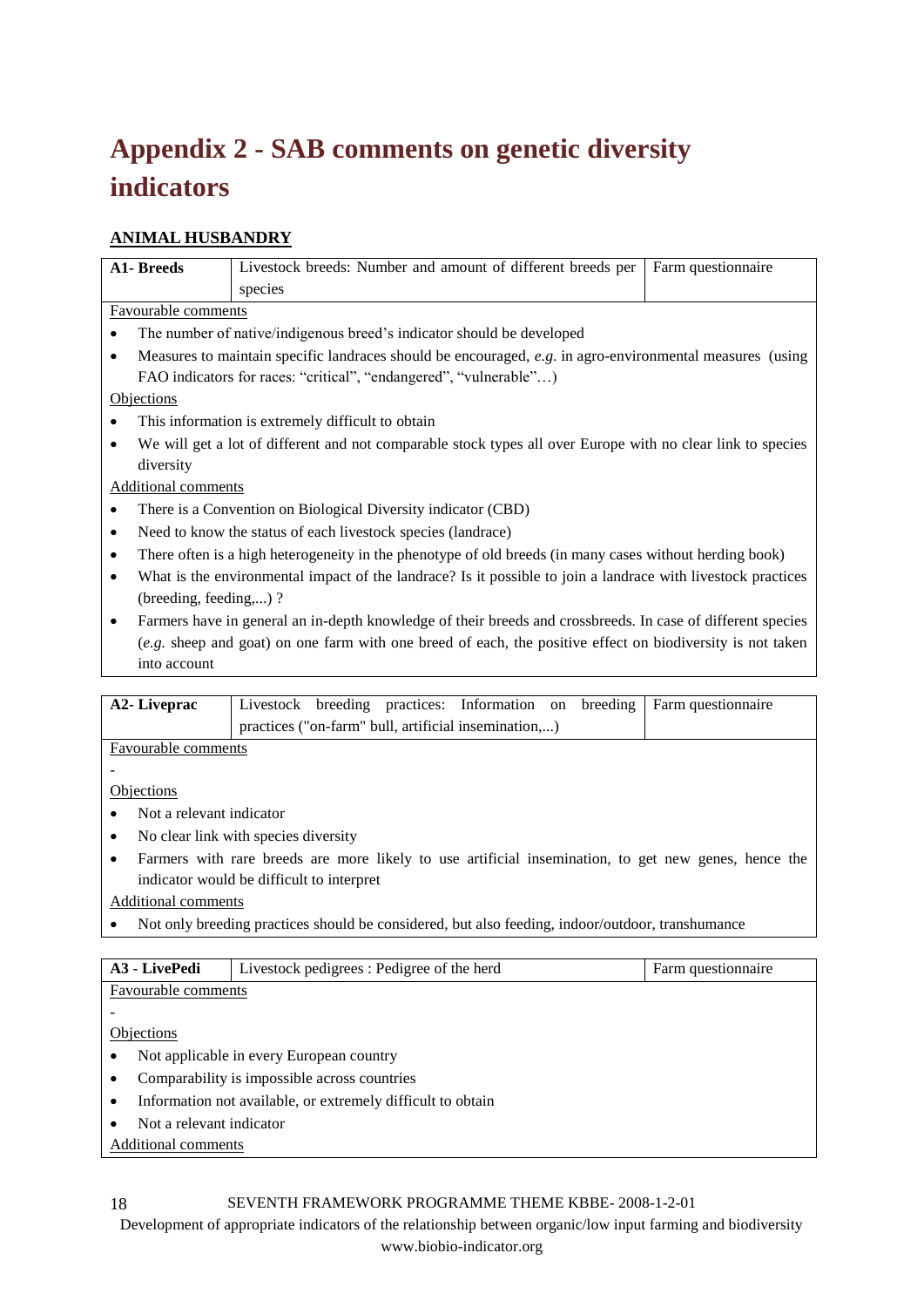• Pedigree of cows and horses is well known, but sheep, pigs, rabbits, and poultry?

## **ARABLE CROPS, LEGUMES AND TREES**

|                | $A4 + A5 -$                                                                                               | Cultivar diversity: Number, amount and origin of different                                                   | Farm questionnaire |
|----------------|-----------------------------------------------------------------------------------------------------------|--------------------------------------------------------------------------------------------------------------|--------------------|
| <b>CultDiv</b> |                                                                                                           | cultivars / landraces / accessions per species                                                               |                    |
|                |                                                                                                           |                                                                                                              |                    |
|                | <b>Favourable comments</b>                                                                                |                                                                                                              |                    |
|                |                                                                                                           | The origin of cultivars is crucial to allow for reliable estimation of genetic diversity                     |                    |
|                |                                                                                                           | Number and amount of native/indigenous varieties indicator should be developed                               |                    |
|                | Objections                                                                                                |                                                                                                              |                    |
|                | Not a relevant indicator                                                                                  |                                                                                                              |                    |
| ٠              |                                                                                                           | It could be difficult to determine the origin of cultivars                                                   |                    |
| ٠              | Different cultivars do not a priori imply high genetic diversity                                          |                                                                                                              |                    |
|                |                                                                                                           | The difference between open-pollinated varieties and hybrids would be a better indicator                     |                    |
|                | <b>Additional comments</b>                                                                                |                                                                                                              |                    |
|                |                                                                                                           | This indicator has to be elaborated based on published knowledge                                             |                    |
| ٠              |                                                                                                           | Please replace "legumes and trees" in the heading by vegetables, fruits and crop trees (forest trees are out |                    |
|                | of scope)                                                                                                 |                                                                                                              |                    |
| $\bullet$      | Indicators should cover crop species and in addition a number of varieties per species at farm level. The |                                                                                                              |                    |
|                | diversity of crops as an indicator for potential biodiversity should not be underestimated                |                                                                                                              |                    |
| ٠              |                                                                                                           | Indicator is crop-dependent: specific number of rare species in cereals are different from those in other    |                    |
|                | crops like potatoes or maize                                                                              |                                                                                                              |                    |

| $A6-$ |                                                                                                       | On-farm seed multiplication: Information on seed propagation               | Farm questionnaire |  |
|-------|-------------------------------------------------------------------------------------------------------|----------------------------------------------------------------------------|--------------------|--|
|       | <b>Seedmulti</b>                                                                                      | practices (on farm multiplication, sharing with neighbours, etc)           |                    |  |
|       | Favourable comments                                                                                   |                                                                            |                    |  |
|       |                                                                                                       | The more on-farm seed multiplication the better it seems.                  |                    |  |
|       |                                                                                                       | It is an important element for the conservation of some rare arable plants |                    |  |
|       | <b>Objections</b>                                                                                     |                                                                            |                    |  |
|       | Not a relevant indicator                                                                              |                                                                            |                    |  |
|       | Additional comments                                                                                   |                                                                            |                    |  |
|       | When dealing with landraces cultivated on farm, the possibility to use farm saved seeds is essential, |                                                                            |                    |  |
|       | unfortunately, legal requirement make it difficult                                                    |                                                                            |                    |  |
|       | Are farmers allowed to produce they own seeds?                                                        |                                                                            |                    |  |

| A7-                                 | Crop cultivar phenotypic diversity: description of the cultivars   Farm questionnaire |  |  |  |
|-------------------------------------|---------------------------------------------------------------------------------------|--|--|--|
| <b>CropCuPheDiv</b>                 | based on IPGRI descriptors (through the farmer)                                       |  |  |  |
| Additional comments                 |                                                                                       |  |  |  |
| Needs more details and explanations |                                                                                       |  |  |  |

| $A8-$                                                                                              | Pedigree based on genetic diversity:                                     | Farm questionnaire |  |
|----------------------------------------------------------------------------------------------------|--------------------------------------------------------------------------|--------------------|--|
| <b>CropPedDiv</b>                                                                                  | Pedigree information on the cultivars grown                              |                    |  |
| Favourable comments                                                                                |                                                                          |                    |  |
|                                                                                                    |                                                                          |                    |  |
| <b>Objections</b>                                                                                  |                                                                          |                    |  |
| Pedigree information is only available for few species and mostly for publicly available cultivars |                                                                          |                    |  |
|                                                                                                    | Collection of information is labour intensive, and is not worth its cost |                    |  |

#### SEVENTH FRAMEWORK PROGRAMME THEME KBBE- 2008-1-2-01

19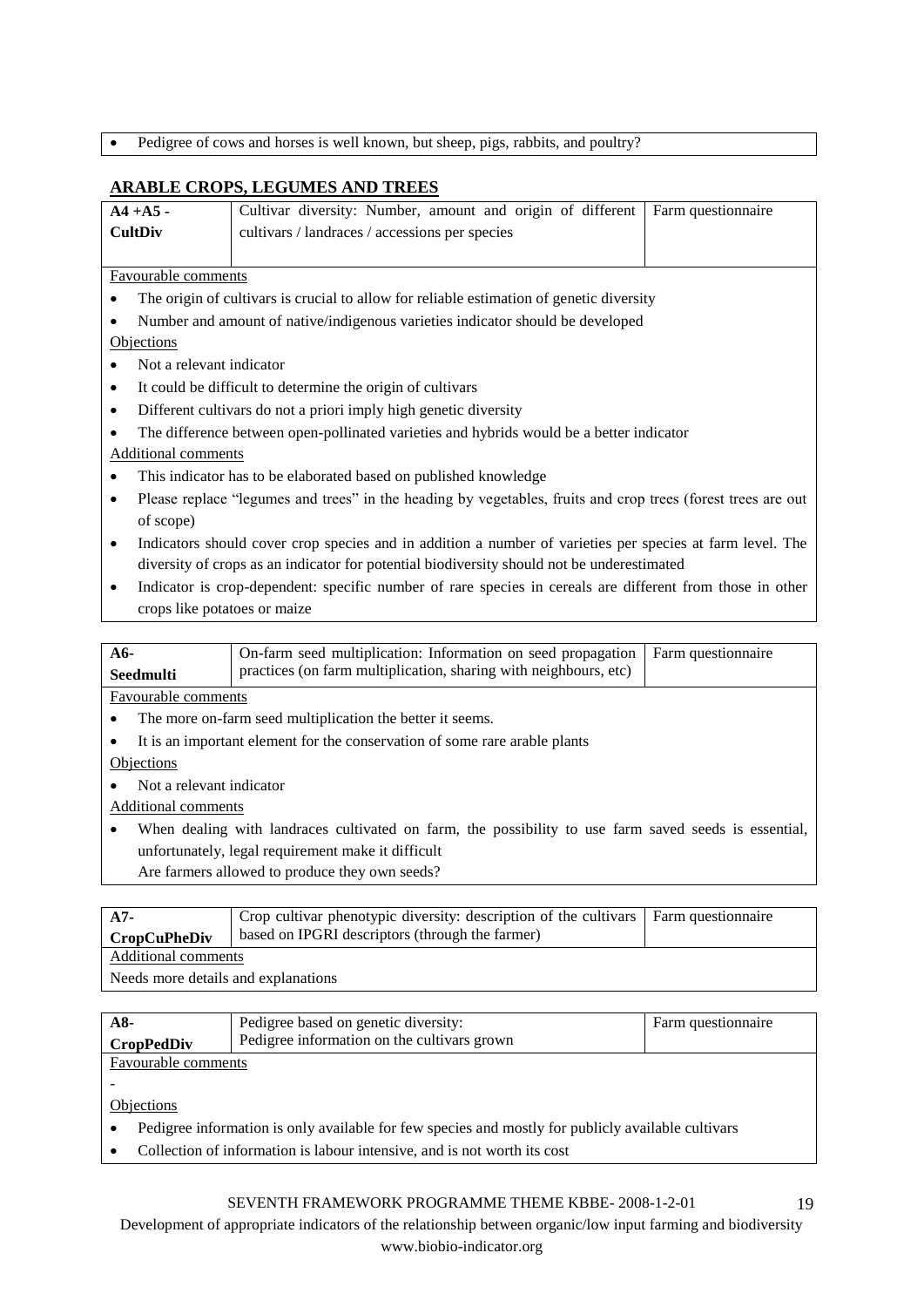- Not a relevant indicator
- Criteria very difficult to use

#### **GRASSLAND SPECIES**

| $A9-$                                                                 | Genetic diversity of grassland species:                                     | Farm questionnaire |  |  |
|-----------------------------------------------------------------------|-----------------------------------------------------------------------------|--------------------|--|--|
| <b>GrassGenDiv</b>                                                    | number and amount of different cultivars                                    |                    |  |  |
| <b>Favourable comments</b>                                            |                                                                             |                    |  |  |
|                                                                       | It is a good indicator                                                      |                    |  |  |
|                                                                       | May be a valuable indicator if it is benchmarked with natural occurrence    |                    |  |  |
| <b>Objections</b>                                                     |                                                                             |                    |  |  |
| Collection of information is labour intensive, and not worth the cost |                                                                             |                    |  |  |
| Additional comments                                                   |                                                                             |                    |  |  |
|                                                                       | Cultivars are difficult to identify. Is molecular genetics an adapted tool? |                    |  |  |

| $A10 - ReSeed$                                                                                       | Reseeding of grassland: information on seed propagation |  |  |  | Farm questionnaire |
|------------------------------------------------------------------------------------------------------|---------------------------------------------------------|--|--|--|--------------------|
|                                                                                                      | practices and amount of re-seeding                      |  |  |  |                    |
| <b>Favourable comments</b>                                                                           |                                                         |  |  |  |                    |
| It is a good indicator                                                                               |                                                         |  |  |  |                    |
| Very easy and simple as an indirect indicator showing the intensity and environmentally soundness of |                                                         |  |  |  |                    |
|                                                                                                      | grassland management                                    |  |  |  |                    |
| <b>Objections</b>                                                                                    |                                                         |  |  |  |                    |
| It is difficult to obtain reliable information                                                       |                                                         |  |  |  |                    |
| Additional comments                                                                                  |                                                         |  |  |  |                    |
| Should be an species indicator (Group B)                                                             |                                                         |  |  |  |                    |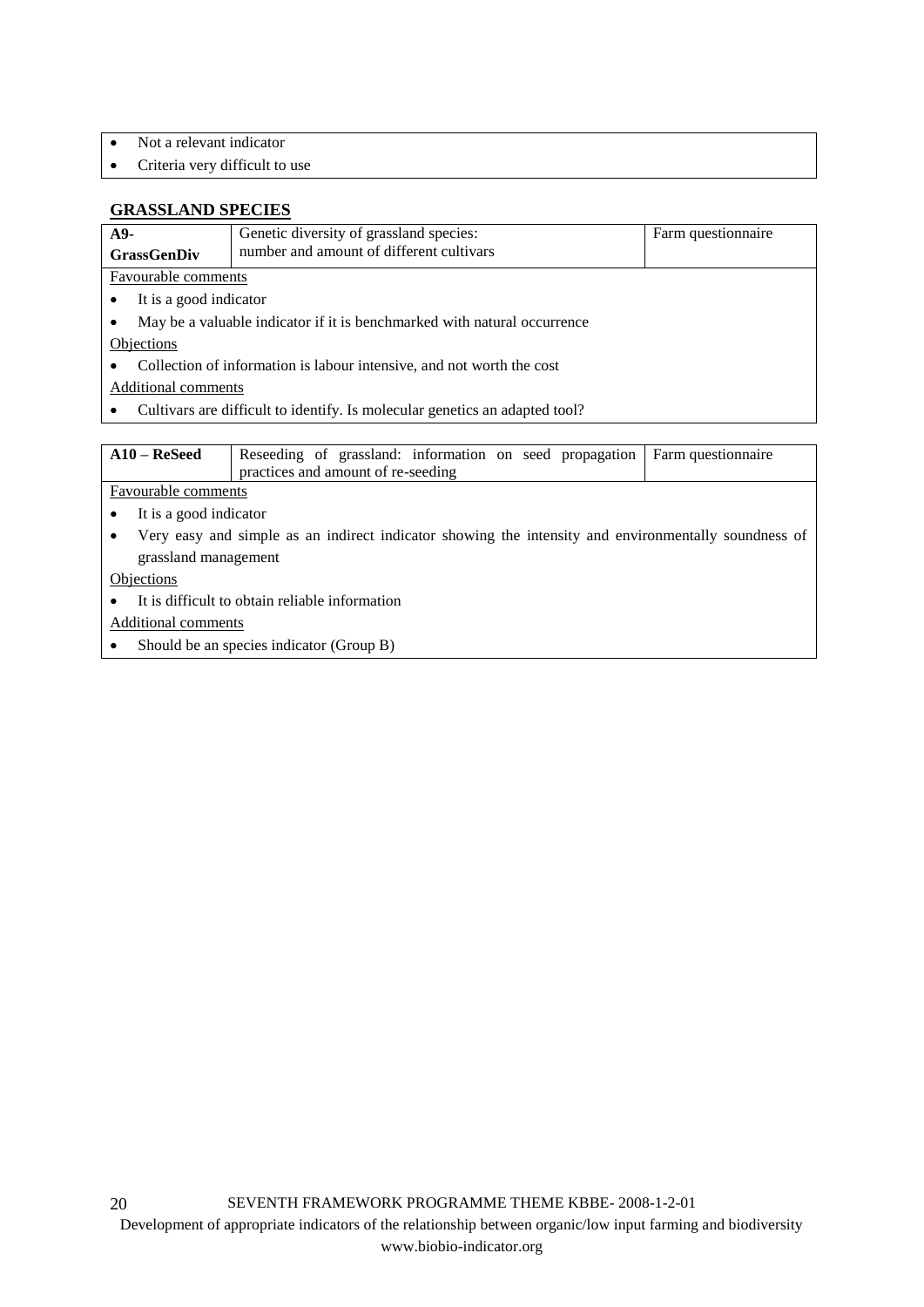# **Appendix 3 - SAB comments on species indicators**

# **INDICATORS RETAINED FOR THE FIELD TESTING**

| $\overline{B2-Plant}$ Nat                                                                                                     | Flowering plants of semi-natural habitats                                                                      | X-plots (patches) or rectangular plots |  |  |  |
|-------------------------------------------------------------------------------------------------------------------------------|----------------------------------------------------------------------------------------------------------------|----------------------------------------|--|--|--|
|                                                                                                                               |                                                                                                                | (linear features) of vegetation survey |  |  |  |
|                                                                                                                               | Favourable comments                                                                                            |                                        |  |  |  |
|                                                                                                                               | Indicator could be retained if a clear definition of semi-natural habitat is given                             |                                        |  |  |  |
| Objections                                                                                                                    |                                                                                                                |                                        |  |  |  |
|                                                                                                                               | A great number of different flower plant in a poor status is not in line with an improved biodiversity         |                                        |  |  |  |
| <b>Additional comments</b>                                                                                                    |                                                                                                                |                                        |  |  |  |
|                                                                                                                               | Needs to determine regional reference values                                                                   |                                        |  |  |  |
|                                                                                                                               |                                                                                                                |                                        |  |  |  |
| $B4 - EW$                                                                                                                     | Earthworms                                                                                                     | Soil samples in vegetation plots       |  |  |  |
| <b>Favourable comments</b>                                                                                                    |                                                                                                                |                                        |  |  |  |
| $\bullet$                                                                                                                     | It would be relevant to keep it                                                                                |                                        |  |  |  |
| $\bullet$                                                                                                                     | Very interesting indicator because related to soil activity and soil fertility                                 |                                        |  |  |  |
| Objections                                                                                                                    |                                                                                                                |                                        |  |  |  |
| Too costly<br>$\bullet$                                                                                                       |                                                                                                                |                                        |  |  |  |
| $\bullet$                                                                                                                     | Needs a lot of capacity development. Needs a lot of additional laboratory work for determination of the        |                                        |  |  |  |
| species.                                                                                                                      |                                                                                                                |                                        |  |  |  |
| $\bullet$                                                                                                                     | A lot of farms in the mountain range (Bulgaria) are with stony and sandy soils where this method is not        |                                        |  |  |  |
| applicable                                                                                                                    |                                                                                                                |                                        |  |  |  |
| ٠                                                                                                                             | Earthworms species diversity is only to a very limited extend a result of farming practices, and the           |                                        |  |  |  |
|                                                                                                                               | earthworms abundance is also dependant on the soil characteristics that can only $-$ if any $-$ be modified at |                                        |  |  |  |
| medium to long term                                                                                                           |                                                                                                                |                                        |  |  |  |
| Additional comments                                                                                                           |                                                                                                                |                                        |  |  |  |
| $\bullet$                                                                                                                     | This is an interesting indicator, of which there are not many examples in literature                           |                                        |  |  |  |
| $\bullet$                                                                                                                     | The absolute weight of earthworms without regionalisation is not a good indicator (e.g. there are big          |                                        |  |  |  |
|                                                                                                                               | differences depending on earthworm species, soil type, seasonality, etc). The question is, if to count the     |                                        |  |  |  |
|                                                                                                                               | number and weight of the biomass per unit is enough or if a species list of the earthworms is necessary        |                                        |  |  |  |
| $\bullet$                                                                                                                     | But how to build a relevant indicator (biomass/m2, number of species, specialist species); Both the            |                                        |  |  |  |
|                                                                                                                               | diversity and abundance of earthworms should be taken into account to assess soil quality                      |                                        |  |  |  |
| $\bullet$                                                                                                                     | Amount of biomass per area per square metre for specific soil and crop types should be realized. A             |                                        |  |  |  |
|                                                                                                                               | European standardisation of the biomass determination methodology is needed to make comparisons                |                                        |  |  |  |
|                                                                                                                               |                                                                                                                |                                        |  |  |  |
| <b>B8-SPID</b>                                                                                                                | Araneae- Spiders                                                                                               | Suction sampling in vegetation plots   |  |  |  |
| <b>Favourable comments</b>                                                                                                    |                                                                                                                |                                        |  |  |  |
| It is a very interesting group to test but very few taxonomists can develop this work. It is only feasible if it<br>$\bullet$ |                                                                                                                |                                        |  |  |  |
| is paid and promoted by the Administration as a global research                                                               |                                                                                                                |                                        |  |  |  |
| Objections                                                                                                                    |                                                                                                                |                                        |  |  |  |
| $\bullet$                                                                                                                     | Needs a lot of additional laboratory work for determination of the species                                     |                                        |  |  |  |
| ٠                                                                                                                             | Needs a lot of capacity development                                                                            |                                        |  |  |  |
| This indicator is most likely to reflect the agriculture landscape at its all rather than the cultivated plots<br>٠           |                                                                                                                |                                        |  |  |  |
| themselves in particular regarding arable land, but also on grassland the presence of landscape elements is                   |                                                                                                                |                                        |  |  |  |

more important than the type of grassland itself

#### SEVENTH FRAMEWORK PROGRAMME THEME KBBE- 2008-1-2-01

21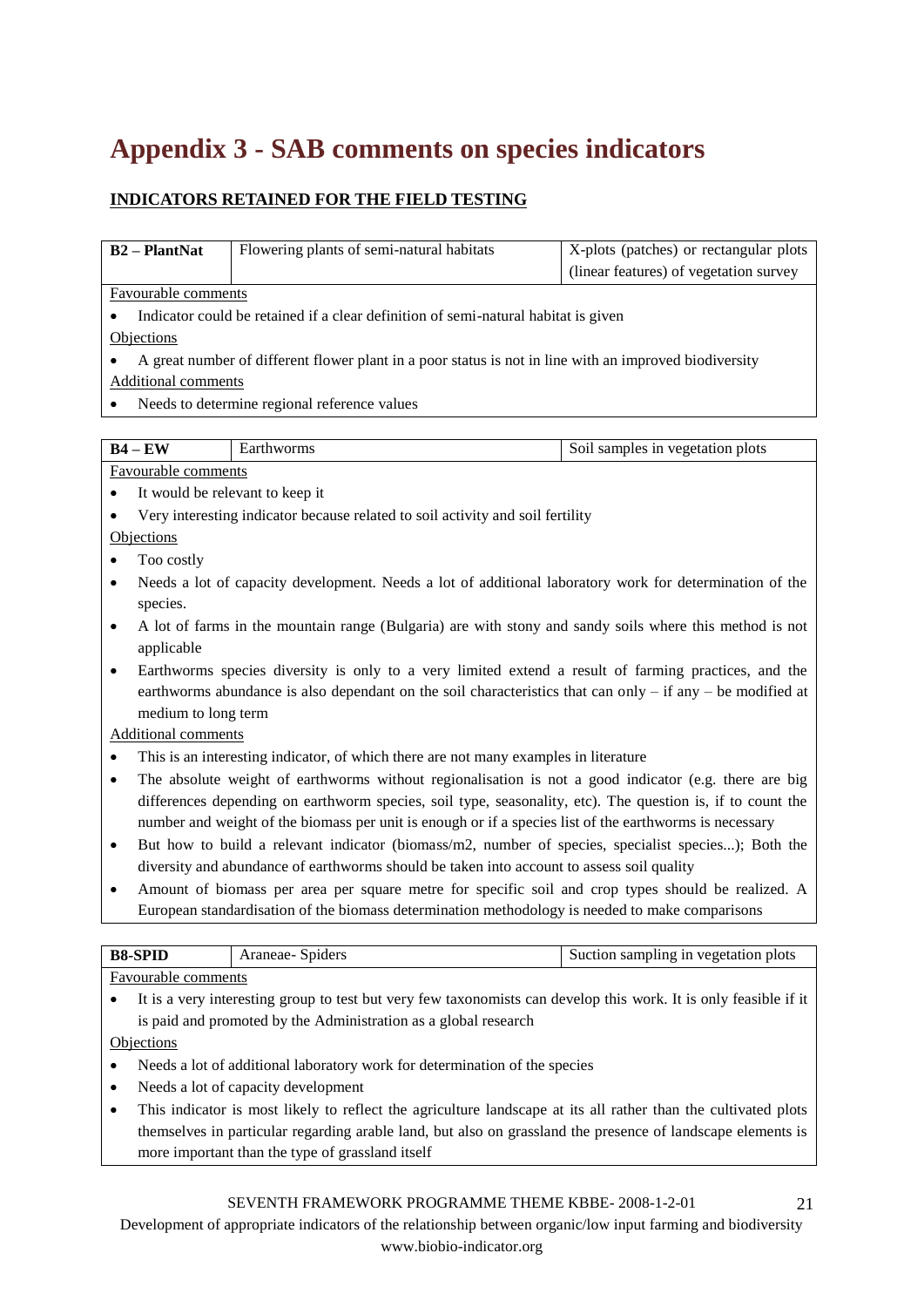| <b>B9-Bees</b>                                                                                               | Hymenoptera – Wild bees                                                                           | Walked transect and net capture in |  |  |
|--------------------------------------------------------------------------------------------------------------|---------------------------------------------------------------------------------------------------|------------------------------------|--|--|
|                                                                                                              |                                                                                                   | vegetation plots                   |  |  |
| Favourable comments                                                                                          |                                                                                                   |                                    |  |  |
|                                                                                                              | Given the raising importance of the ecosystem services approach, this indicator (which relates to |                                    |  |  |
|                                                                                                              | pollination) is very relevant; very important for the farming sustainability                      |                                    |  |  |
|                                                                                                              | Bees are easier to catch and cheaper, do not need too much field work                             |                                    |  |  |
| <b>Objections</b>                                                                                            |                                                                                                   |                                    |  |  |
|                                                                                                              | Good but low expert's capacity; needs a lot of capacity development                               |                                    |  |  |
|                                                                                                              | Needs a lot of additional laboratory work for determination of the species                        |                                    |  |  |
| Additional comments                                                                                          |                                                                                                   |                                    |  |  |
| What more is scientific proof of their positive correlation with biodiversity (especially if considering the |                                                                                                   |                                    |  |  |
| wild species)                                                                                                |                                                                                                   |                                    |  |  |
|                                                                                                              |                                                                                                   |                                    |  |  |

- The link to landscape structure and variety should be tested in some case study areas
- Bees need very specific site for reproduction that is rarely the agricultural land itself therefore this indicator is most likely to evaluate the landscape in general rather than at farm level itself

## **DISCARDED INDICATORS**

| <b>B1-PlantCul</b> | Flowering plants of cultivated forage and food   X-plots (patches) or rectangular plots |                                        |
|--------------------|-----------------------------------------------------------------------------------------|----------------------------------------|
|                    | crops                                                                                   | (linear features) of vegetation survey |
|                    |                                                                                         |                                        |

Favourable comments

- Strengths: there are well-established link with faunistic diversity, it is sensitive to agricultural practices, and organic farming in particular, and it can include highly emblematic species
- Very relevant to assess pesticide pressure in an area
- This indicator is very important and can be divided in different indicators using the plant traits that relate to animals (bees, syrphidae, butterflies…).
- It is a relevant information that is linked to agricultural practices. Need to find relevant indicators (number of seeds/m2, number of species, scoring with the plant status, functional groups based on specific traits...) Objections
- Weaknesses: Care is needed to differentiate between threatened species and common weeds. Farmers may be reluctant to appreciate weeds (which reduce yield) as a positive feature
- Gives too much attention to the cultivated lands

Additional comments

- Explain the relation with C10 Weeds in crops, C15 Grassland quality. Overlap with indicator " WEED", which could be considered a sub-indicator under PlantCUL (C10). This should include all wild flowering plants - there is no need really to have the additional WEEDS indicator - as dominant species can just be identified within this species status assessment
- Pernicious weed is not a good terminology to be used in this project. The issue "are all species equal" is very pronounced for this group, where many of the species are "weeds". The analysis will account for this, distinguishing between species of conservation concern and pernicious weeds
- And what about gramineous? It could also be made the assumption that if you have some kind of plant then you will have certain birds or bees, etc.
- Needs to determine regional reference values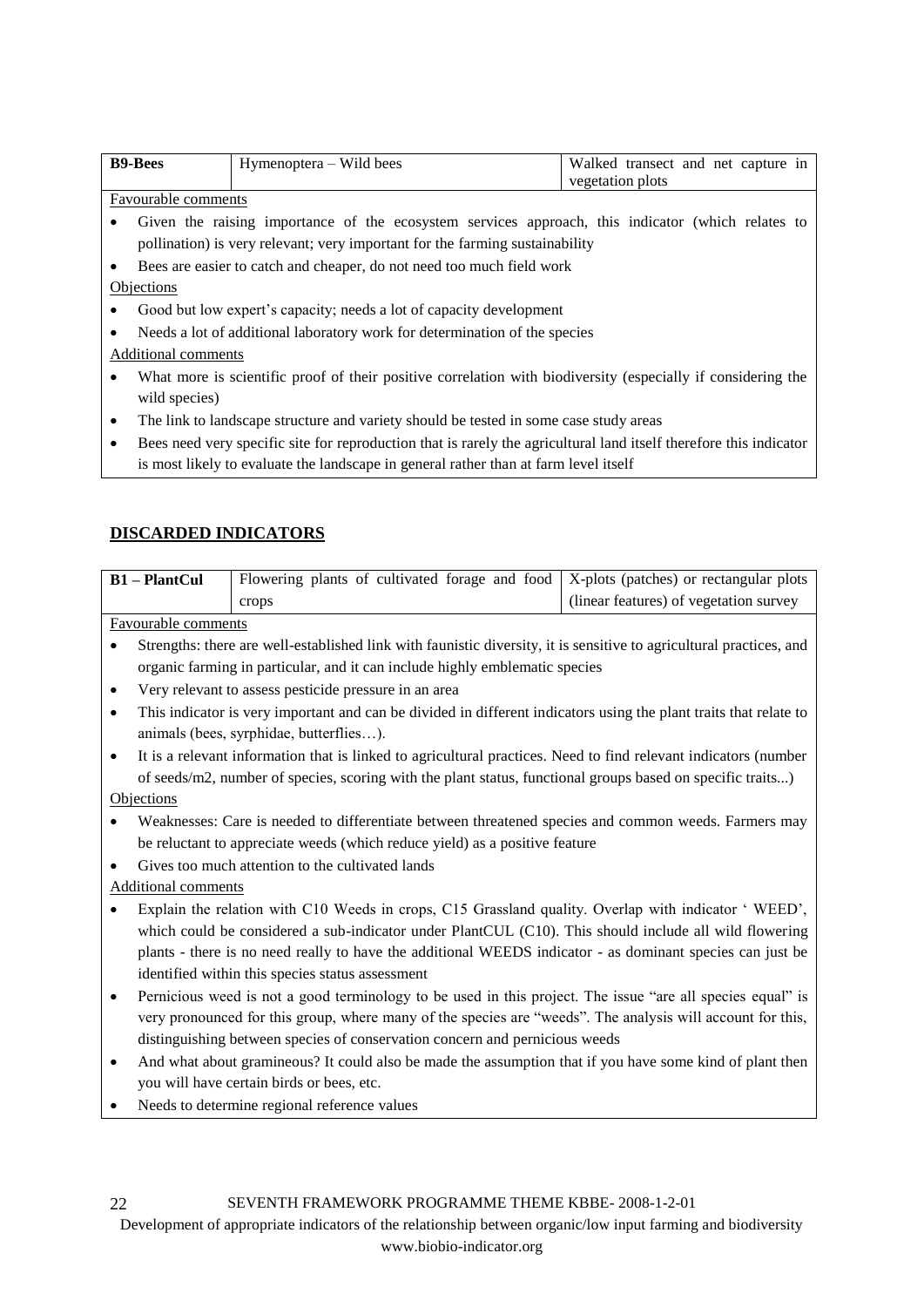|   | $B3 - Butterfly$                                                                                         | Lepidoptera: Butterfly                                                               | Walked transects                                                                                             |  |
|---|----------------------------------------------------------------------------------------------------------|--------------------------------------------------------------------------------------|--------------------------------------------------------------------------------------------------------------|--|
|   |                                                                                                          |                                                                                      |                                                                                                              |  |
|   | Favourable comments                                                                                      |                                                                                      |                                                                                                              |  |
|   |                                                                                                          | There is a lot of data available                                                     |                                                                                                              |  |
| ٠ |                                                                                                          |                                                                                      | If we look at biodiversity as a whole for farming we should include butterflies. There are many things that  |  |
|   |                                                                                                          |                                                                                      | are unknown, therefore we should concentrate on the things we know a little bit and in this case butterflies |  |
|   | should be included                                                                                       |                                                                                      |                                                                                                              |  |
| ٠ |                                                                                                          | Butterflies are popular. Very appropriated by consumers                              |                                                                                                              |  |
|   |                                                                                                          |                                                                                      | Butterflies could be used to assess the natural value of permanent grasslands and measure the impact of      |  |
|   | ecological infrastructures                                                                               |                                                                                      |                                                                                                              |  |
|   | Objections                                                                                               |                                                                                      |                                                                                                              |  |
|   | Too costly                                                                                               |                                                                                      |                                                                                                              |  |
| ٠ |                                                                                                          | Needs a lot of capacity development                                                  |                                                                                                              |  |
| ٠ |                                                                                                          | It gives a good indication of the regional biodiversity but not useful at farm level |                                                                                                              |  |
| ٠ | If we select B1, B2 (including grassland) and C15 (ecological quality of grassland) we will get enough   |                                                                                      |                                                                                                              |  |
|   | information on floristic and faunistic diversity and we can spare all the rather difficult and expensive |                                                                                      |                                                                                                              |  |
|   | indicators B3, B5, B6, B7, B8, B9, B10 B11 B12.                                                          |                                                                                      |                                                                                                              |  |
|   | <b>Additional comments</b>                                                                               |                                                                                      |                                                                                                              |  |
|   |                                                                                                          |                                                                                      |                                                                                                              |  |

Butterflies are weather dependent. So we need a trend

| <b>TELO</b><br>B <sub>5</sub><br>$\sim$ | $ -$<br>Ants<br>,,,,<br>'''<br>. . | 1 L C<br>. |
|-----------------------------------------|------------------------------------|------------|
| $E_{\alpha}$                            |                                    |            |

#### Favourable comments

Very good if can be simplified (to eliminate laboratory work and to adapt/develop a method only using field survey)

**Objections** 

- Ants do not have a good public image; few people have information compared to bees
- Ants do not really occur in many agricultural lands; therefore they should be left aside
- Needs a lot of additional laboratory work for determination of the species. Needs a lot of capacity development.

| $B6 - Birds$               | Birds species richness | Point counts |
|----------------------------|------------------------|--------------|
| <b>Favourable comments</b> |                        |              |

- Birds should be applied; there is a lot of data available; there are many things that are unknown, therefore we should concentrate on the things we know a little bit and in this case bird should be included.
- Birds are a widely recognised biodiversity indicator

Objections

- Bird should not be assessed once more
- Per se this is a relevant indicator, but many data already exist. So the project partners should decide whether investing in this indicator or try to shed light on other -less investigated- indicators.
- Birds are only used because they are emblematic, but not because they are important for the farming system; birds are not good indicators for farms activities.
- Can be used only on landscape scale

Additional comments

- The only reason to use the birds is because of their popularity and acceptance by public and relatively low costs and available expert capacity
- Weather dependent, so we need a trend
- It is necessary to consider other birds than those included in the farmland birds index.

#### SEVENTH FRAMEWORK PROGRAMME THEME KBBE- 2008-1-2-01

23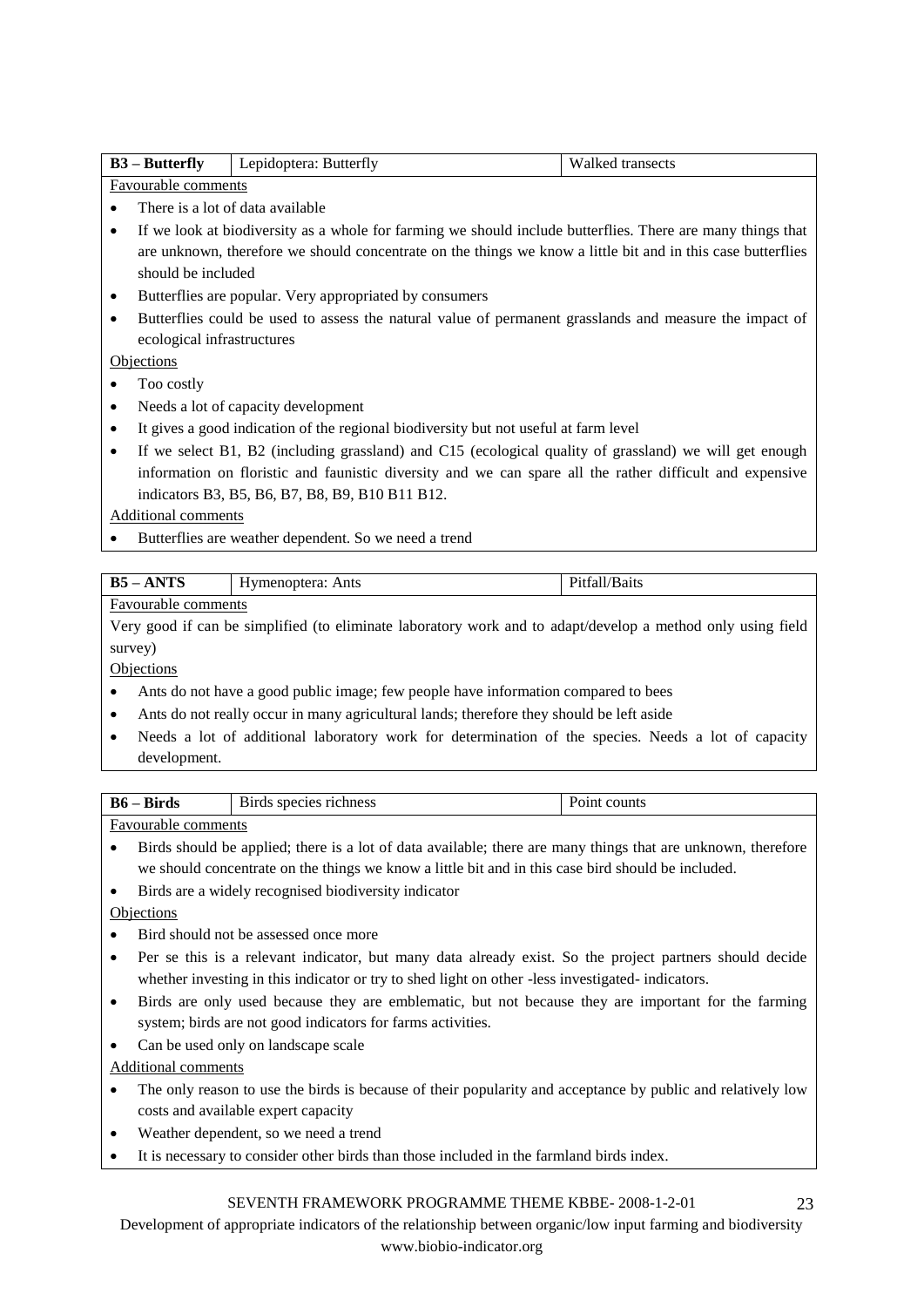- Species richness is not always the best indicator; better to focus on specialist species as the community specialization index or the farmland bird indicator (trend).
- You can just get the available data and try to link it to the farmland system and somehow analyse it

| $\sim$ $\sim$  | mais   | -                                   |
|----------------|--------|-------------------------------------|
| B <sub>7</sub> | mamı   | rano                                |
|                | וואוור | ган.                                |
|                |        | and the contract of the contract of |
| $\sim$         |        |                                     |

#### Favourable comments

• Should try to keep it – trough choosing acceptable species (hares) or easy field methods - counting voles (Apodemis spp.) holes/density.

**Objections** 

- It is a very expensive indicator which needs a lot of expertise
- They are not very popular

Additional comments

- Abundance can be confused with a pest promoted by bad farm practices (monocultures for example)
- It would be best to deal with mammals" diversity

|                     | B <sub>10</sub> -Cara                                                            | <b>COLEOPTERA-</b> Cabarid beetles                                                                           |         |  | Pitfall traps, suction samplers, sil |  |
|---------------------|----------------------------------------------------------------------------------|--------------------------------------------------------------------------------------------------------------|---------|--|--------------------------------------|--|
|                     |                                                                                  |                                                                                                              | samples |  |                                      |  |
|                     | Favourable comments                                                              |                                                                                                              |         |  |                                      |  |
|                     |                                                                                  | Good but low expert's capacity                                                                               |         |  |                                      |  |
|                     | <b>Objections</b>                                                                |                                                                                                              |         |  |                                      |  |
|                     | Needs a lot of additional laboratory work for determination of the species       |                                                                                                              |         |  |                                      |  |
|                     | Needs a lot of capacity development.                                             |                                                                                                              |         |  |                                      |  |
| Additional comments |                                                                                  |                                                                                                              |         |  |                                      |  |
|                     | It seems necessary to explain the place of carabid species in biological control |                                                                                                              |         |  |                                      |  |
| ٠                   |                                                                                  | If carabid beetles are not retained, we recommend making use of existing literature to include the diversity |         |  |                                      |  |
|                     |                                                                                  | of carabides at least in the discussion of the project findings.                                             |         |  |                                      |  |

|                   | <b>B11-Syrphids</b>                                                        | DIPTERA- Syrphidae, hoverflies | Malaise trap |
|-------------------|----------------------------------------------------------------------------|--------------------------------|--------------|
|                   | <b>Favourable comments</b>                                                 |                                |              |
|                   | Very useful in fruit production                                            |                                |              |
|                   | Good but low expert's capacity                                             |                                |              |
| <b>Objections</b> |                                                                            |                                |              |
|                   | Needs a lot of additional laboratory work for determination of the species |                                |              |
|                   | Needs a lot of capacity development                                        |                                |              |

# **B12-Bat-Act** Bat Activitiv Transect with bat detector Favourable comments Worthwhile using it where national bat monitoring schemes are implemented Bat richness may be based, not only on insect diversity, but also on insect pests due to other factors (see mosquito outbursts) **Objections** • Can be used only on landscape scale Expensive indicator due to equipment used and special skills needed for identification afterwards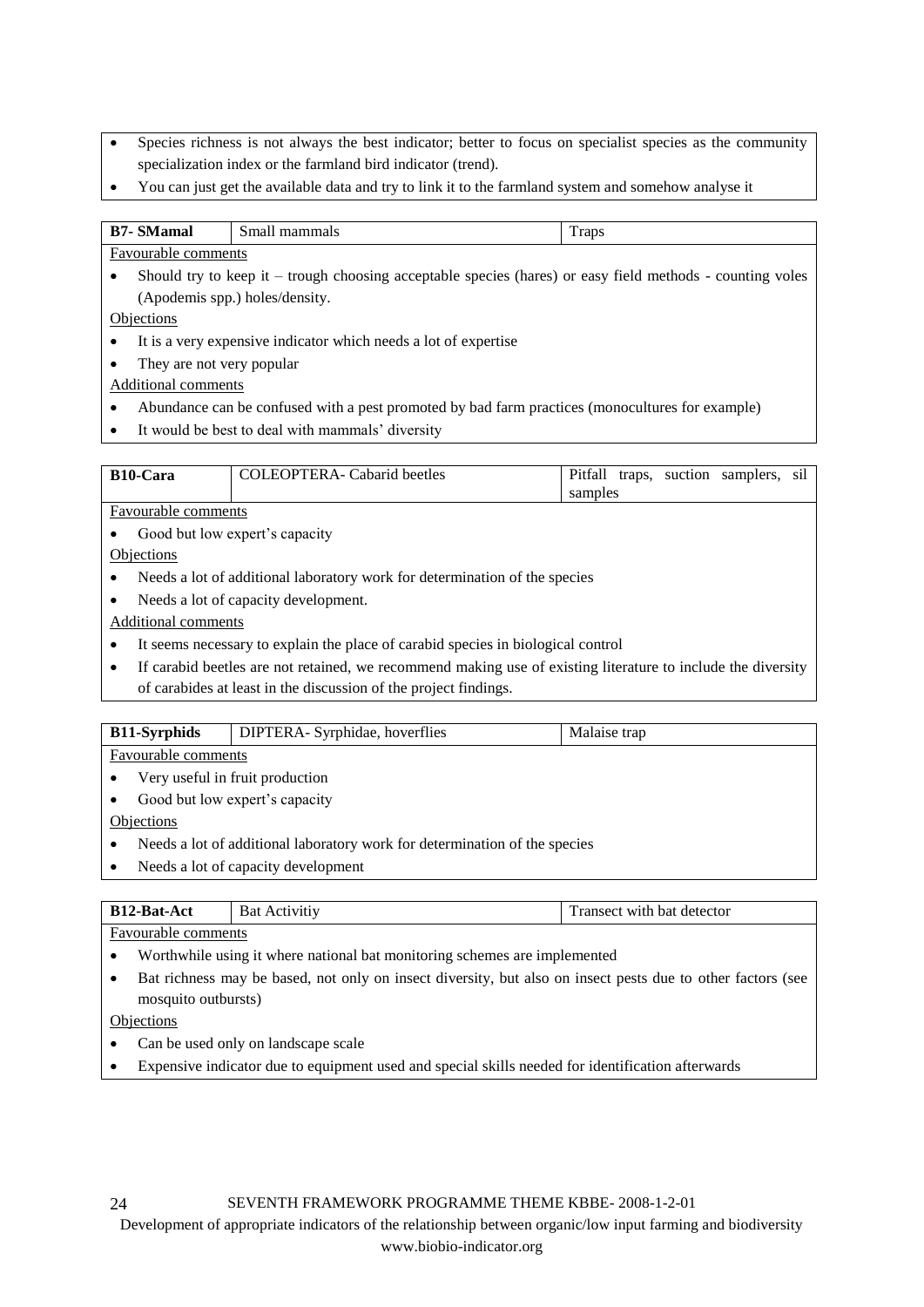# **Appendix 4 - SAB comments on habitat indicators**

| <b>C1-HabDensity</b>                                                                        | Habitat Patch density Number of habitat patches                                                                 | Farm habitat mapping |  |  |  |  |
|---------------------------------------------------------------------------------------------|-----------------------------------------------------------------------------------------------------------------|----------------------|--|--|--|--|
|                                                                                             | per hectare                                                                                                     |                      |  |  |  |  |
|                                                                                             | Favourable comments                                                                                             |                      |  |  |  |  |
|                                                                                             | In Lower Austria there is also a method to count (number and size) of different habitats respectively           |                      |  |  |  |  |
|                                                                                             | landscape elements developed                                                                                    |                      |  |  |  |  |
| ٠                                                                                           | This method of the "Ecopoints program" could be useful for standardisation for an European wide indicator       |                      |  |  |  |  |
| within the BIOBIO project.                                                                  |                                                                                                                 |                      |  |  |  |  |
| <b>Objections</b>                                                                           |                                                                                                                 |                      |  |  |  |  |
|                                                                                             | Can be used only on landscape scale                                                                             |                      |  |  |  |  |
|                                                                                             | This criteria does not account for the "ecological value or "Ecological quality" of the habitat                 |                      |  |  |  |  |
| <b>Additional comments</b>                                                                  |                                                                                                                 |                      |  |  |  |  |
| ٠                                                                                           | It should not be retained as single indicator. It should be part of a combined indicator on landscape features. |                      |  |  |  |  |
|                                                                                             | Where are the limits between semi-natural habitats and crops?                                                   |                      |  |  |  |  |
| $\bullet$                                                                                   | Increase in habitat patch density can have very different meaning in different landscapes (fragmentation of     |                      |  |  |  |  |
|                                                                                             | grassland which tends to be negative or increase in landscape elements which is often positive)                 |                      |  |  |  |  |
|                                                                                             |                                                                                                                 |                      |  |  |  |  |
| <b>C2-HabRich</b>                                                                           | Habitat Richness: number if habitat occurring on                                                                | Farm habitat mapping |  |  |  |  |
|                                                                                             | a farm                                                                                                          |                      |  |  |  |  |
| <b>Favourable comments</b>                                                                  |                                                                                                                 |                      |  |  |  |  |
|                                                                                             |                                                                                                                 |                      |  |  |  |  |
| Objections                                                                                  |                                                                                                                 |                      |  |  |  |  |
| No clear definition for this indicator and great regional variation                         |                                                                                                                 |                      |  |  |  |  |
| ٠                                                                                           | To be replaced by indicator on landscape features                                                               |                      |  |  |  |  |
| Much more difficult to apply to grassland systems than to arable, mixed and permanent crops |                                                                                                                 |                      |  |  |  |  |

Additional comments

- Explain the relation with B2
- Needs development of a clear definition of "habitats" used here
- Take into account the state of conservation of habitats versus N2000
- It seems necessary to take in account only the used agricultural area of the farm

| C3-HabDiv                                                                                                        | Diversity of farm habitats, accounting for both the                 | Farm habitat mapping |  |  |
|------------------------------------------------------------------------------------------------------------------|---------------------------------------------------------------------|----------------------|--|--|
|                                                                                                                  | occurrence and relative proportion of the total                     |                      |  |  |
|                                                                                                                  | farm area                                                           |                      |  |  |
| Favourable comments                                                                                              |                                                                     |                      |  |  |
|                                                                                                                  |                                                                     |                      |  |  |
| <b>Objections</b>                                                                                                |                                                                     |                      |  |  |
|                                                                                                                  | No clear definition for this indicator and great regional variation |                      |  |  |
| To be replaced by indicator on landscape features                                                                |                                                                     |                      |  |  |
| Additional comments                                                                                              |                                                                     |                      |  |  |
| Needs development of a clear definition of "habitats" used here                                                  |                                                                     |                      |  |  |
| Its relevance depends very much on which indicator is selected, e.g. Shannon index is not easily understood<br>٠ |                                                                     |                      |  |  |
|                                                                                                                  | by non experts                                                      |                      |  |  |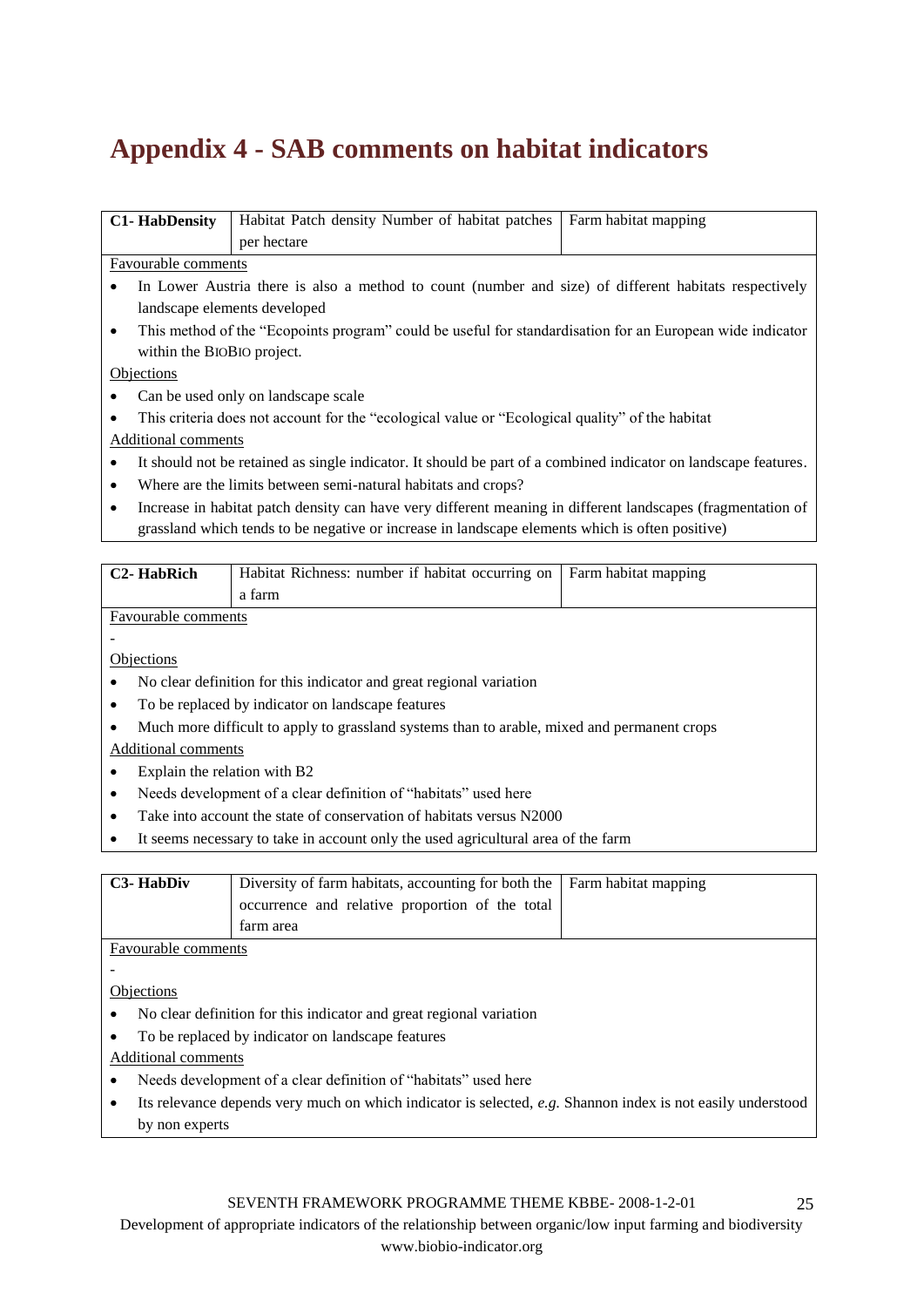| C4- CropR | Number of crops in rotation versus Crop richness   Farm habitat mapping and farm |               |  |  |
|-----------|----------------------------------------------------------------------------------|---------------|--|--|
|           |                                                                                  | questionnaire |  |  |
|           |                                                                                  |               |  |  |

Comments

- More details must be collected for the indicator to be useful, for example types of crops in a rotation (wheat on maize on wheat is not good)
- Different rotations can exist in a single farm
- Integrate the share of permanent grassland: For example, there are short rotations in the mountains but the crops account for less than 10% of the UAA
- How to calculate a relevant indicator? Scoring taking into account the percentage of each crop, grouping similar crops (durum wheat and spring wheat, maize grain and silage maize...?
- Crop richness does not take into account the peculiarities of specialized crops such as rice or hops that makes it difficult and even impossible for farmers to have other crops within their farm

# **C5- ArableArea** Share of arable land Farm habitat mapping

Favourable comments

- Easy to measure as all farms record this information
- Very general and will give an overview on the farm. Very useful basic indicator
- For this and other indicators the European level is very interesting, but information must be available at EU level on an appropriate reference area (landscape, 1 km, 5 km or 10 km cells)

Objections

- C5 is important, however do that really describe biodiversity? Are there not other indicators that describe the link better?
- Can be misleading in landscapes dominated by grasslands, permanent crops, forests etc.

Additional comments

- Retain only if establishing a combined indicator including C4, C5 and C6
- Also should be checked the average size of field plots (in ha)

|                                                                                 | $C6 - Grass Area$ Share of permanent grassland | Farm habitat mapping |  |  |
|---------------------------------------------------------------------------------|------------------------------------------------|----------------------|--|--|
| <b>Favourable comments</b>                                                      |                                                |                      |  |  |
| Very general and will give an overview on the farm. Very useful basic indicator |                                                |                      |  |  |

**Objections** 

- C6 is important, however do they really describe biodiversity? Are there not other indicators that describe the link better?
- Quality of grassland (semi natural/ heavily modified) is often more relevant. It is recorded in national agricultural census statistics at NUTS5 level

Additional comments

- Retain only if establishing a combined indicator including C4, C5 and C6. Easy to measure as all farms record this information
- The "community" pastures (outfields, common lands) should be counted as separate "farms" in the whole landscape. Only grazed areas should be counted; usually close pastures are used instead of distant one as herds do not graze further than 3 km from settlements. For these grazed pastures grazing density could be found dividing grazed area by the number of livestock in the settlement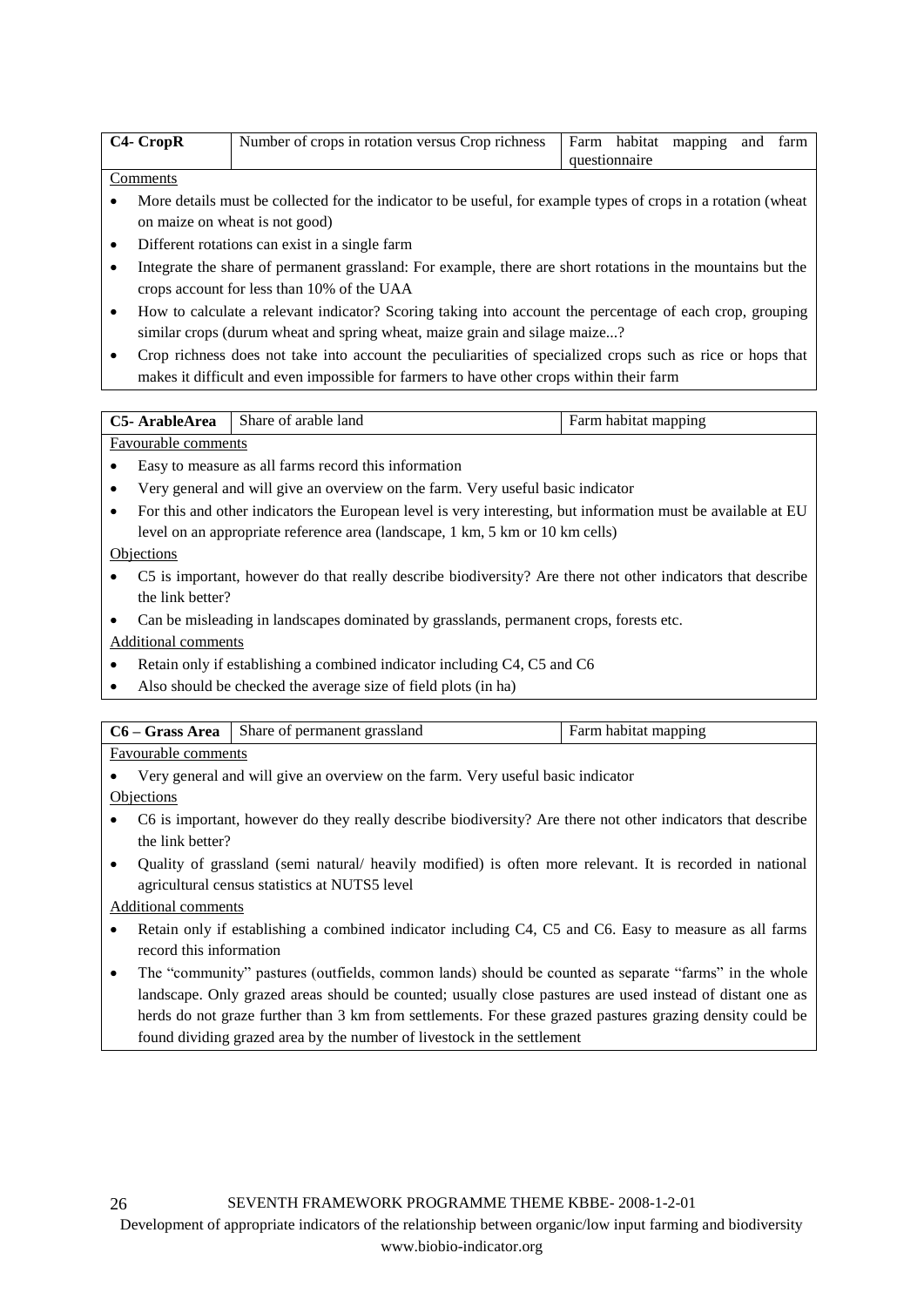|   | $C7 - Tree$                                                                                                       | Percentage of tree cover                                                                                      | Farm habitat mapping |  |
|---|-------------------------------------------------------------------------------------------------------------------|---------------------------------------------------------------------------------------------------------------|----------------------|--|
|   | Favourable comments                                                                                               |                                                                                                               |                      |  |
|   |                                                                                                                   |                                                                                                               |                      |  |
| ٠ | Very useful basic indicator                                                                                       |                                                                                                               |                      |  |
| ٠ |                                                                                                                   | Indicator is good and necessary for completing the lists of habitats and landscape elements                   |                      |  |
|   |                                                                                                                   | Can be a very useful indicator of intensity and habitat quality in olive groves etc.                          |                      |  |
|   | <b>Objections</b>                                                                                                 |                                                                                                               |                      |  |
|   |                                                                                                                   | C7 is important, however do they really describe biodiversity in order to be considered? Are there not other  |                      |  |
|   |                                                                                                                   | indicators that describe the link better?                                                                     |                      |  |
| ٠ |                                                                                                                   | An indicator on landscape features would have been more relevant                                              |                      |  |
| ٠ |                                                                                                                   | It would be much better to measure the number of trees and the number of varieties per hectare                |                      |  |
|   | Additional comments                                                                                               |                                                                                                               |                      |  |
| ٠ |                                                                                                                   | It has to be clearly defined what is crop and what is tree. Any shrub higher than 5 meters is considered as a |                      |  |
|   | tree                                                                                                              |                                                                                                               |                      |  |
| ٠ | This indicator is not related to native trees or shrubs, so it would be interesting to associate it with the tree |                                                                                                               |                      |  |
|   | species diversity                                                                                                 |                                                                                                               |                      |  |
| ٠ |                                                                                                                   | Should be avoided; the productive trees are already considered under the C4 indicator                         |                      |  |

A differentiation per tree group (cultivated fruit trees, wild trees etc.) would be good

| C8- Shrub                  | Cover of shrub layer | Farm habitat mapping |
|----------------------------|----------------------|----------------------|
| <b>Favourable comments</b> |                      |                      |

Objections

 An indicator on landscape features would have been more relevant, C8 and C13 should not be considered separately, they are the result of the different regions across Europe and both can result in a same degree of biodiversity being present

Additional comments

 Very useful basic indicator. The definition/description needs to be improved considerably. Use as unit the % of shrubs of all habitats respectively % of farmland area covered by shrubs. If the size of all habitats is also counted (indicator C1) it is easy to count the % of shrubs of the habitats. Can be a useful indicator of abandonment at one end and of habitat heterogenity and extensive use at the other. But needs careful interpretation according to context. Is it an indicator for increasing biodiversity or for loss of biodiversity. It depends on the situation. Erosion control is a must in the South of Europe. The maintenance of shrub and grassland coverage is very interesting in some systems (olive yards, dehesas, etc.)

| C9-Ellenberg               | Nitrogen, pH, moisture as Ellenberg values | X-plots (patches) or rectangular plots<br>(lienar features) of vegetation survey |
|----------------------------|--------------------------------------------|----------------------------------------------------------------------------------|
| <b>Favourable comments</b> |                                            |                                                                                  |

 It is a very detailed indicator. Needs a lot of capacity development which can be worthwhile after all **Objections** 

- A very complex indicator and therefore difficult to use, not useful
- High costs, seems rather difficult to implement, needs specialists and exact definition

Additional comments

- If to be used then to be classified under B Species Diversity indicators
- Needs adjustment (regionalization) /development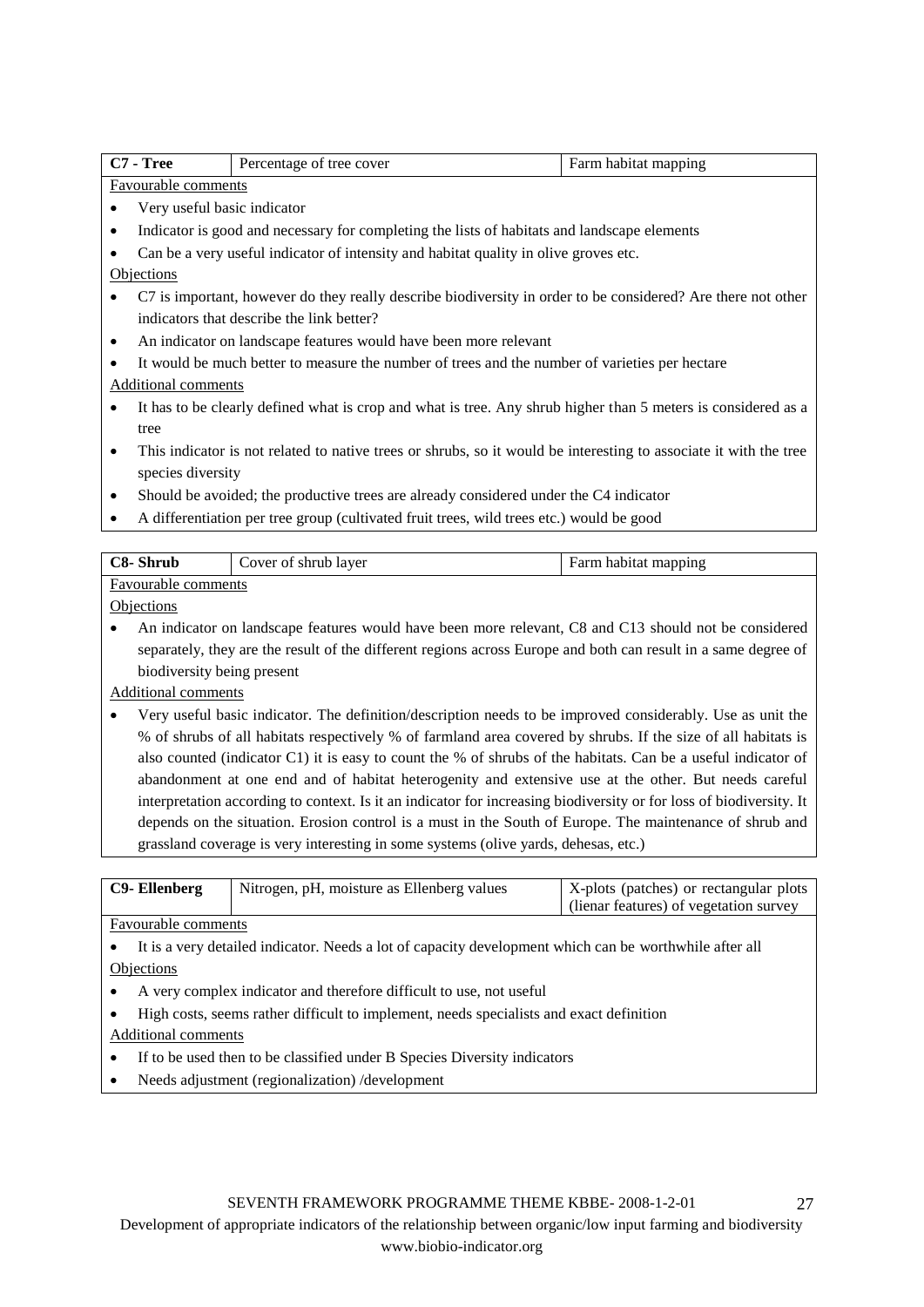|                                                                      | C10-Weed                                                                                                  | Weeds in crop                                                                                                | X-plots (patches) or rectangular plots |
|----------------------------------------------------------------------|-----------------------------------------------------------------------------------------------------------|--------------------------------------------------------------------------------------------------------------|----------------------------------------|
|                                                                      |                                                                                                           |                                                                                                              | (lienar features) of vegetation survey |
|                                                                      | <b>Favourable comments</b>                                                                                |                                                                                                              |                                        |
|                                                                      |                                                                                                           | This indicator gives good information about the potential for biodiversity at local level                    |                                        |
|                                                                      |                                                                                                           | The higher the amount of seeds (especially the smaller ones), the easier it is to increase biodiversity by   |                                        |
|                                                                      | changing land use practices                                                                               |                                                                                                              |                                        |
|                                                                      |                                                                                                           |                                                                                                              |                                        |
| ٠                                                                    |                                                                                                           | Generally weeds could be refuges for animal species and play a role of stepping stones. It is good to        |                                        |
|                                                                      |                                                                                                           | motivate farmers to have them – through leaving uncultivated poor soil patches, etc                          |                                        |
|                                                                      | <b>Objections</b>                                                                                         |                                                                                                              |                                        |
|                                                                      |                                                                                                           | This criterion is difficult to interpret. An organic farmer can obtain crop without weeds and let grow weeds |                                        |
|                                                                      | in other places                                                                                           |                                                                                                              |                                        |
|                                                                      |                                                                                                           | To be replaced by a indicator on soil seedbanks                                                              |                                        |
|                                                                      | <b>Additional comments</b>                                                                                |                                                                                                              |                                        |
|                                                                      |                                                                                                           | Explained the relation with B1                                                                               |                                        |
| ٠                                                                    |                                                                                                           | What is the relation between intensification and weeds?                                                      |                                        |
| ٠                                                                    |                                                                                                           | Distinguish between main weed type (e.g. broadleaf/grass, annual/perennial), as this is important from an    |                                        |
|                                                                      | organic farming perspective with regard to management                                                     |                                                                                                              |                                        |
|                                                                      | The degree of coverage (in percentage) by selected key indicator weed species might be sufficient instead |                                                                                                              |                                        |
|                                                                      | of counting.                                                                                              |                                                                                                              |                                        |
| The coverage is important for certain ground beetles like carabides. |                                                                                                           |                                                                                                              |                                        |
|                                                                      |                                                                                                           |                                                                                                              |                                        |
|                                                                      |                                                                                                           |                                                                                                              |                                        |
|                                                                      | C12- ValueHab                                                                                             | Share of valuable habitat                                                                                    | X-plots (patches) or rectangular plots |
|                                                                      |                                                                                                           |                                                                                                              | (lienar features) of vegetation survey |

#### Favourable comments

Very good, but only applicable to farms falling into Natura 2000 sites

**Objections** 

28

 Habitat mapping is very expensive and complicated. Difficult to envisage as general tool outside Natura 2000 sites

Additional comments

- Could be left and applied only to those farms which are located in the Natura 2000 sites.
- Could also be used in those countries that have their national habitat mapping. Anyway, in relation to Art.17 of the Habitats Directive, states should have such mapping so that it could be used for this indicator.
- In addition to the Habitats of Annex I of Dir 92/43/EEC habitats of national importance could be taken into consideration (Germany, Spain…). "Black-and-white" indicator, but simple and good for a coarse level

# **C13-Linear** Linear elements Rectangular plots Favourable comments It is the most important and valuable indicator • Must always be taken into account Good and necessary indicator in addition to C1 "Habitat patch density" and C7 "Tree cover" to complete the lists of habitats and landscape elements. **Objections** • To be replaced by indicator on landscape features Additional comments How to operate with field coppices, how to integrate woodland fringes? Would this also include cultivated margin habitat or sown strips of pollen & nectar or wild bird seed mix?

SEVENTH FRAMEWORK PROGRAMME THEME KBBE- 2008-1-2-01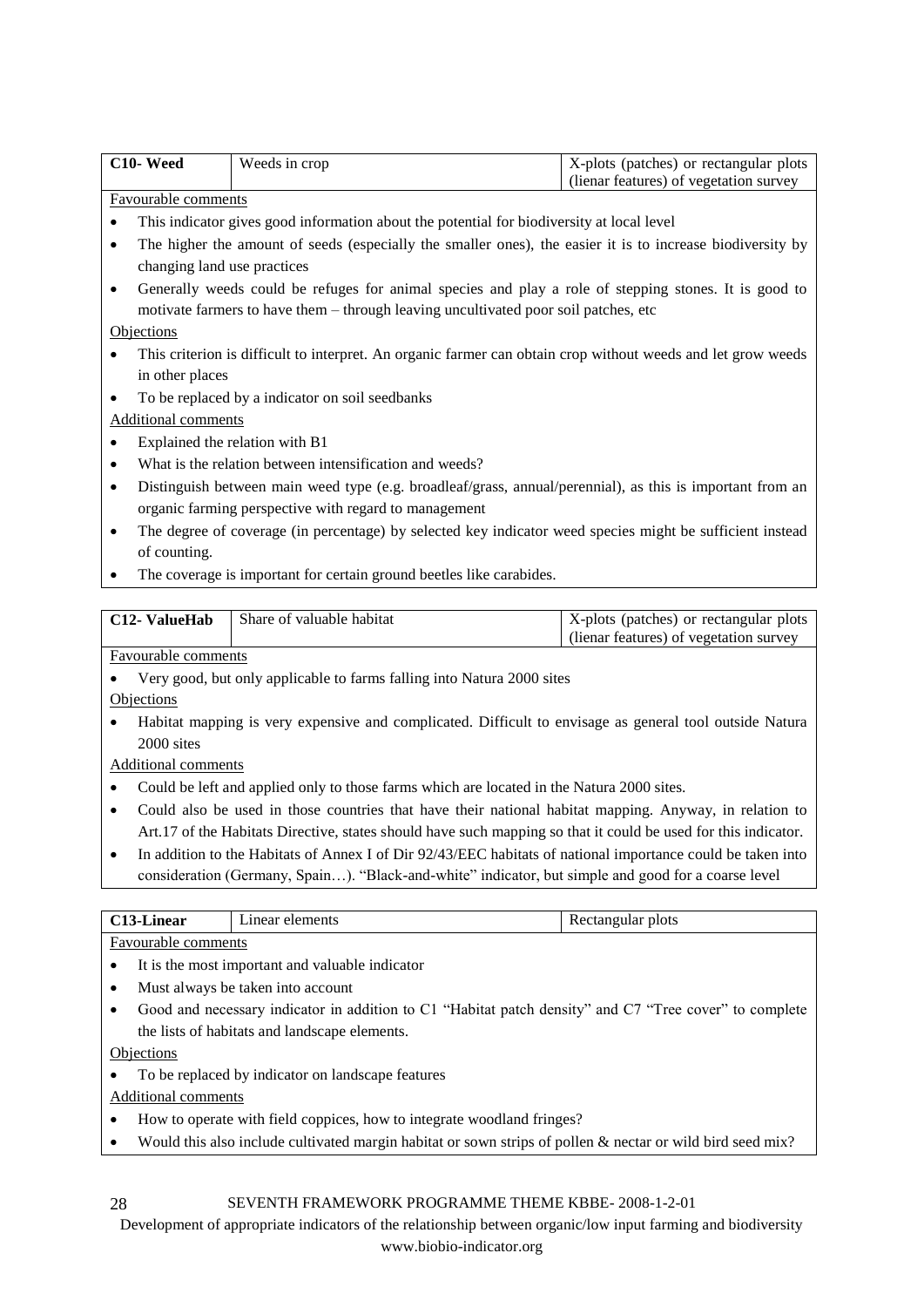C8 and C13 should not be considered separately, they are the result of the different regions across Europe and both can result in a same degree of biodiversity being present

| $C15 - GrassO$ | Ecological grassland quality | X-plots (patches) or rectangular plots |
|----------------|------------------------------|----------------------------------------|
|                |                              | (lienar features) of vegetation survey |
|                |                              |                                        |

# Favourable comments

- Good
- Only few other faunistic indicators additionally necessary
- This indicator is described as "based on the structure of grasslands, on the abundance and diversity of colours of flowers and butterflies, the abundance of grasshoppers, land snails and additional arthropod groups two weeks before the first cut, the ecological quality of a meadow or pasture is assessed"), there will be enough information on floristic and faunistic biodiversity. If we can find a key for all European countries, this indicator could be the faunistic key indicator in combination with the indicators B1 "PlantCUL" and B2 "Plant"Nat" (extended to all grassland)

#### Objections

- Require very heavy data collection and processing, so unlikely to be useful for large scale monitoring
- Ecological quality is not of much interest. Production potential would be interesting and it is also linked to ecological quality
- Not applicable in Bulgaria

### Additional comments

- No clear definition of quality of grassland; different possible definitions (ecologic vs. economic)
- Quality should be defined according to the type of plants; Plant communities have to be considered
- Grassland Quality: the name is not correct, because farmers will not necessarily understand what is really means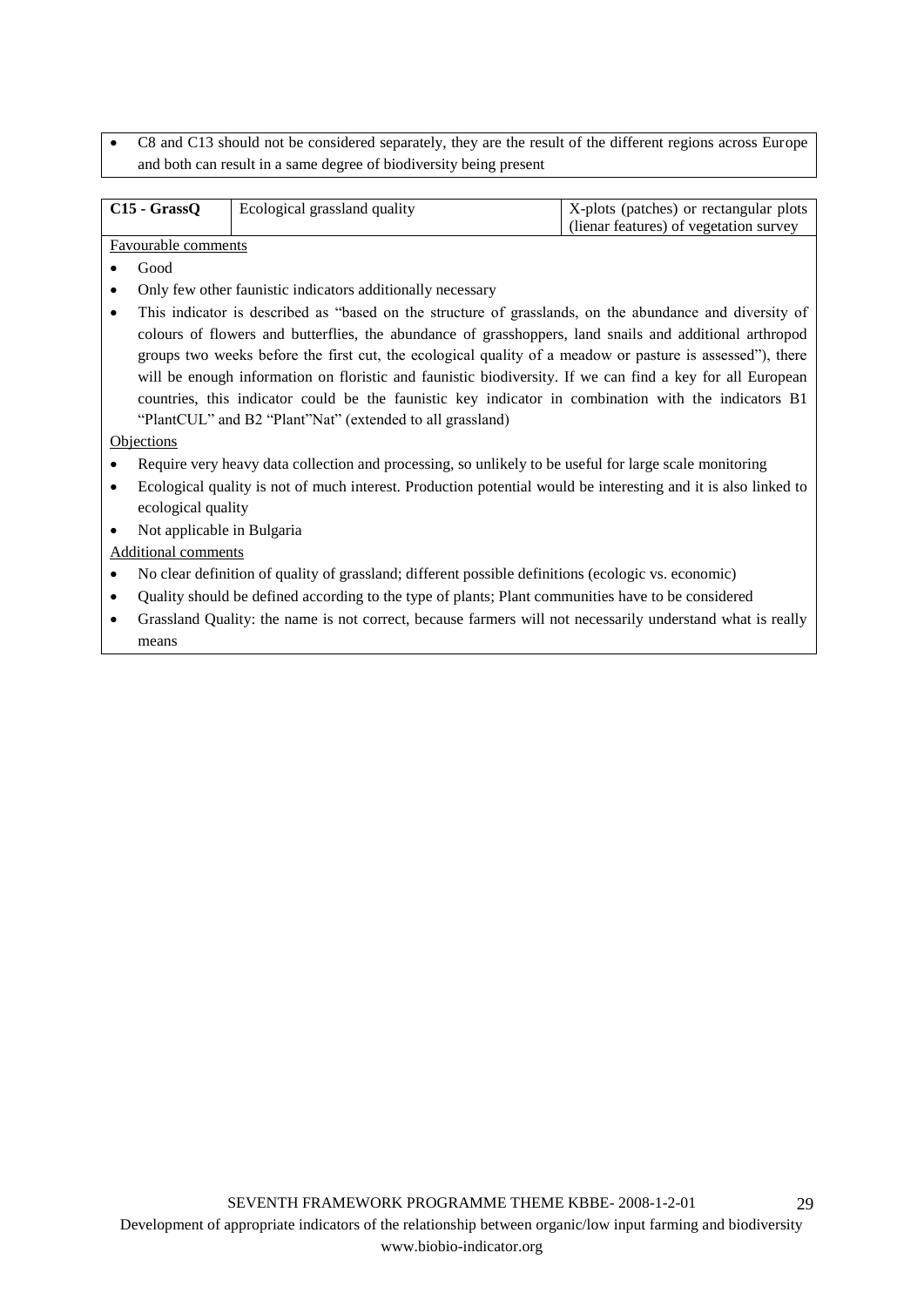# **Appendix 5 - SAB comments on farm management indicators**

| D1-DivEnt                                                                          | Diversity of entreprises on the farm                                      | Farm questionnaire |  |
|------------------------------------------------------------------------------------|---------------------------------------------------------------------------|--------------------|--|
| <b>Favourable comments</b>                                                         |                                                                           |                    |  |
|                                                                                    | The more enterprises the higher the enterprise diversity the better it is |                    |  |
| Good indicator                                                                     |                                                                           |                    |  |
|                                                                                    | Easy to collect                                                           |                    |  |
| <b>Objections</b>                                                                  |                                                                           |                    |  |
|                                                                                    | D1 is not important at all for biodiversity                               |                    |  |
| Additional comments                                                                |                                                                           |                    |  |
| The term "enterprises at the farm" should be changed to "activities at farm level" |                                                                           |                    |  |
|                                                                                    |                                                                           |                    |  |

| D2-AvStock                                                                                       | Average stocking rates                                                         | Farm questionnaire |  |  |
|--------------------------------------------------------------------------------------------------|--------------------------------------------------------------------------------|--------------------|--|--|
| <b>Favourable comments</b>                                                                       |                                                                                |                    |  |  |
| Very useful                                                                                      |                                                                                |                    |  |  |
|                                                                                                  | Livestock Units (stocking density) per ha is a very good indicator.            |                    |  |  |
| <b>Objections</b>                                                                                |                                                                                |                    |  |  |
|                                                                                                  |                                                                                |                    |  |  |
| Additional comments                                                                              |                                                                                |                    |  |  |
|                                                                                                  | Two stocking rates are to be distinguished: 1. LU/ha UAA, 2. LU/ha forage land |                    |  |  |
| ٠                                                                                                | Should be put in relation to grassland and be considered in connection with A9 |                    |  |  |
| Average grazing load can hide important differences in timing, pattern, herbivorous species<br>٠ |                                                                                |                    |  |  |
| ٠                                                                                                | There is already a good database available for such indicator                  |                    |  |  |

| D3-MinFert                 | Farm questionnaire<br>Area of land without use of mineral-based                                 |  |  |  |
|----------------------------|-------------------------------------------------------------------------------------------------|--|--|--|
|                            | fertilizers                                                                                     |  |  |  |
| <b>Favourable comments</b> |                                                                                                 |  |  |  |
| <b>Objections</b>          |                                                                                                 |  |  |  |
| $\bullet$                  | Difficult to prove; data from farmers questionnaire are not reliable                            |  |  |  |
| ٠                          | Not a useful indicator without looking at the amount of organic N fertilization                 |  |  |  |
|                            | Additional comments                                                                             |  |  |  |
| ٠                          | The indicator should be extended: 1. % of UAA without mineral-based fertiliser, 2. % of UAA not |  |  |  |
| fertilised                 |                                                                                                 |  |  |  |
| $\bullet$                  | Why only mineral fertilizers? Some farmers can spread large amount of organic nitrogen          |  |  |  |
| $\bullet$                  | In the Fact sheets the definition is misleading.                                                |  |  |  |

|                   | D4- NitroIn                                                                      | Nitrogen input | Farm questionnaire |
|-------------------|----------------------------------------------------------------------------------|----------------|--------------------|
|                   | Favourable comments                                                              |                |                    |
| ٠                 | Useful to assess low input systems                                               |                |                    |
|                   | Very good indicator for the degree of intensification of a farm                  |                |                    |
|                   | Overall a very good indicator to characterise the intensification level of farms |                |                    |
| <b>Objections</b> |                                                                                  |                |                    |
|                   | Difficult to prove; data from farmers questionnaire are not reliable             |                |                    |

#### SEVENTH FRAMEWORK PROGRAMME THEME KBBE- 2008-1-2-01 Development of appropriate indicators of the relationship between organic/low input farming and biodiversity www.biobio-indicator.org 30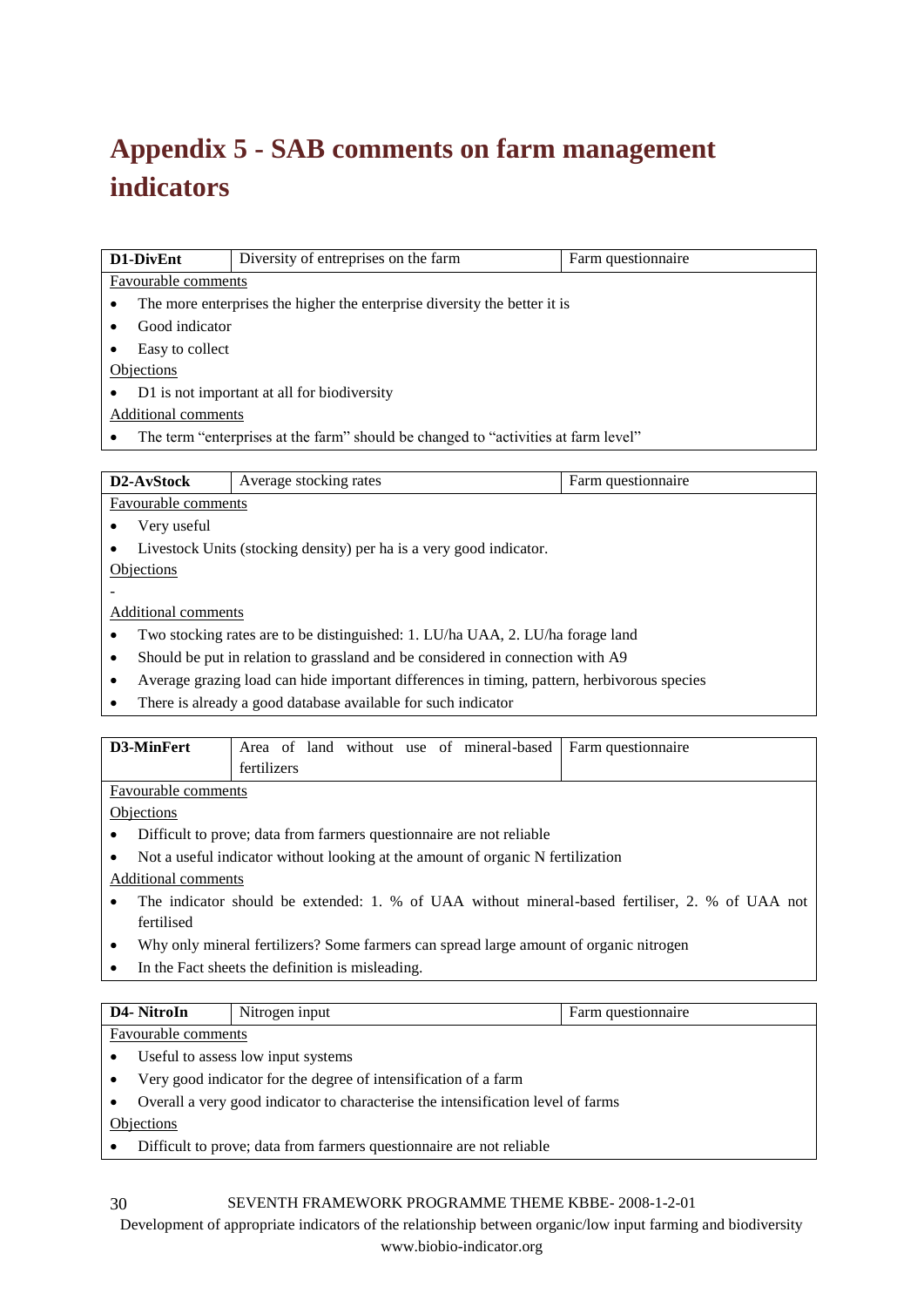N-surplus is a better indicator and it is recorded (e.g. in Nitrates Vulnerable Zones, NVZ)

### Additional comments

- Should be associated to a nitrogen balance; should include organic and mineral N, but also symbiotic N
- Never forget when calculating the N input the amounts of N out of manure and also N brought into the system by grazing

| D5-EnerIn                                                                                                  | Input or Direct and Indirect Energy for crop                                                               | Farm questionnaire |  |
|------------------------------------------------------------------------------------------------------------|------------------------------------------------------------------------------------------------------------|--------------------|--|
|                                                                                                            | production                                                                                                 |                    |  |
| Favourable comments                                                                                        |                                                                                                            |                    |  |
| It describes the intensity level of the farming systems                                                    |                                                                                                            |                    |  |
| Good indirect indicator for intensity of land use                                                          |                                                                                                            |                    |  |
| Objections                                                                                                 |                                                                                                            |                    |  |
| Energy indicator (D5) has not a direct link to biodiversity                                                |                                                                                                            |                    |  |
| The whole system should be taken into account and not only the crops                                       |                                                                                                            |                    |  |
| Taking into account not only direct energy but also indirect energy makes this indicator quite challenging |                                                                                                            |                    |  |
| Additional comments                                                                                        |                                                                                                            |                    |  |
| It very much depends on the farming system (e.g. energy used in the stable, farm house)                    |                                                                                                            |                    |  |
|                                                                                                            | Consider if this indicator should also include all the Energy input for animal husbandry (e.g. via         |                    |  |
| concentrated feed stuff)                                                                                   |                                                                                                            |                    |  |
|                                                                                                            | For the future consider if this indicator should be extended to an indicator for green house gas emissions |                    |  |
|                                                                                                            | (then there should be also included CH4 emissions from animal keeping and N2O emissions out of dung)       |                    |  |

| $D6 - CertOrg$      | Certified as Organic | Farm questionnaire |
|---------------------|----------------------|--------------------|
| Favourable comments |                      |                    |
|                     |                      |                    |
| <b>Objections</b>   |                      |                    |

- Should not be in the list: it should be the baseline for selecting the farm
- Farm practises do not only depend on a certification as organic

| D7- AgrEnv                                                                                                | IRENA indicator 1: area under agri-environment                                                          | Farm questionnaire |
|-----------------------------------------------------------------------------------------------------------|---------------------------------------------------------------------------------------------------------|--------------------|
|                                                                                                           | support                                                                                                 |                    |
| <b>Favourable comments</b>                                                                                |                                                                                                         |                    |
|                                                                                                           |                                                                                                         |                    |
| <b>Objections</b>                                                                                         |                                                                                                         |                    |
|                                                                                                           | Is a not a good indicator at the farm scale                                                             |                    |
|                                                                                                           | Some AEM are not liked to a surface                                                                     |                    |
| Some AEM do not have any impact on biodiversity                                                           |                                                                                                         |                    |
| AEM all over Europe are not comparable: for example in Austria (almost) all areas are under contract. But |                                                                                                         |                    |
| there is per se no significant relation to farmland practises or biodiversity                             |                                                                                                         |                    |
|                                                                                                           | Coverage by AE schemes is mostly meaningless as schemes' quality, ambition and objectives are           |                    |
|                                                                                                           | extremely variable. 100% of a region may be covered by AE commitments but this gives no real insight if |                    |

these schemes are effective, controlled, etc.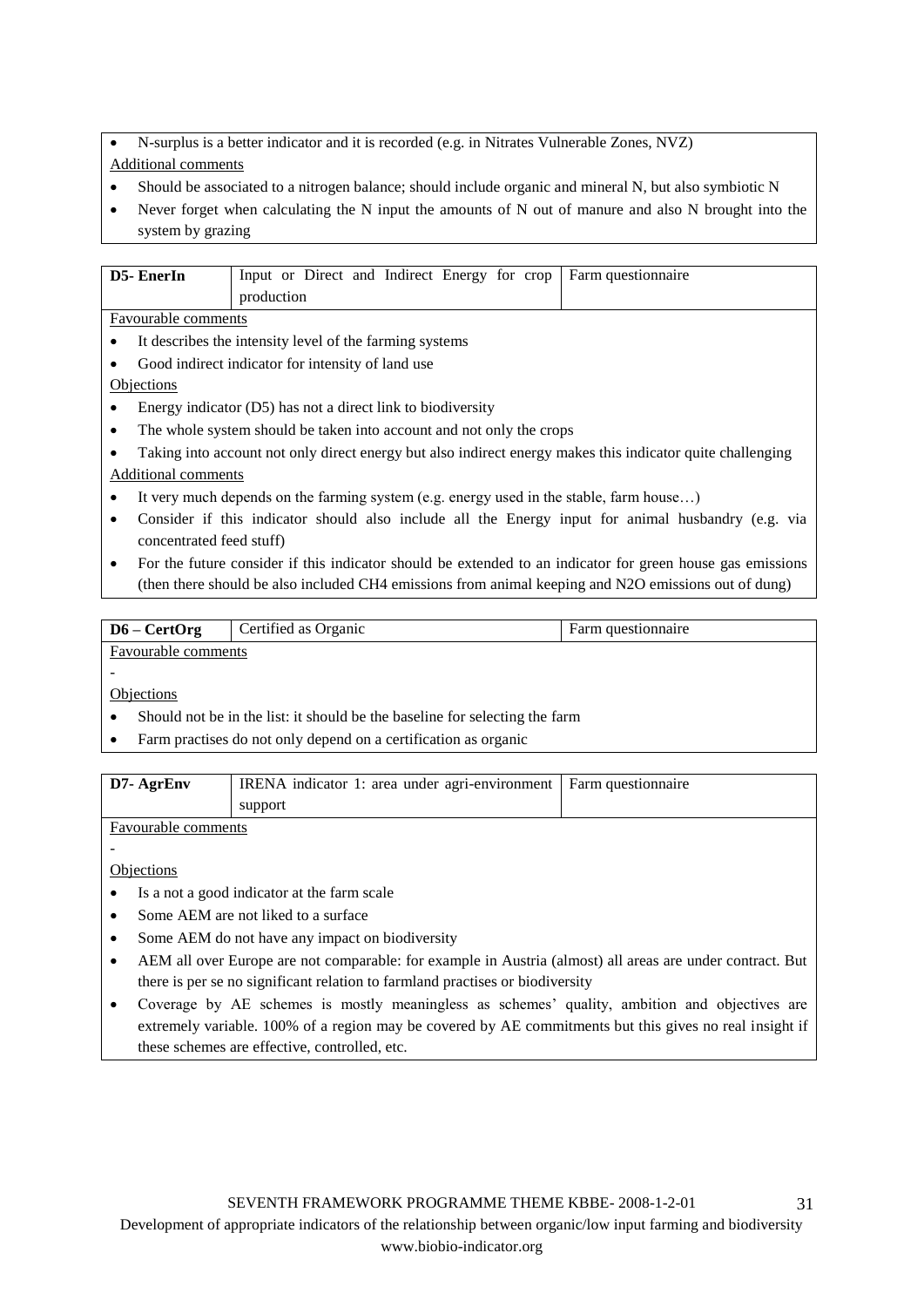|                                                                                     | intensification/extensification                                                                                   |                    |  |
|-------------------------------------------------------------------------------------|-------------------------------------------------------------------------------------------------------------------|--------------------|--|
| Favourable comments                                                                 |                                                                                                                   |                    |  |
|                                                                                     |                                                                                                                   |                    |  |
| <b>Objections</b>                                                                   |                                                                                                                   |                    |  |
|                                                                                     | Is a very difficult indicator, because it has to be linked to the area                                            |                    |  |
| $\bullet$                                                                           | It is a complex indicator as it requires farmers to open their books with all their expenditures (very            |                    |  |
| bureaucratic)                                                                       |                                                                                                                   |                    |  |
| ٠                                                                                   | There would be important differences between different regions in the definition                                  |                    |  |
|                                                                                     | Europe there is a great variation of the fuel price, the cost for fertilizer, pesticides, concentrate fodder; the |                    |  |
|                                                                                     | location near harbours has a major impact in the price, therefore taking into account the expenditures may        |                    |  |
| be misleading                                                                       |                                                                                                                   |                    |  |
| <b>Additional comments</b>                                                          |                                                                                                                   |                    |  |
|                                                                                     | There is no clear definition of intensification and extensification                                               |                    |  |
| ٠                                                                                   | D8 could be provided by a set of indicators (D2, D3, D4, D5, D9); Intensity/extensiveness can better be           |                    |  |
|                                                                                     | derived indirectly from the other parameters, such as synthetic nitrogen input, use of pesticides and grazing     |                    |  |
| intensity. The number of Euros spent per hectare should therefore not be considered |                                                                                                                   |                    |  |
|                                                                                     |                                                                                                                   |                    |  |
| D9- PestUse-TFI                                                                     | Pesticide use - Treatment frequency indicator                                                                     | Farm questionnaire |  |
| Favourable comments                                                                 |                                                                                                                   |                    |  |
| Frequency of application is very important                                          |                                                                                                                   |                    |  |
| <b>Objections</b>                                                                   |                                                                                                                   |                    |  |
| Difficult to prove. Data from farmers' questionnaire is not reliable                |                                                                                                                   |                    |  |

Farm questionnaire

- If you want to address pesticides (D9, D10) you have to have the active ingredient, if not it does not have sense to integrate it
- The number of application can give only a rough idea; some of the more recent pesticides formula require repeated application because of the limited persistence in the environment / rapid degradation while some of the older formula persist and might have a major impact on biodiversity

Additional comments

**D8- IntExt** IRENA indicator 15:

- Should pesticides used in organic farming be taken into account?
- This indicator is relevant, however the number of applications need to be assessed per crop and not at farm level (for instance if the farmer has one field of potato with 7 applications and the other field of cereals with one application...)
- What about the treatment for animals as ivermectine and seed treatment?
- The distinction between pre-emergence herbicides versus use of post-emergence herbicides (in per cent) would be good

| D <sub>10</sub> -          | PestUse-                                                                                                                                 | Area of land without or with reduced use of | Farm questionnaire |
|----------------------------|------------------------------------------------------------------------------------------------------------------------------------------|---------------------------------------------|--------------------|
| Area                       |                                                                                                                                          | pesticides                                  |                    |
| <b>Favourable comments</b> |                                                                                                                                          |                                             |                    |
|                            |                                                                                                                                          |                                             |                    |
| <b>Objections</b>          |                                                                                                                                          |                                             |                    |
|                            | Only the land "without pesticide use" is a good indicator                                                                                |                                             |                    |
| Additional comments        |                                                                                                                                          |                                             |                    |
|                            | The basis to which this indicator relates is unclear, it is necessary to precise the exact meaning of "with"<br>reduced use of chemical" |                                             |                    |

SEVENTH FRAMEWORK PROGRAMME THEME KBBE- 2008-1-2-01

Development of appropriate indicators of the relationship between organic/low input farming and biodiversity www.biobio-indicator.org

32